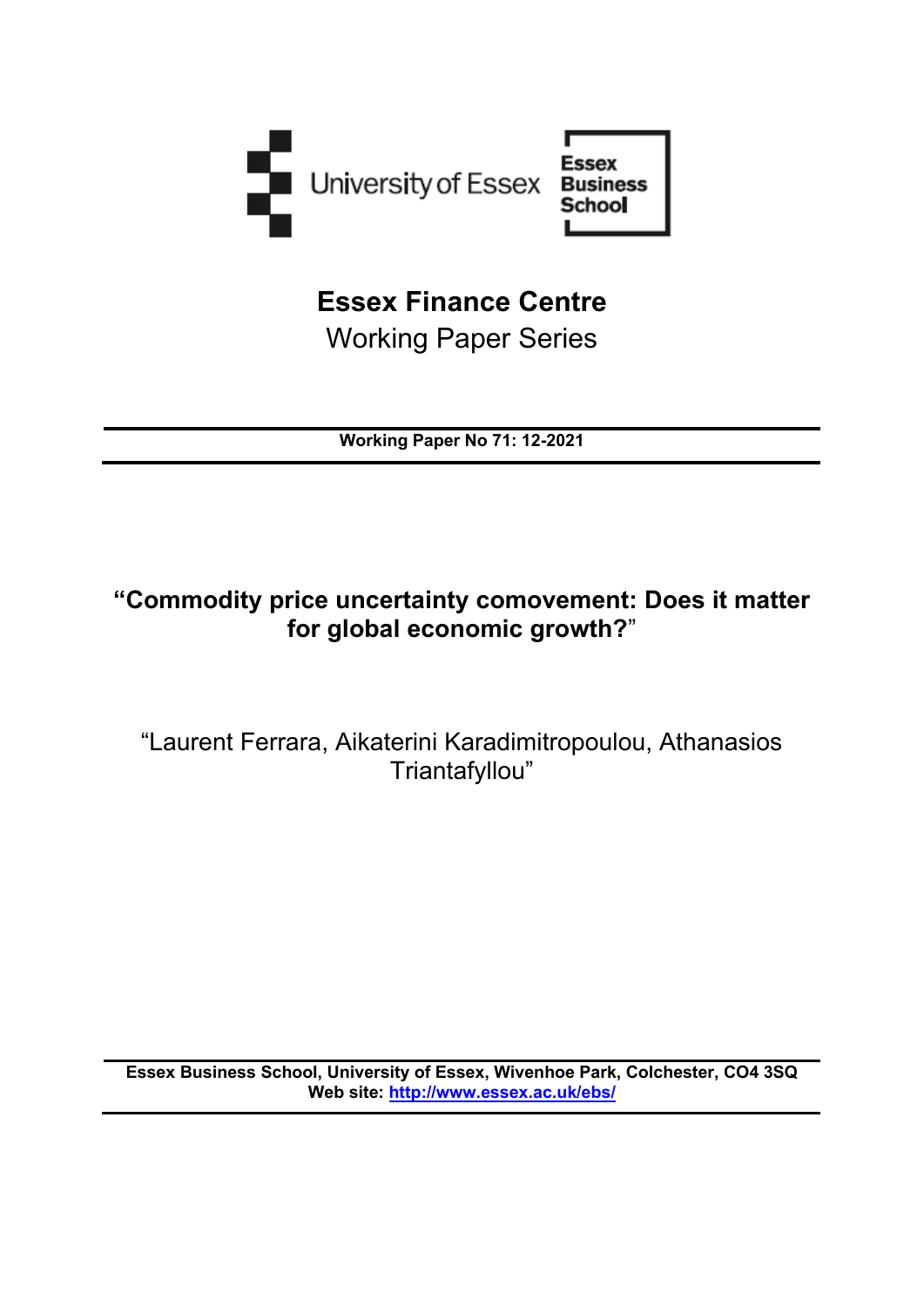# Commodity price uncertainty comovement: Does it matter for global economic growth?<sup>∗</sup>

Laurent Ferrara<sup>†</sup>, Aikaterini Karadimitropoulou‡ Athanasios Triantafyllou<sup>§</sup>

December 28, 2021

#### Abstract

Global economic activity is surrounded by increasing uncertainties from various sources. In this paper, we focus on commodity prices and estimate a global commodity uncertainty factor by capturing comovement in volatilities of major agricultural, metals and energy commodity markets through a group-specific Dynamic Factor Model. Then, by computing impulse response functions estimated using a small-scale Structural VAR model, we find that an increase in the common commodity price uncertainty results in a substantial and persistent drop in investment and trade, for a set of emerging and advanced economies. We also show that a global commodity uncertainty shock is more detrimental for short- and long-term economic growth than usual financial and economic policy uncertainty shocks. Last, our methodology turns out to be an efficient way to disentangle "good" and "bad" macroeconomic effects of oil price uncertainty: when an oil price uncertainty shock is common to all commodities, then the macroeconomic effect is likely to be negative, similar to a global demand shock. However, when the uncertainty shock is only specific to the oil market, the short-run effect tends to be positive.

Keywords: Commodity uncertainty, dynamic factor model, investment, trade flows, comovement, uncertainty shocks.

JEL Classifications: C51, C53, Q02

<sup>∗</sup>We would like to thank Giovanni Caggiano, Domenico Giannone, Lutz Kilian, Lise Patureau, Celine Poilly and Fabien Tripier for their useful comments and suggestions, as well as participants of the *International* Symposium on Forecasting 2021, Univ. of Nantes econometric workshop 2021, University of Essex seminar, IMF-Institute of Capacity Development seminar, IIF workshop on Forecasting in a changing environment in Univ. Autonoma de Madrid and SNDE 2021 workshop for young researchers. All the remaining errors are ours. Laurent Ferrara acknowledges financial support from the French ANR (DEMUR research project ANR-20-CE26-0013)

<sup>†</sup>SKEMA Business School - University Côte d'Azur & CAMA, Australian National University, laurent.ferrara@skema.edu

<sup>‡</sup>University of Piraeus, akaradi@unipi.gr

<sup>§</sup>ESSEX Business School, a.triantafyllou@essex.ac.uk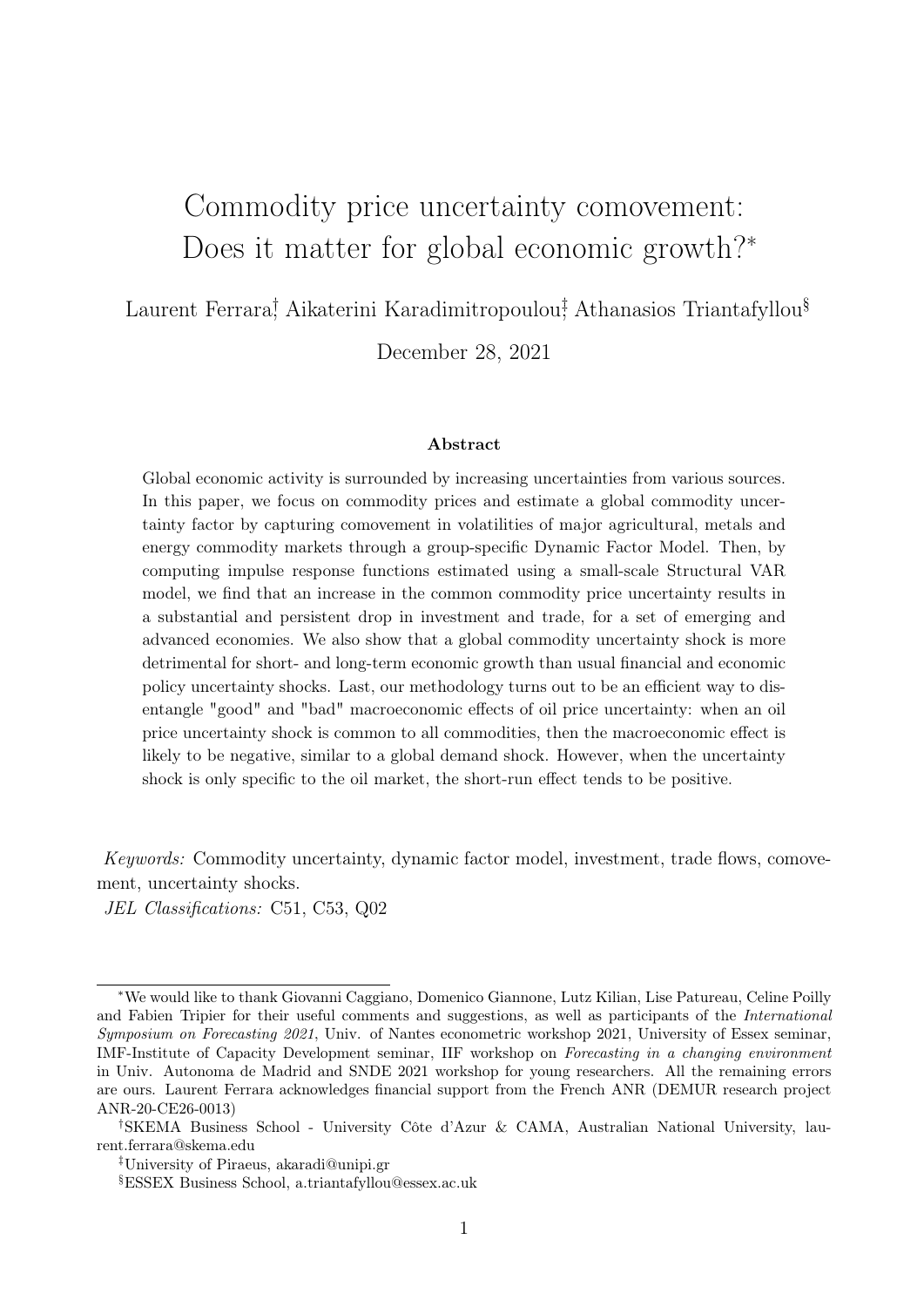## 1 Introduction

The theory of investment under uncertainty predicts that higher uncertainty increases firms' real option to wait for uncertainty resolution and ultimately leads to postponement of investment (Bernanke, 1983; Pindyck, 1990; Pindyck, 2004). A large and growing body in the macroeconomics literature has identified the dampening effect of economic uncertainty shocks on various economic variables (see for example Bloom et al., 2007; Bloom, 2009; Carrière-Swallow and Cespedes, 2013; Jurado et al., 2015; Leduc and Liu, 2016; Baker et al., 2016; Caldara et al., 2016; Basu and Bundick, 2017; among others). For example, Bloom (2009) points out that uncertainty shocks (proxied by spikes in the VXO index) result in a subsequent decrease in US industrial production growth. Also, by comparing advanced and emerging countries, Carrière-Swallow and Cespedes (2013) find that shocks in the VXO index have a significant dampening effect on investment growth in emerging countries, much larger than in major advanced economies. Another strand of the literature focuses on trade and identifies the significant contractionary effect of uncertainty shocks on international trade activity (Feng et al., 2017; Gervais, 2018; Handley, 2014; Handley and Limao, 2015, 2017; Novy and Taylor, 2020; Tam, 2018).

However, it turns out that uncertainty can be generated by various sources. In the wake of the seminal paper by Bloom (2009), it is often assumed that global uncertainty is related to uncertainty in financial markets as proxied by the VXO. More recently, macroeconomic uncertainty has gained importance, for example in the paper of Jurado et al. (2015) in which uncertainty is measured by squared deviations of a set of macroeconomic variables with respect to their conditional expectations stemming from an econometric model (see also Scotti, 2016, for alternative macroeconomic uncertainty measures). Uncertainty can also be generated by policymakers through the implementation of some economic policies (i.e., monetary, fiscal or trade policies). One of the recent examples is the large increase of tariffs on some goods coming from China by the Trump administration that generated an uncertainty spike in the global trade with negative effects on global GDP growth by up to 0.75 pp in 2019 (see Ahir et al., 2019). In this respect, Baker et al. (2016) have developed a number of Economic Policy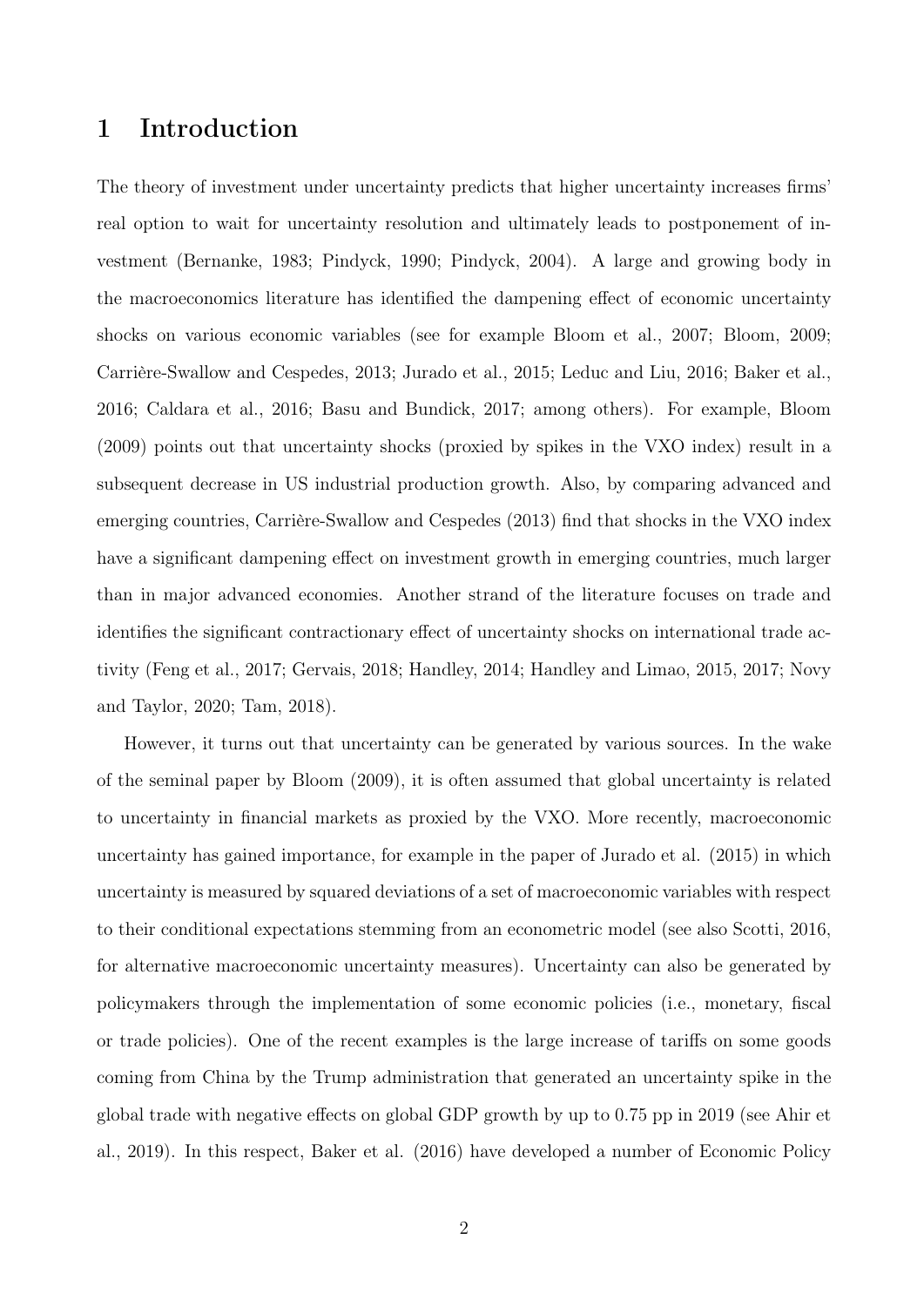Uncertainty (EPU) indexes with the aim of capturing the uncertainty due to economic policies around the globe. The main idea on which those indexes are built is to count some specific words appearing in newspapers of a given country. Another specific source of uncertainty that has been widely considered in the empirical literature is related to the large variations that can be seen in oil prices. Against this background, it is generally assumed that oil price uncertainty is proxied by oil price volatility. The recent oil-macroeconomics literature has put some emphasis on the significant recessionary effect of oil price uncertainty shocks on U.S. economic activity (Ferderer, 1996; Guo and Kliesen, 2005; Elder and Serletis, 2010; Jo, 2014; Rahman and Serletis, 2011; Elder, 2018). For example, Elder and Serletis (2010) show that oil price uncertainty (estimated through a GARCH-type model) has a significant and long-lasting dampening effect on U.S. economic activity. In addition, Ferderer (1996) shows that oil price volatility contains a significant part of the explanatory power of asymmetric oil price shocks on U.S. economic activity. Guo and Kliesen (2005) show that oil price volatility (approximated by the quarterly realized variance of the daily returns of WTI crude oil prices) contains extra predictive power on U.S. output when compared to that of asymmetric oil price shocks. Overall, the consensus in the relevant literature tends to show that oil price uncertainty shocks have a significant recessionary effect on economic activity (see Baumeister and Kilian, 2016, for a more moderate view on the macroeconomic effects of oil price uncertainty for the U.S. economy). One of the few exception is the paper by Punzi (2019) who theoretically and empirically shows that an oil price uncertainty shock is likely to generate short-term positive outcome. Indeed, the channel is that, facing possible increase in future prices, households and companies tend to increase today their consumption of energy. This idea that positive economic outcomes can be generated from an uncertainty shock is referred to as the growthoption channel by Bloom (2014). This has been also considered by Segal et al. (2015) and Forni et al. (2021) who disentangle "good" and "bad" outcomes of uncertainty shocks: a "good" uncertainty shock results in positive economic growth, while a "bad" uncertainty shock leads to the opposite.

However, to our knowledge, empirical evidence on the macroeconomic impact of nonoil commodity uncertainty shocks, like agricultural or metals' uncertainty shocks, is rather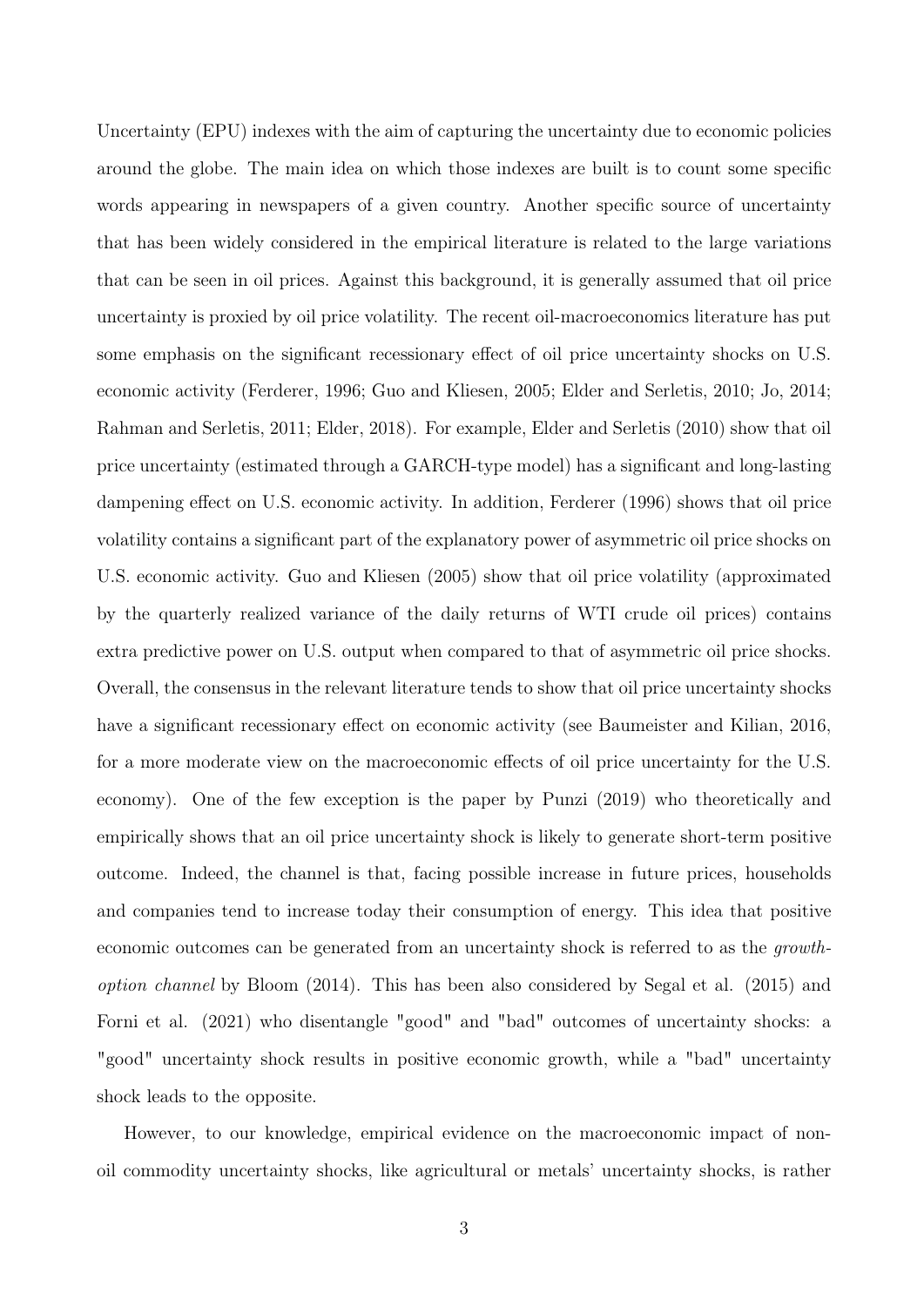scarce. We can only refer to the work of Tran (2021), who examines the combined effect of oil and non-oil price uncertainty shocks on economic activity and shows that a trade-weighted commodity price uncertainty index (constructed using a broad set of agricultural, metals and energy commodity prices) has a significant recessionary effect on Australian economic activity, aggregate consumption and export growth. With our paper, we attempt to fill this gap in the relevant literature.

Independently, there is a large and growing body in the literature on commodity markets as a whole showing that commodity prices tend to move together and that commodity price shocks account for a large share of business cycle fluctuations, especially for developing countries<sup>1</sup>. In particular, Delle Chiaie et al. (2021) have pointed out the significant linkages between commodity price comovement and global demand conditions by showing, using a narrative approach, that a latent common factor capturing comovement in a large cross-section of commodity prices is closely related to changes in global demand (see also Alquist et al., 2020). Using this narrative approach they also show that movements in specific groups of commodity prices, such as agricultural, energy and metals, are more likely to be related to supply factors in the concerned sectors. Also, Fernandez et al. (2017) show that unexpected changes in global commodity price shocks account for more than one third of global output fluctuations, while Fernández et al. (2018) find that commodity price fluctuations are significant drivers of macroeconomic fluctuations in small emerging market economies.

In this paper, we aim at assessing the macroeconomic effects of common uncertainty shocks in commodity prices, for both advanced and emerging markets. In this respect, we compute the comovement in uncertainty contained in major agricultural (corn, cotton, soybeans, wheat), metals (copper, gold, silver, platinum) and energy (crude oil, heating oil, gasoline, petroleum) commodity prices. As usual in this literature, we measure uncertainty as the quarterly realized variance of the daily returns of those individual commodity prices, meaning that throughout this paper we will indifferently use the words uncertainty and volatility. Our econometric methodology relies on a two-step procedure. In a first step, we extract

<sup>1</sup>See for example Pindyck and Rotemberg, 1990; Frankel and Rose, 2010; Byrne et al., 2013; Fernandez et al., 2017; Drechsel and Tenreyro, 2018; Fernandez et al., 2018, Gruber and Vigfusson, 2018; Alquist et al., 2020; Poncela et al., 2020; or Delle Chiaie et al., 2021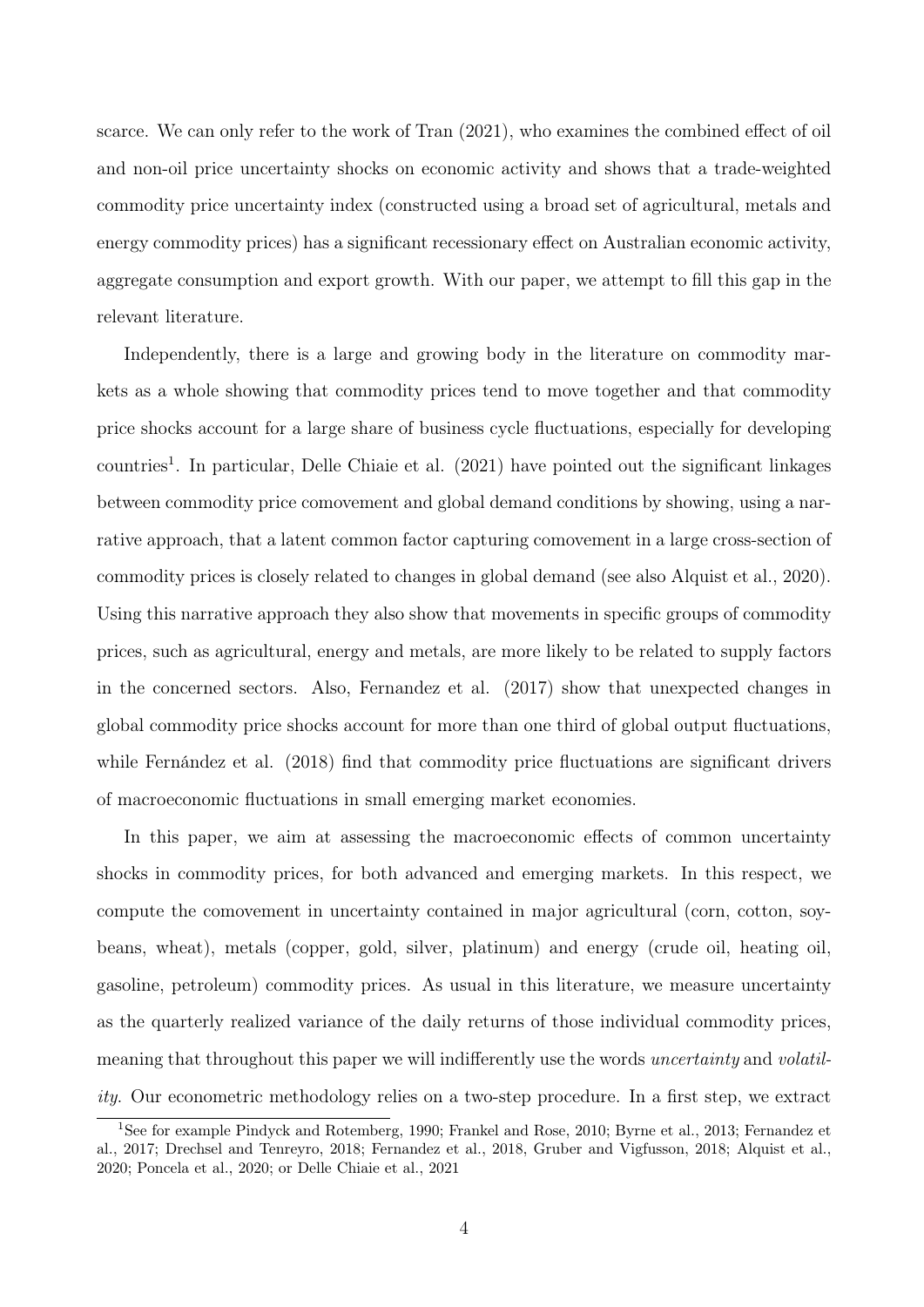the common uncertainty by estimating a Bayesian Dynamic Factor Model (DFM) with a group-specific structure, as put forward by Kose et al. (2003). This generalization of the standard DFM, as proposed for example in Doz et al. (2011), enables to estimate two factors: (i) a global commodity price uncertainty factor, which captures comovement across all commodity price uncertainty series and (ii) a group-specific commodity uncertainty factor, which captures uncertainty comovement for each group-specific commodity, namely, agriculture, metals and energy markets. In a second step, for each advanced and emerging country in our sample, uncertainty factors are sequentially incorporated into a small-scale Structural VAR (SVAR) model, that also integrates inflation, policy interest rates and a relevant macroeconomic variable. As macroeconomic variables, we mainly focus here on business investment and international trade, while GDP and household consumption will be also considered as additional results. Impulse response functions (IRFs) are then estimated to trace the dynamic impact of uncertainty shocks on each variable. Aggregated results are presented for advanced and emerging countries as a whole.

Our results provide a rich body of evidence about the role of global commodity price uncertainty on the macroeconomic activity of both advanced and emerging countries and extend the empirical research in several directions. First, we find that a global commodity uncertainty shock depresses investment and trade (exports) in both emerging and advanced economies. Those results are the first to point out evidence of a negative dynamic impact of global commodity price uncertainty shocks on international trade and provide further insights on the recent theoretical findings of Gervais (2018) and Novy and Taylor (2020) who highlight the possible mechanisms through which uncertainty shocks lead to contractions in international trade. In addition, we also show evidence of a negative dynamic impact of commodity uncertainty shocks on GDP and household consumption. Second, we carry out a benchmark analysis and compare our results with dynamic responses of popular uncertainty indexes, namely the VIX and EPU indexes. It turns out that our global commodity uncertainty shock leads to a stronger and more persistent negative response of investment and exports. We provide here a new set of results suggesting that uncertainty on commodity prices is more detrimental on short-run economic activity than financial and economic policy uncertainty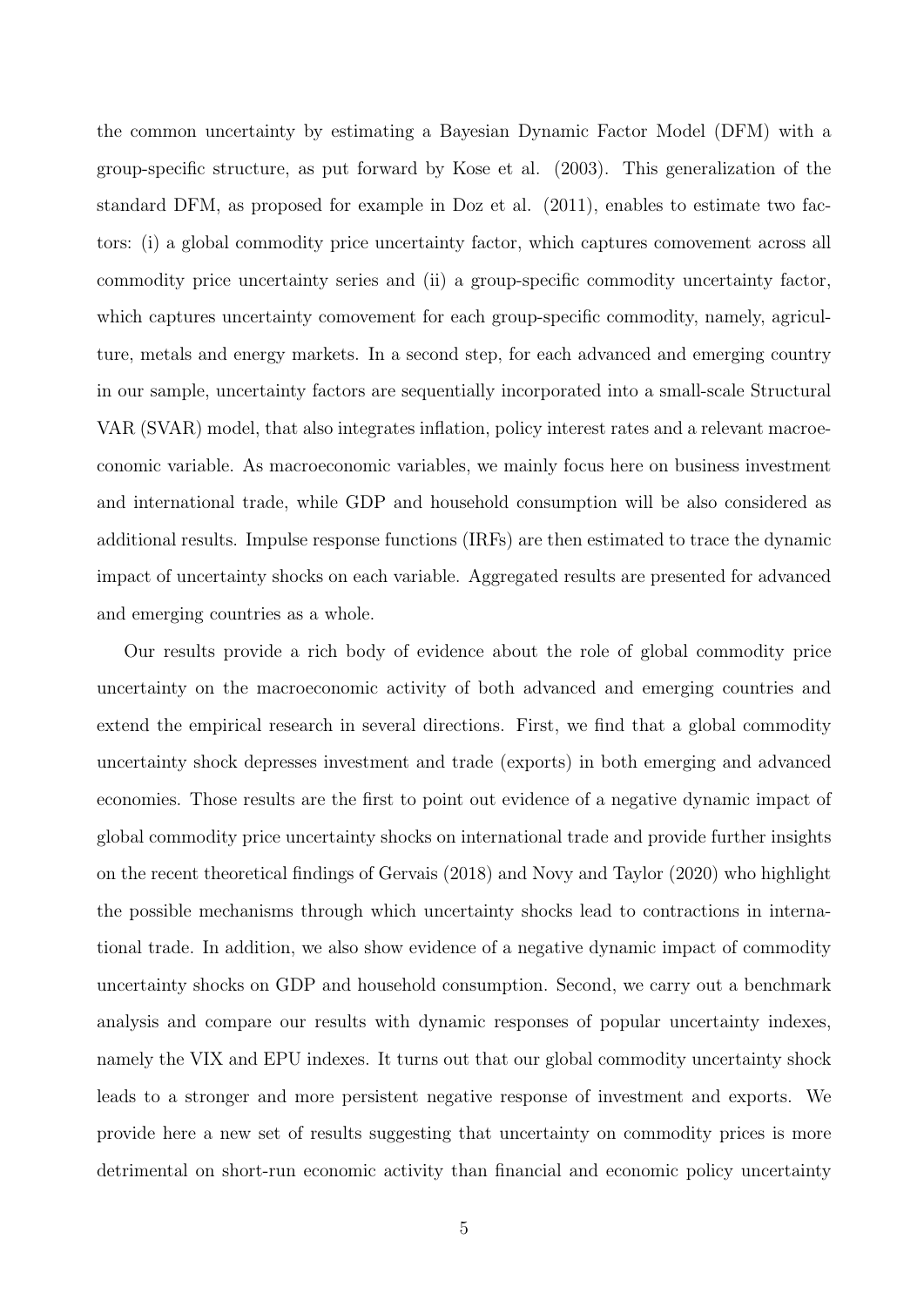measures. Third, unlike Carrière-Swallow and Cespedes (2013), who find a bounce-back effect in investment of advanced economies after a financial uncertainty shock (proxied by the VIX), we do not find any evidence of a bounce-back after a global commodity uncertainty shock, meaning that this type of shock leads to a long-run impact on the level of investment and thus on potential growth, through capital accumulation. In this respect, global uncertainty commodity shocks are more detrimental for long-run economic activity than financial and economic policy uncertainty measures. Fourth, we separately examine the macroeconomic impact of the group-specific commodity uncertainty factors, namely agricultural, metals and energy, once the global component has been removed and accounted for by the global factor. A striking result is that energy-specific uncertainty shocks tend to have short-run positive effects on economic activity, as measured by growth in investment, exports, GDP and consumption, in line with the theoretical results of Punzi (2019) and empirical results of Mohn and Misund (2009). Our approach appears thus to be an efficient way to disentangle "good" and "bad" macroeconomic effects of oil price uncertainty. Indeed, it turns out that when a rise in oil price uncertainty is common to all commodities, then the macroeconomic impact is likely to be negative, as generally put forward in the literature. However, when this increase in uncertainty is specific to the oil market, then the macroeconomic effect tends to be positive in the short run. Overall, by comparing IRFs of inflation and real variables, we highlight that global uncertainty shocks that simultaneously affect all commodities are likely to reflect global demand uncertainty.This is in line with the analysis put forward by Delle Chiaie et al. (2021) when dealing with the level of commodity prices and with the findings of Leduc and Liu (2016) showing that uncertainty shocks are essentially aggregate demand shocks.

The rest of the paper is structured as follows. In Section 2 we describe the methodology that we use, including the dataset, the Dynamic Factor Model that we estimate to measure global and commodity-group uncertainty, as well as the SVAR models used to assess responses to uncertainty shocks. Section 3 presents the empirical results and Section 4 focuses on disentangling "good" and "bad" oil price uncertainty shocks. Finally, Section 5 concludes.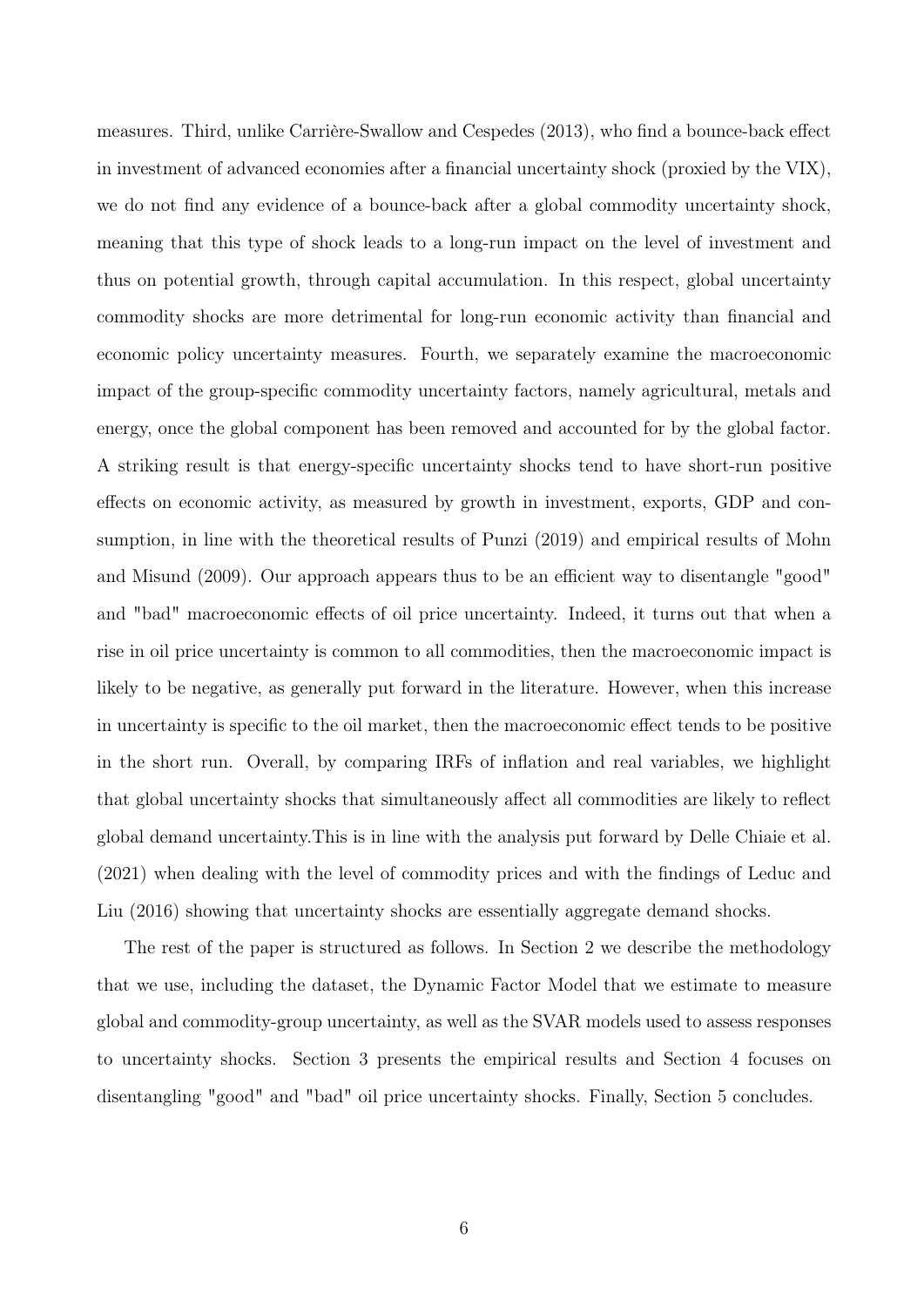## 2 Methodology

### 2.1 Data

We proxy commodity uncertainty with volatility measures based on daily data of commodity futures prices. We focus on futures prices as they tend to reflect expectations about the future commodity price evolutions, in the vein of the VIX financial uncertainty index. Following the standard approach in the literature on commodity futures, we take the nearest maturity commodity futures contracts which proxy for the spot price. We obtain daily series for the GSCI nearby commodity futures prices from Datastream, for agricultural (corn, cotton, soybeans, wheat), metals (copper, gold, silver, platinum) and energy (crude oil, heating oil, petroleum, gasoline), that is  $n = 12$  series. The daily commodity futures dataset covers the period from January 1988 to January 2017.

We estimate commodity price uncertainty for commodity i, with  $i = 1 \ldots, n$ , as the quarterly realized variance of the daily returns of the commodity prices according to Equation (1) for a given quarter  $t$ :

$$
RV_{i,t} = \frac{252}{T} \sum_{d=1}^{T} (r_{t,d}^i - r^i)^2,
$$
\n(1)

where T is the number of daily observations within the quarter  $t, r_{t,d}^i$  are the daily growth rates of any commodity i within the quarter  $t$  and  $r^i$  is the average growth rate within the quarter t. The realized variances  $RV_{i,t}$  are multiplied by 252 (the number of trading days during one calendar year) so that they can be annualized. Table (1) contains the correlation matrix, which shows positive and relatively high correlation coefficient values within the dataset. The average correlation across all 12 commodities realised variance is 50%. Importantly, the correlation between commodity volatility series is higher within the same commodity group (e.g. the correlations within the realised variances of energy is over 90% and that of agriculture and metals commodities is over 60%). We also performed the Augmented Dickey-Fuller test and we reject the hypothesis of a unit root for all the realised variance series.

As regards macroeconomic data, we obtain domestic quarterly series for aggregate private investment, consumer price indexes, industrial production indexes, private consumption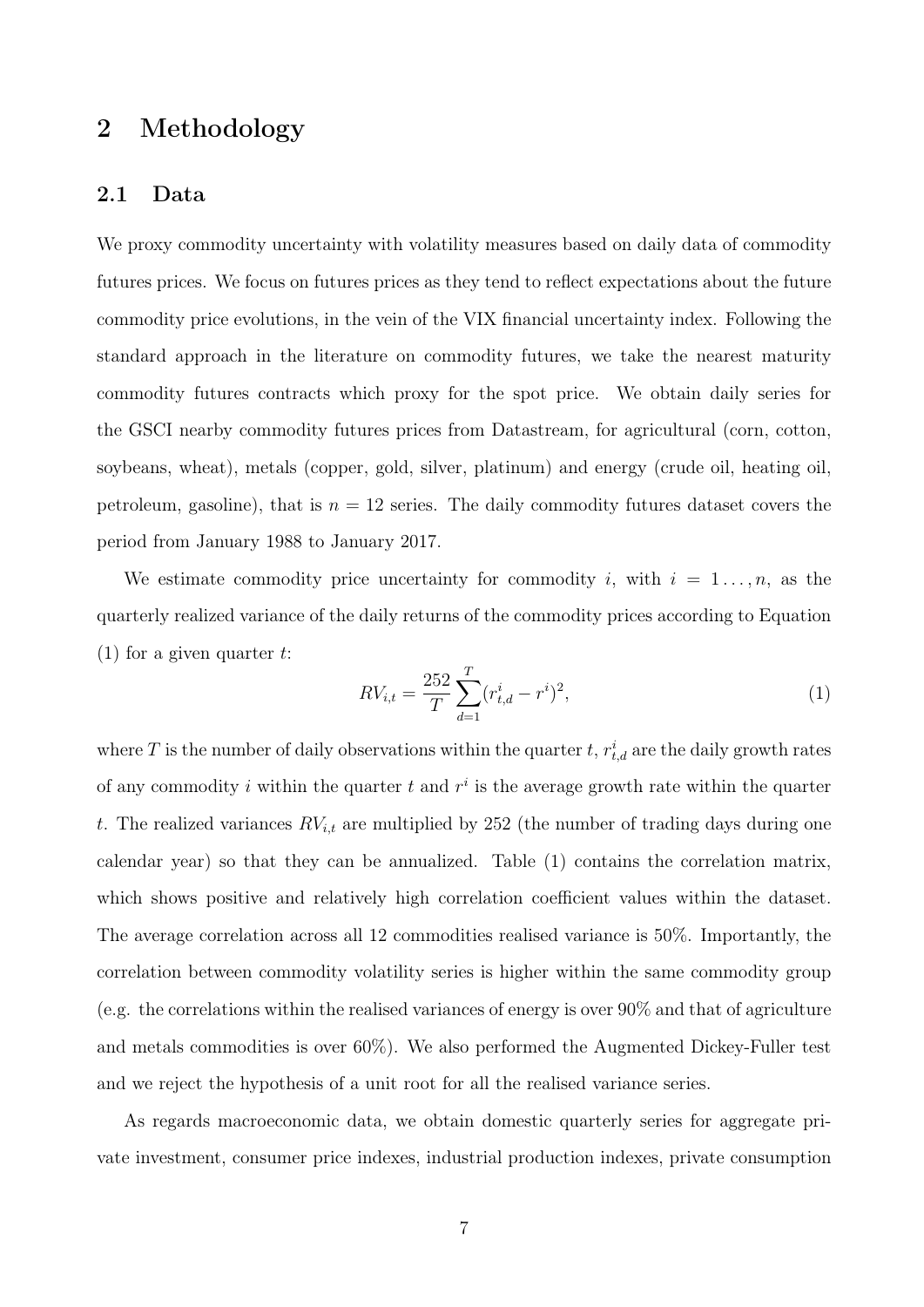| $0 + 0 - C + 1$ | Corn | Cot. | Soy. | Wheat | Crude | Heat. | Petr. | Gasl. | Copp. | Gold | Plat. | Silv. |
|-----------------|------|------|------|-------|-------|-------|-------|-------|-------|------|-------|-------|
| Corn            | 1.00 |      |      |       |       |       |       |       |       |      |       |       |
| Cotton          | 0.62 | 1.00 |      |       |       |       |       |       |       |      |       |       |
| Soybeans        | 0.76 | 0.55 | 1.00 |       |       |       |       |       |       |      |       |       |
| Wheat           | 0.75 | 0.62 | 0.59 | 1.00  |       |       |       |       |       |      |       |       |
| Crude           | 0.26 | 0.27 | 0.24 | 0.22  | 1.00  |       |       |       |       |      |       |       |
| Heating         | 0.14 | 0.22 | 0.19 | 0.13  | 0.93  | 1.00  |       |       |       |      |       |       |
| Petroleum       | 0.27 | 0.29 | 0.26 | 0.23  | 0.99  | 0.96  | 1.00  |       |       |      |       |       |
| Gasoline        | 0.36 | 0.40 | 0.36 | 0.28  | 0.91  | 0.91  | 0.94  | 1.00  |       |      |       |       |
| Copper          | 0.55 | 0.39 | 0.42 | 0.43  | 0.41  | 0.30  | 0.42  | 0.50  | 1.00  |      |       |       |
| Gold            | 0.58 | 0.40 | 0.45 | 0.50  | 0.46  | 0.37  | 0.47  | 0.54  | 0.63  | 1.00 |       |       |
| Platinum        | 0.57 | 0.41 | 0.56 | 0.47  | 0.48  | 0.39  | 0.50  | 0.53  | 0.53  | 0.72 | 1.00  |       |
| Silver          | 0.62 | 0.51 | 0.44 | 0.54  | 0.35  | 0.22  | 0.35  | 0.42  | 0.67  | 0.81 | 0.59  | 1.00  |

Table 1: Correlation Matrix for the Agricultural, Energy and Metals Commodity Markets Dataset (1988Q1- 2016Q4)

expenditure, real GDP, exports and the policy rate from the CEIC database. The only exemption is the Brazil policy rate series which is downloaded from IMF database. All macroeconomic variables are expressed in million USD at 2011 prices and we focus on a balanced dataset of 12 advanced and 12 emerging economies. We remove the seasonal variation of the macro-series using the Dagum (1978) X-11 ARIMA method. We then compute the quarterly growth rates for all the seasonally adjusted macroeconomic series (except for the policy rate, which is used in levels). The dataset covers the period from  $1988q1$  to  $2016q4^2$ .

### 2.2 A Commodity-Specific Dynamic Factor Model

Our objective is to extract a common component from our set of  $n = 12$  commodity realized volatility series, while accounting for the specific sectoral form of the database split into three groups: (i) agricultural (corn, cotton, soybeans, wheat), (ii) metals (copper, gold, silver, platinum) and (iii) energy (crude oil, heating oil, petroleum, gasoline) volatilities. Against this background, a Dynamic Factor Model (DFM) with hierarchical structure as put forward by Kose et al. (2003), has proved useful, as shown for example by Karadimitropoulou and Leon-Ledesma (2013), Miranda-Agrippino and Rey (2020) or Delle Chiaie et al. (2021). This model is able to extract latent factors capturing both (i) the global comovement and (ii) the group-specific comovements in the realized variance of agricultural, metals, and energy

<sup>2</sup>Some countries start a bit later: Argentina in 1993q2, Brazil in 1991q1, Colombia in 1996q2, Romania in 1995q1 and Turkey in 1998Q2.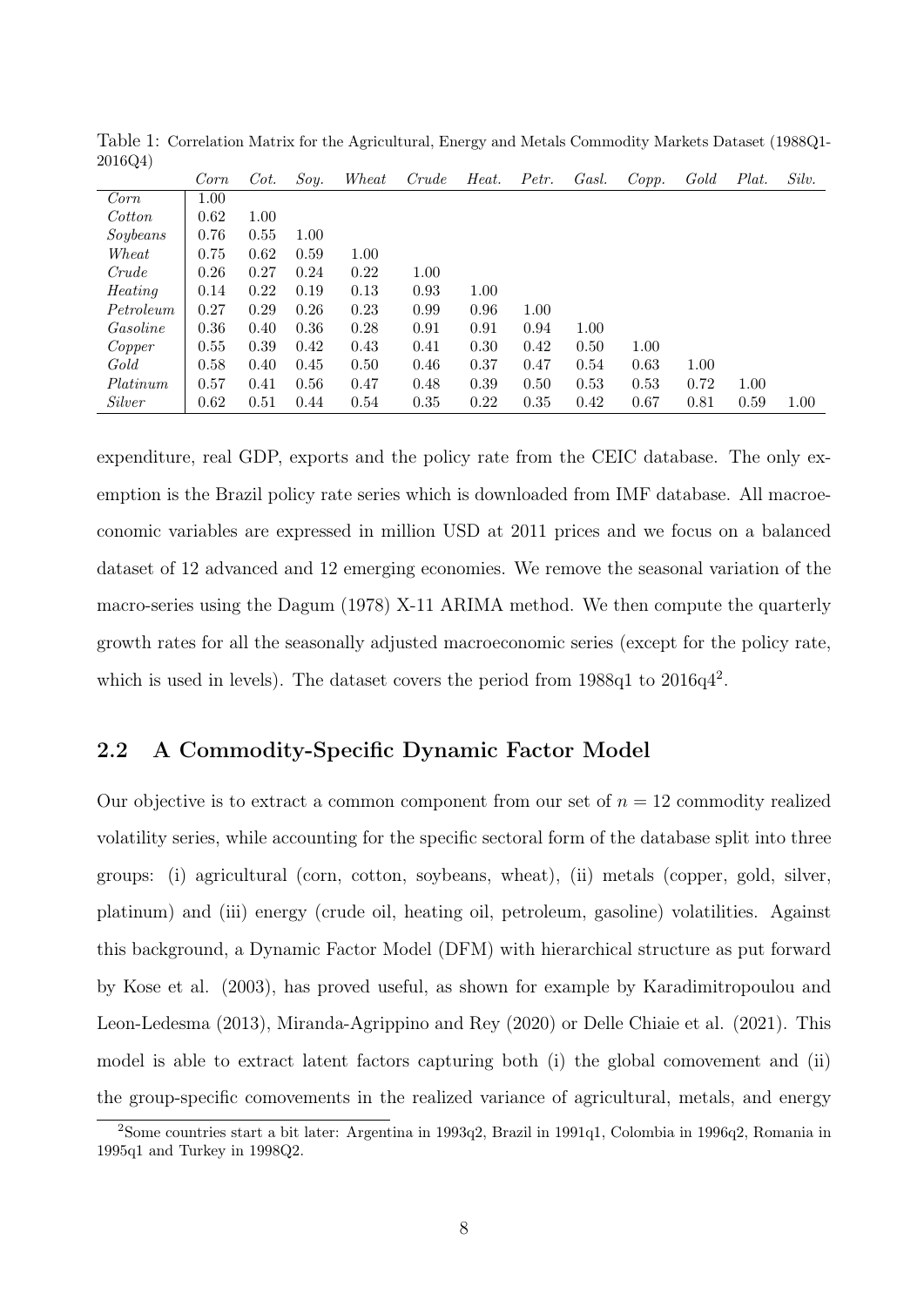commodity futures returns.

Our dataset consists in a panel of commodity realized volatility series,  $RV_{i,t}$ , for  $i =$  $1 \ldots, n$ . We assume that demeaned realized volatility series can be described by the following group-specific dynamic factor model:

$$
RV_{i,t} = \beta_i^G F_t^G + \beta_i^g F_t^g + \varepsilon_{i,t}
$$
\n<sup>(2)</sup>

where  $F_t^G$  is the global uncertainty factor and  $F_t^g$  are the three group-factors  $(g = 1, 2, 3)$ . Coefficients  $\beta_i^G$  and  $\beta_i^g$  $i<sup>g</sup>$ ,  $g = 1, 2, 3$ , are respectively the factor loadings measuring the impact of each commodity uncertainty i on the global factor  $F_t^G$  and the group-specific factor loadings measuring the impact of each commodity uncertainty i on the group-factor  $F_t^g$  $t^g$ , for  $g = 1, 2, 3$ . Finally,  $\varepsilon_{i,t}$  is the error term and is assumed to be uncorrelated cross-sectionally at all leads and lags, but can be serially correlated. The error term is supposed to follow an  $AR(p)$  process such as:

$$
\varepsilon_{i,t} = \sum_{l=1}^{p} \psi_{i,l} \varepsilon_{i,t-l} + \epsilon_{i,t},
$$
\n(3)

where  $\epsilon_{i,t} \sim \mathbf{N}(0, \sigma_{\epsilon}^2)$ . The unobserved factors,  $F_t^G$  and  $F_t^g$  $t<sub>t</sub><sup>lg</sup>$ , are also assumed to follow an  $AR(p)$  process of the following forms:

$$
F_t^G = \sum_{l=1}^p \psi_l^G F_{t-l}^G + \nu_t^G
$$
\n(4)

and for  $g = 1, 2, 3$ :

$$
F_t^g = \sum_{l=1}^p \psi_l^g F_{t-l}^g + \nu_t^g \tag{5}
$$

where  $\nu_t^G \sim \mathbf{N}(0, \sigma_G^2)$  and  $\nu_t^g \sim \mathbf{N}(0, \sigma_g^2)$ . It turns out that both residuals in equation (3) and factors in equations (4)-(5) are characterized by short-term dynamics described by  $p = 3$ . Finally, the innovations  $\varepsilon_{i,t}$ ,  $\nu_t^G$ , and  $\nu_t^g$  $t_t^g$ , are mutually orthogonal across all equations within the system.

The model described by equations (2) to (5) is estimated through a Bayesian approach with Gibbs sampling, which is a Markov Chain Monte Carlo (MCMC) method for approximating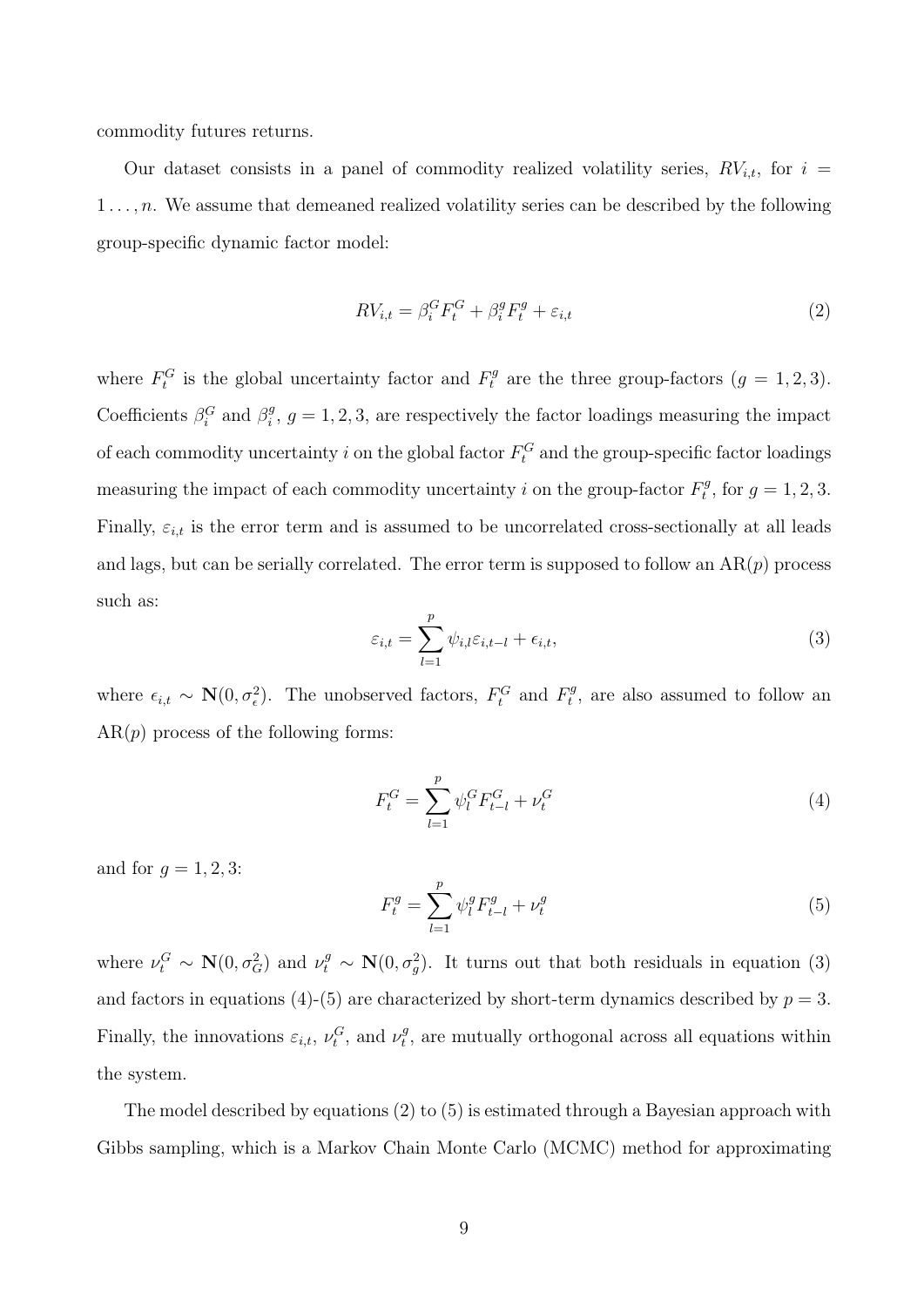joint and marginal distributions by sampling from conditional distributions. Using a MCMC procedure, we can generate random samples for the unknown parameters and the unobserved factors from the joint posterior distribution. This is feasible as the full set of conditional distributions is known, that is parameters given data and factors, and factors given data and parameters.

To describe our results, we employ variance decompositions measuring the relative contributions of the different factors to the variance of the realized variance for each individual commodity. Using previous notations, and assuming orthogonality between the various components, the variance of  $RV_{i,t}$  is given by:

$$
V(RV_{i,t}) = (\beta_i^G)^2 V(F_t^G) + (\beta_i^g)^2 V(F_t^g) + V(\varepsilon_{i,t}).
$$
\n(6)

Finally, we can decompose the variance of each realized variance series,  $RV_{i,t}$ , into the fraction due to each of the two factors. In particular, the fraction of fluctuations due to any factor  $f = G, g$  is given by:

$$
\frac{(\beta_i^f)^2 V(F_t^f)}{V(RV_{i,t})}.
$$
\n
$$
(7)
$$

Note that we obtain evaluations of equations (6) and (7) at each step of the Markov-Chain involved in the Bayesian estimation process.

# 2.3 Assessing Impulse Response Functions through Structural VAR models

Now that the common uncertainty factor has been estimated, we are interested in assessing its dynamic effects on some macroeconomic variables of our panel of countries. In particular, we will focus here on business investment and exports, while results for household consumption and GDP will be also considered in section 4. In this respect, we estimate a small-scale SVAR model in order to assess Impulse Response Functions (IRFs). Following Caggiano et al.(2014), we estimate for each country a 4-variable SVAR model in which we include our estimated commodity uncertainty factor, the inflation rate, a macroeconomic variable of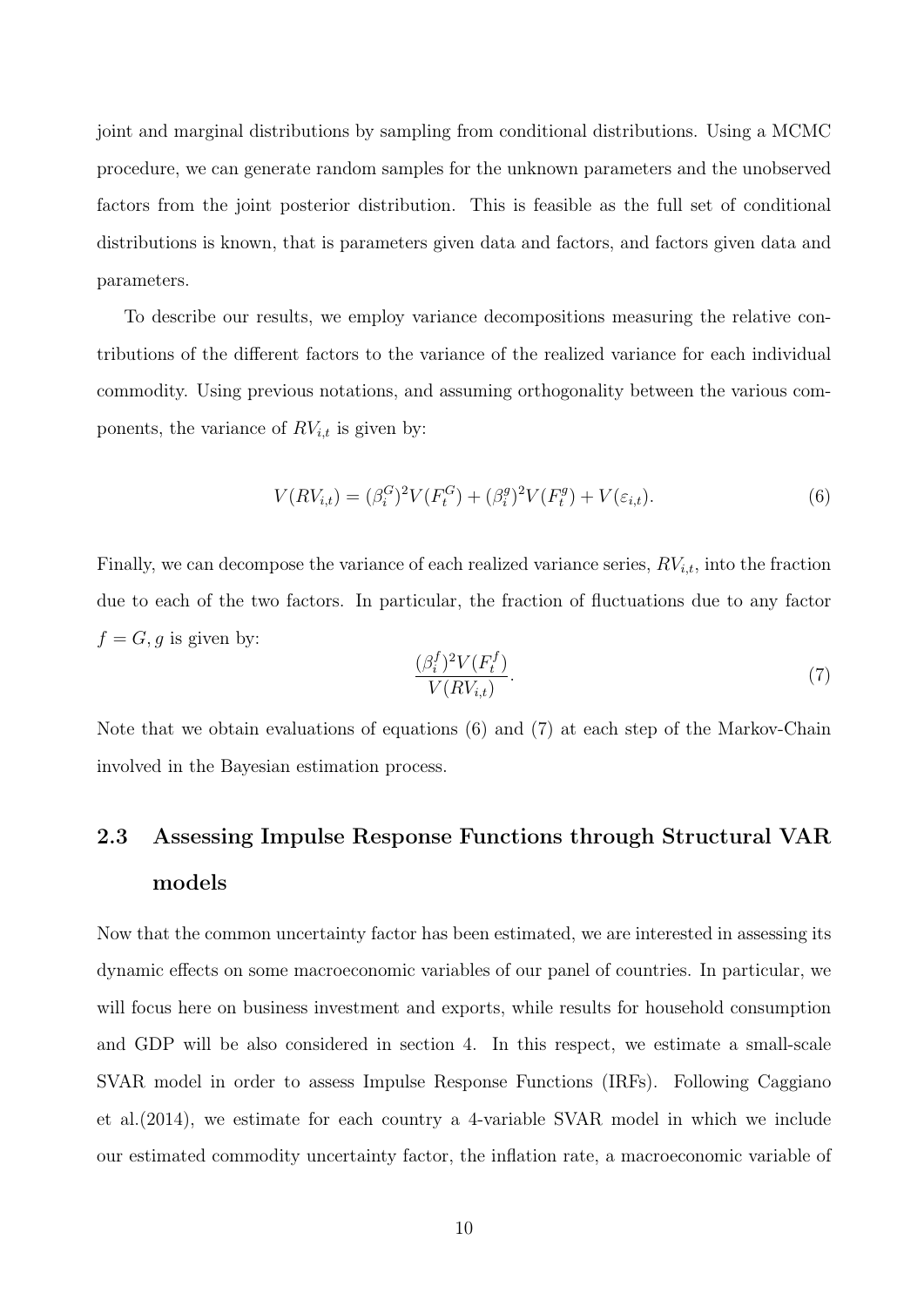interest (investment or exports) and the monetary policy rate (short-term interest rate of the country). The SVAR model that we estimate is given in Equation (8) below:

$$
A_0 Y_t = c + A_1 Y_{t-1} + \ldots + A_p Y_{t-p} + \varepsilon_t \tag{8}
$$

where  $Y_t$  is the 4-dimension vector of endogenous variables, c is a vector of constants,  $A_0$  is the matrix of contemporaneous variables,  $A_1$  to  $A_p$  are matrices of coefficients controlling the autoregressive dynamics and  $\varepsilon_t$  is a a vector of structural shocks serially uncorrelated, with zero mean and diagonal variance-covariance matrix  $E(\varepsilon_t \varepsilon_t)$  $t'_t$ ) =  $\sigma_{\varepsilon}^2$  $\frac{2}{\varepsilon}I_n$ . The lag-length p for our SVAR models is selected using the Schwartz (SBIC) optimal-lag length information criterion<sup>3</sup>. The SBIC criterion selects a SVAR dynamics with two or three lags for most of country-specific SVARs, hence, for sake of comparability with factor dynamics we include three lags  $(p = 3)$  in all country-specific SVAR models for advanced and emerging economies. We estimate SVAR models for all advanced and emerging countries using the following ordering<sup>4</sup>:

$$
Y_t = (un_t, \pi_t, x_t, i_t)'
$$
\n
$$
(9)
$$

where  $un_t$  is the global commodity uncertainty as estimated by the common commodity uncertainty factor,  $\pi_t$  is the quarterly inflation rate,  $x_t$  is a given macroeconomic variable of interest (here, investment or exports) and  $i_t$  is the nominal policy interest rate.

As usual in the econometrics literature, identification of the  $A_0$  matrix is carried out by imposing some restrictions. In fact, our identification strategy relies on the exogenous uncertainty shocks approach as put forward by Bloom (2009). The main idea is to not include the commodity uncertainty factor into the SVAR model, but rather to directly include the estimated commodity uncertainty shock. In this respect, the commodity uncertainty shock is computed using the series of events collected by Piffer and Podstawski (2018), who include all

<sup>3</sup>Our SVAR estimates remain robust to the choice of lags to be included for the VAR model. More specifically, our SVAR results remain unaltered when using Akaike or Hannan-Quinn information criteria for optimal lag-selection of the SVAR models. Moreover, following Jo (2014) and Elder and Serletis (2010), we estimate our SVAR models using a full year of lags (4 quarters) and our main findings remain unaltered. These additional SVAR results are available upon request.

<sup>&</sup>lt;sup>4</sup>Note that, for Argentina, in the absence of long series for inflation (quarterly Argentina inflation data available only for 2015 onwards), we estimate a 3-variable VAR model.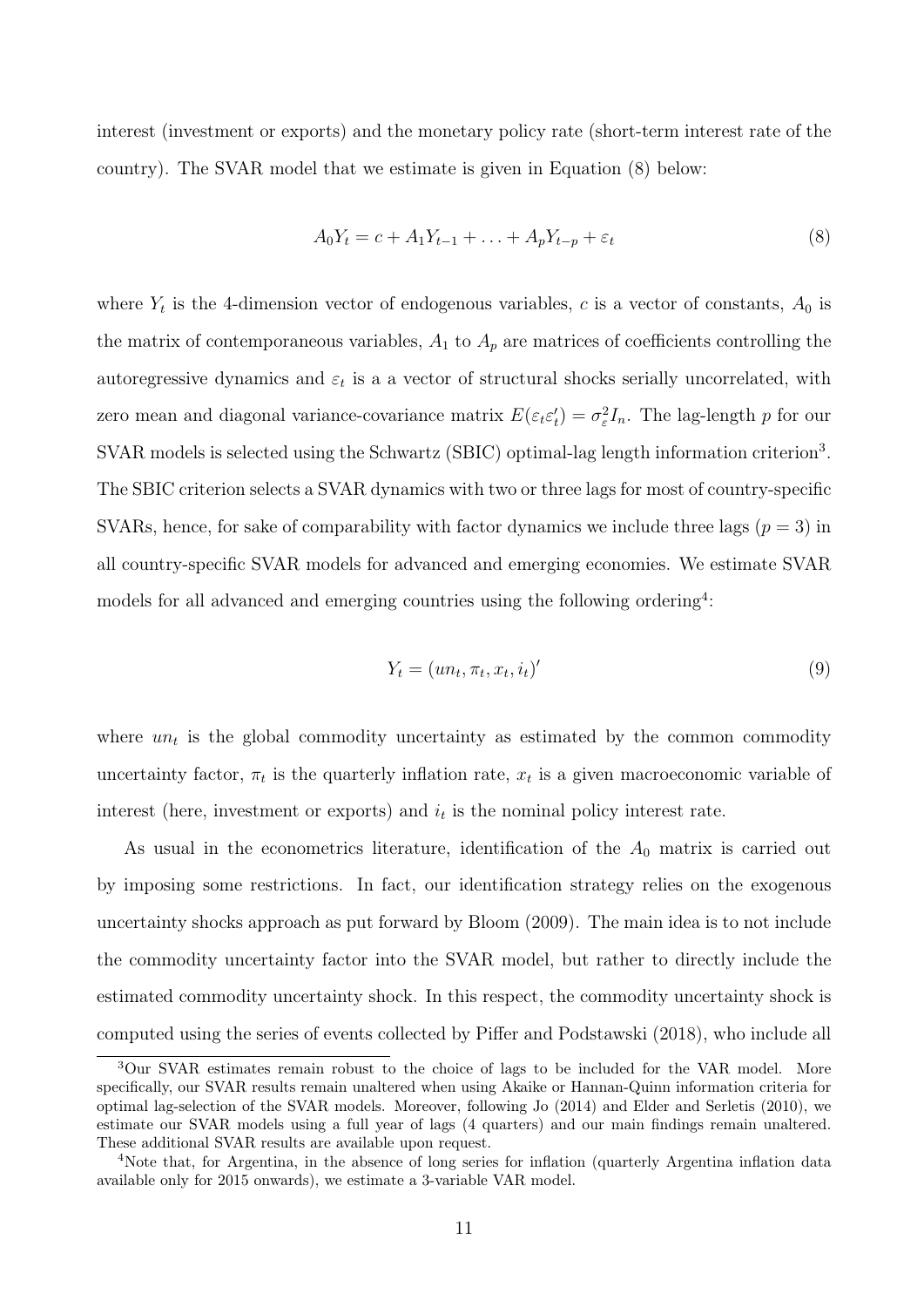the uncertainty episodes suggested by Bloom (2009) (peaks in the VXO index), as well as some recent additional events. Moreover, in order to account for the magnitude of the exogenously determined global commodity uncertainty shocks (unlike Bloom, 2009, who assigns the value of 1 to uncertainty events and zero otherwise), we define our uncertainty shock as follows:

$$
un_t = F_t^C \times \mathbf{1}_t(event) \tag{10}
$$

where  $\mathbf{1}_t(event)$  is the indicator function that takes the value of 1 if an uncertainty event occurs at date t and 0 otherwise. This definition of a shock has been adopted for example by Carrière-Swallow and Cespedes (2013) or Piffer and Podstawski (2018). Hence, the proxy for global commodity uncertainty takes the value of our original uncertainty factor series when, for a given quarter, a global uncertainty event takes place, and zero otherwise. In this way, we examine, not only the timing of uncertainty shocks, but also the magnitude of the exogenously determined commodity uncertainty shocks. This shock measure defined by Equation (10) is integrated as the first endogenous variable in our SVAR model given by Equation (8). Note that an alternative could be to introduce this shock as an exogenous variable in the SVAR model, as in Carrière-Swallow and Cespedes (2013) who use a small open economy assumption for each emerging country and treat shocks to S&P500 price level and VXO index as exogenous to the local economies. As we deal with both advanced and emerging economies, we prefer to keep this variable endogenous into the model, as we assume dynamic feedback effects from macroeconomic changes to commodity uncertainty<sup>5</sup>. Using this specific ordering of variables and identification approach, we then estimate orthogonalized  $IRFs<sup>6</sup>$ . Since we include 12 emerging and 12 developing countries in our analysis, we estimate a total of 24 reduced-form SVARs as described by Equation (8). Aggregated IRFs for emerging and advanced countries as a whole are computed by taking the median of all the 12 IRFs for each group of countries. Lastly, in order to compare the dynamic effect of our commodity uncertainty shock with

<sup>5</sup>As robustness checks, we also estimate the SVAR model using the small open economy assumption as in Carrière-Swallow and Cespedes (2013), treating uncertainty shocks as strictly exogenous to local macroeconomic nominal and real outcomes, and our findings remain overall unchanged. Those results are available upon request.

<sup>6</sup>Robustness checks as regards model specification and identification are discussed in sub-section 4.2.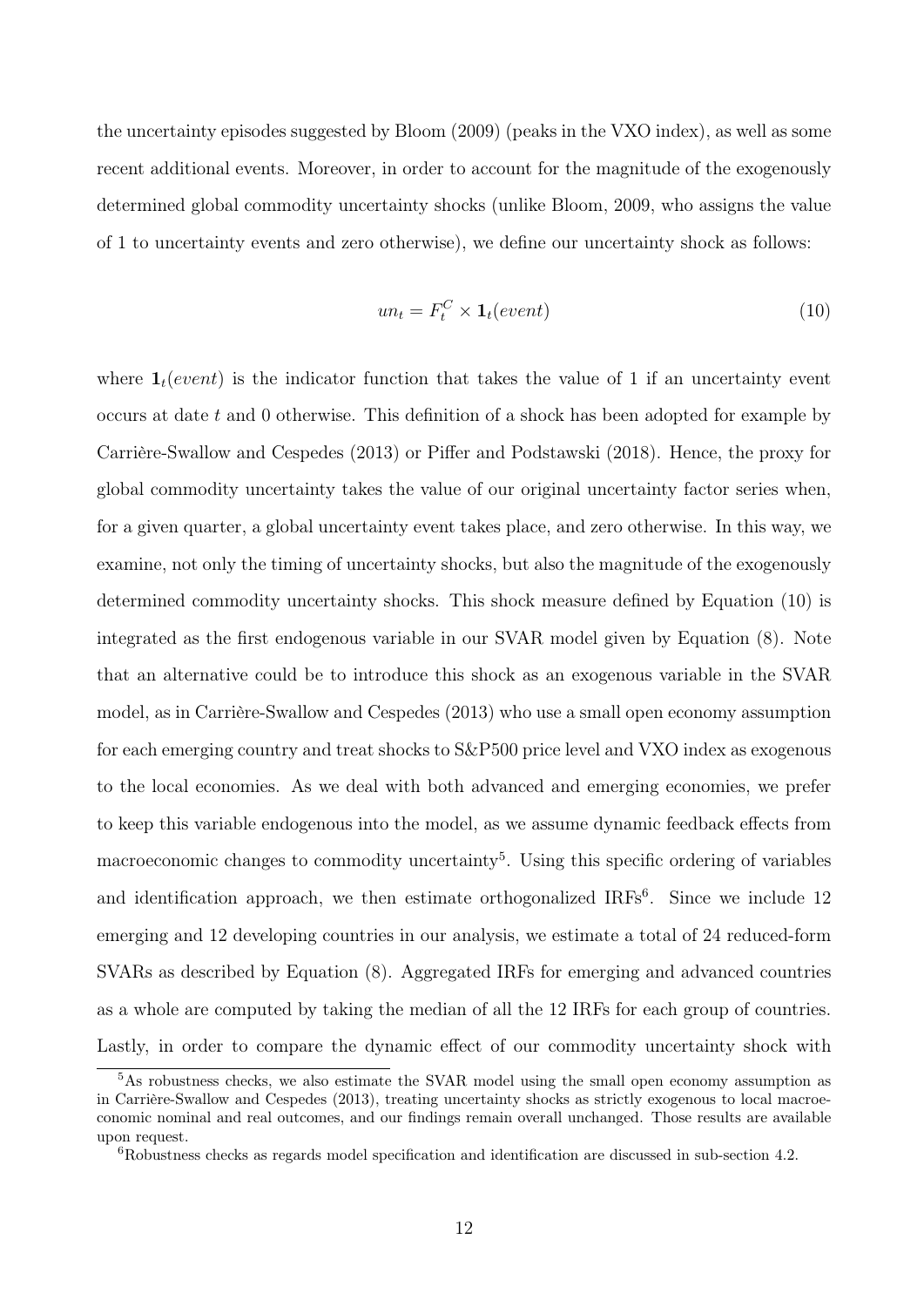|             | зG   | $qg=1$ | $\overline{qg=2}$ | $\beta g = 3$ |
|-------------|------|--------|-------------------|---------------|
| Corn        | 0.87 | 0.69   |                   |               |
| Cotton      | 0.62 | 0.36   |                   |               |
| Soybeans    | 0.58 | 0.67   |                   |               |
| Wheat       | 0.57 | 0.56   |                   |               |
| Copper      | 1.15 |        | 0.68              |               |
| Gold        | 0.41 |        | 0.38              |               |
| Silver      | 1.43 |        | 1.07              |               |
| Platinum    | 0.60 |        | 0.38              |               |
| Heating oil | 1.72 |        |                   | 5.17          |
| Gasoline    | 2.41 |        |                   | 5.15          |
| Petroleum   | 2.31 |        |                   | 5.65          |
| Crude oil   | 2.91 |        |                   | 7.07          |

Table 2: Factor loadings for the commodity price uncertainty series from the estimation of the commodity-specific DFM

responses to standard uncertainty shocks, we estimate similar SVARs using the VIX index, as a proxy for financial uncertainty, and the global Economic Policy Uncertainty index (EPU) of Baker et al. (2016), as a proxy for policy uncertainty measures. Empirical results are presented and discussed in Section 3 below.

## 3 Empirical results

### 3.1 DFM estimation results

First, let's consider estimation results from the Bayesian approach. Table 2 presents the estimated factor loadings for both global factor and the three-specific commodity sectors. We first note that all the loadings to the global factor,  $\beta^G$ , are positive, meaning that all commodities correlate positively with the global commodity uncertainty factor. Moreover, both loadings  $\beta^G$  and  $\beta^g$  are relatively similar for agricultural and metals volatilities, while  $\beta^g$ appear to be much bigger than  $\beta^G$  in the energy sector, reflecting thus a stronger correlation of volatilities with their respective commodity group-specific factor. This reflects the previously observed high correlation coefficients within the energy sector volatility variables (between 91% and 99%).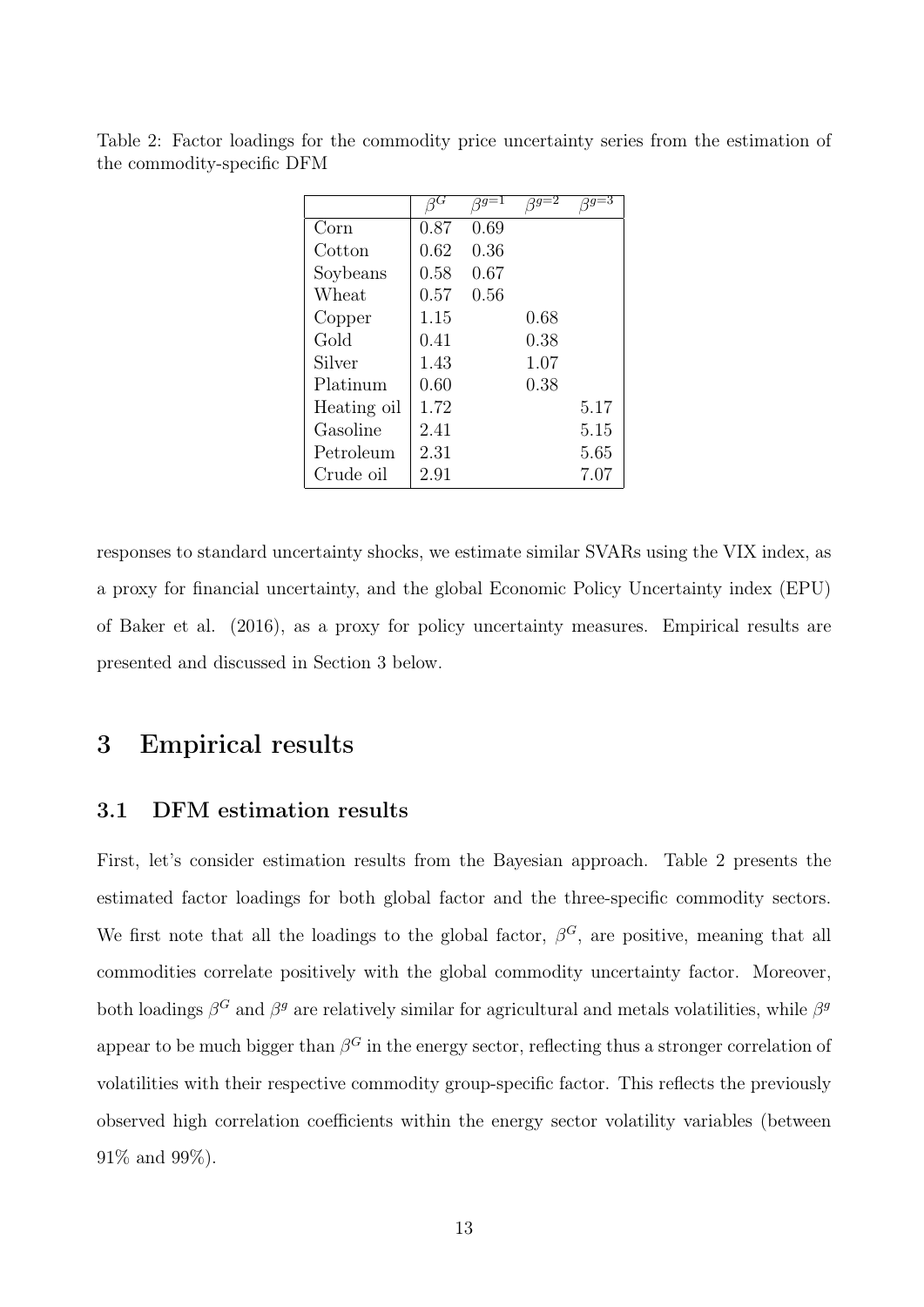

Figure 1: Global commodity uncertainty factor

*Note: This plot shows the time series of the global commodity uncertainty factor, which is the first factor of the Dynamic Factor model presented in Equations (2) to (7) and captures the comovement in the Realized Variance of agricultural, metals and energy commodity markets*

Figure 1 shows the time series of the global commodity uncertainty (GLUN hereafter) factor, with confidence bounds. The tightness of the confidence bands demonstrates that the factor is precisely estimated. The GLUN factor appears to be quite low during the 1990s, then starts to slightly increase since 2000 to reach a peak during the Global Financial Crisis (GFC). The GFC was really an event that led to synchronized volatilities across all the markets. In the wake of the GFC, the commodity volatility stays high for a while, compared to previous levels, before coming back to lower levels.

Figure 2 shows the time series of the three commodity-specific factors, namely agricultural, metals and energy volatilities. Those three group-specific factors reflect the common uncertainty of each group deflated from the volatility common to all commodities, that is the GLUN factor. This is why, for example, we do not see any spike during the GFC, as this spike is common to all commodities and has been accounted in the GLUN. As regards the energy market, it seems to be the case that, as expected, the two oil shocks of the 1990's and in 2014 have widely affected the market, which displays peaks in the energy factor.

Variance decomposition results given by Equation (6) are presented in Table 3. Overall, we observe from this table that the idiosyncratic component is the least important driver for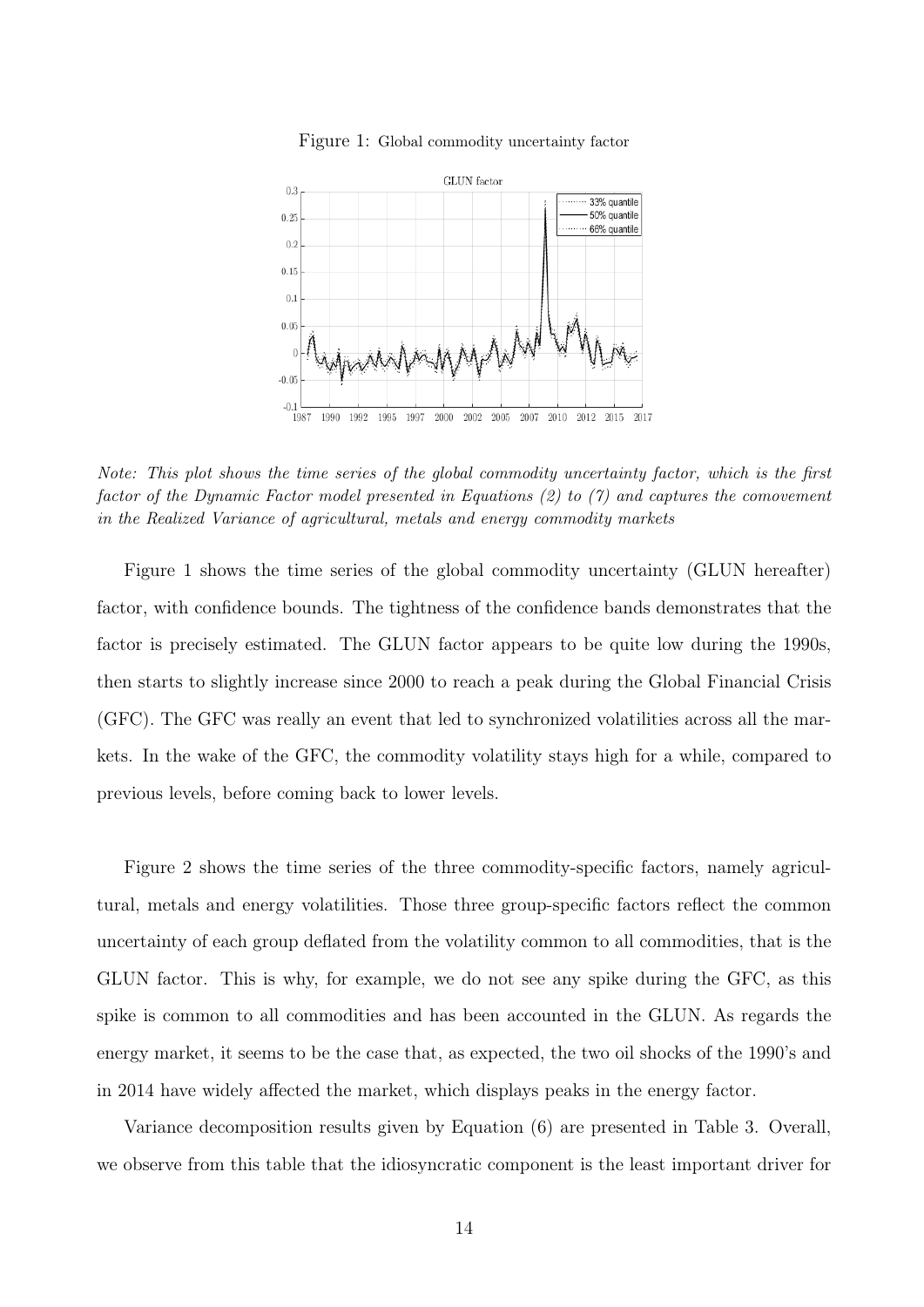

Figure 2: Commodity-specific uncertainty factors

1988 1990 1992 1994 1996 1998 2000 2002 2004 2006 2008 2010 2012 2014 2016 2018

*Note: This plot shows the time series of the commodity-specific uncertainty factors estimated from the Dynamic Factor model presented in Equations (2) to (7), for agricultural, metals and energy commodity markets.*

most of the commodity volatilities, suggesting an important role for common factors, both global and group-specific, in explaining fluctuations in commodity price uncertainty. We also note that for agriculture and metals volatilities, the common commodity factor provides the largest contribution, meaning that the GLUN factor explains a large part of the variance for those variables. However, this is not the case for the energy market, for which market-specific factors explain nearly all the variability in the realized variance of those commodities. This reflects the fact that the correlations within volatilities of the energy sector are very strong.

# 3.2 Macroeconomic responses to a global commodity uncertainty shock

#### 3.2.1 Impact of the Global Uncertainty (GLUN) on investment

Following the findings of the relevant literature of investment under uncertainty (Bernanke, 1983; Bloom, 2009), according to which rising uncertainty leads to postponement of investment, we first empirically examine to what extent our estimated GLUN factor has an impact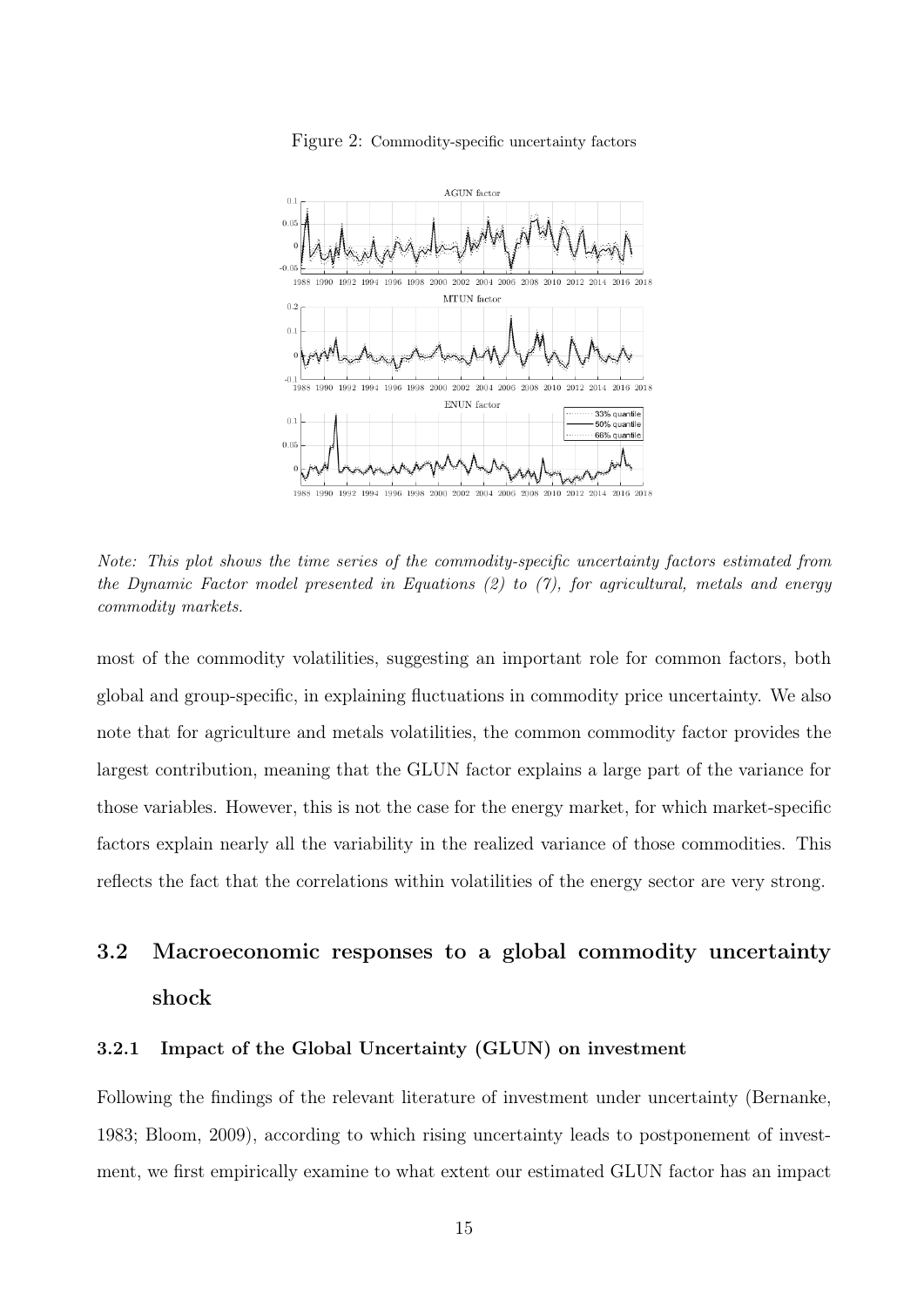|             | Global commodity factor | Commodity-group factor | Idiosyncratic component |
|-------------|-------------------------|------------------------|-------------------------|
| Corn        | 62.5                    | 23.2                   | 14.1                    |
| Cotton      | 39.9                    | 10.6                   | 48.9                    |
| Soybeans    | 37.1                    | 33.6                   | 29.2                    |
| Wheat       | 40.9                    | 20.5                   | 38.1                    |
| Copper      | 41.9                    | 13.4                   | 44.3                    |
| Gold        | 41.4                    | 40.5                   | 17.9                    |
| Silver      | 50.4                    | 28.4                   | 20.8                    |
| Platinum    | 40.2                    | 17.4                   | 42.1                    |
| Heating oil | 3.1                     | 91.1                   | 5.6                     |
| Gasoline    | 19.3                    | 71.2                   | 9.5                     |
| Petroleum   | 11.9                    | 87.6                   | 0.5                     |
| Crude oil   | 11.8                    | 86.1                   | 2.1                     |

Table 3: Variance decomposition from the estimation of the commodity specific DFM (in  $\%$ )

on investment growth (INV). As previously described in Section 2, we base our analysis on the IRFs to the GLUN factor shock on investment growth of advanced and emerging countries, stemming from the baseline quadrivariate SVAR model presented in Equation (8).

IRFs to a global uncertainty shock are computed for all the countries in the sample and we take the median IRFs for the block of advanced economies and for the block of emerging market economies. Figure 3 plots the median IRFs, as well as their confidence intervals, for advanced and emerging countries (respectively first row of the left and right panels). Results show that the global commodity uncertainty shock leads on average to stronger and more persistent negative effects in emerging economies. The trough at 2% is reached after 3 quarters for emerging countries, while the trough is only of about 1.5% after 2 quarters for advanced economies. Notably, there is on average no visible bounce-back after the initial drop for both advanced and emerging countries. Those first results point out the common recessionary effect of a GLUN shock to major economies worldwide. Moreover, it is noteworthy that the GLUN shock leads to an adverse effect on investment irrespectively of whether the countries are net importers (mostly advanced countries) or net exporters (mostly emerging countries) of commodities<sup>7</sup>. Figure 11 in the Annex presents detailed results by country. It is striking to

<sup>7</sup> In both our set of developing and advanced economies, we include countries which are net importers of commodities, like Italy and Spain and countries which are producers and exporters of major oil and agricultural commodities like France, Norway and India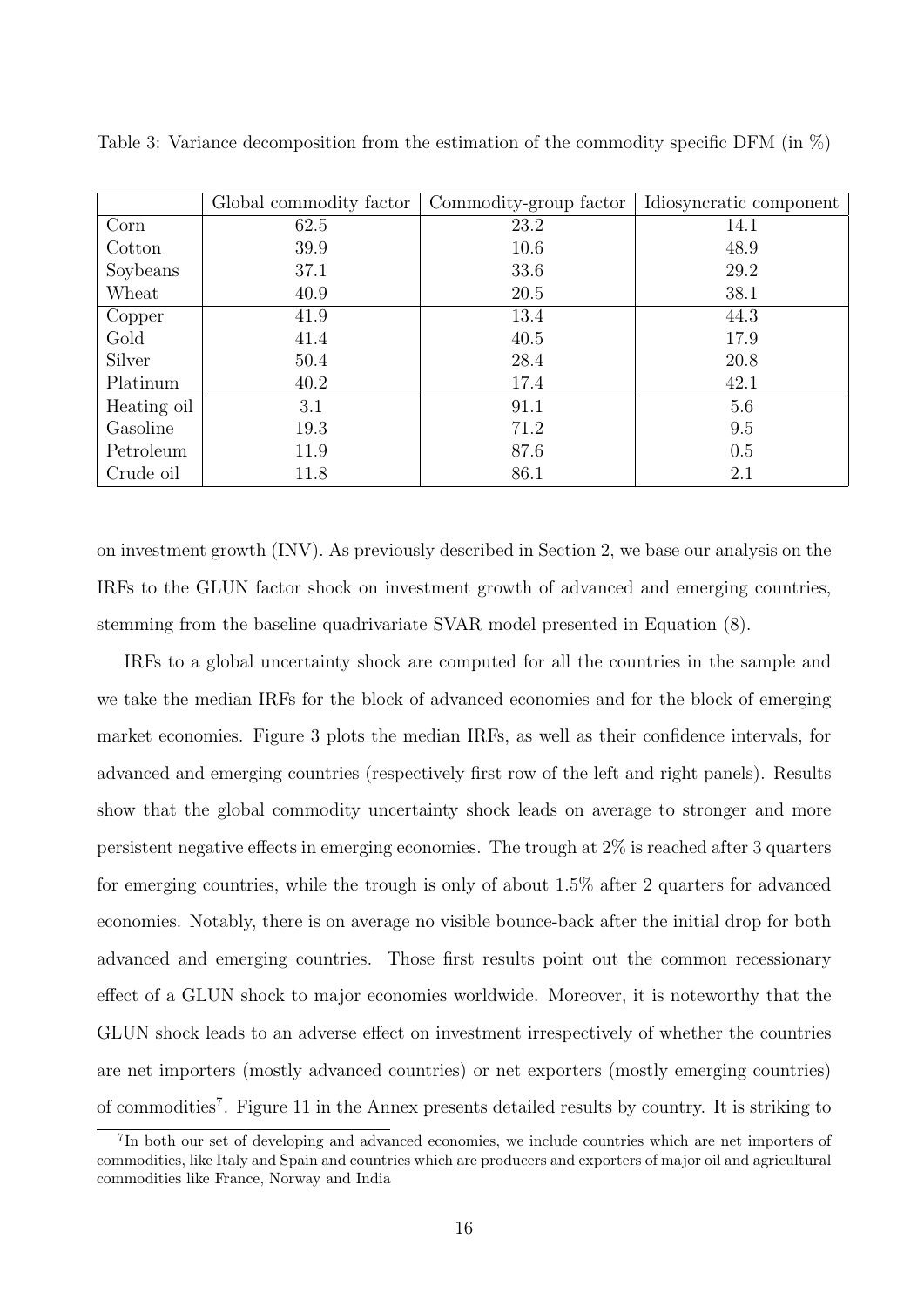

Figure 3: Investment (INV) responses to exogenous GLUN, VIX and EPU shocks

*Note: The solid line shows the medians of the estimated IRFs (expressed in %) for the set of advanced and emerging countries, while the shaded area shows the 68% bootstrapped confidence intervals using 1000 repetitions.*

see that all the countries have been negatively impacted by a global commodity uncertainty shock. Some countries, in particular advanced countries such as Germany, Austria, Australia and Switzerland, tend to exhibit a bounce-back after the drop as initially put forward by Bloom (2009), but most of other countries do not present this specific over-shoot after the drop.

In order to compare the significance of the GLUN factor, we estimate our set of countryspecific quadrivariate SVAR models using alternative popular measures of uncertainty. In this respect, we focus on the VIX and the global Economic Policy Uncertainty (EPU) index, which are associated with business cycle fluctuations and economic recessions in the US and other major developed and emerging economies (see among others Bloom, 2009; Carrière-Swallow and Cespedes, 2013; Leduc and Liu, 2016; Baker et al., 2016). Median IRFs of investment, as well as confidence bounds, are presented in Figure 3 for both the VIX (middle graph of left and right panels) and the EPU (bottom graph of left and right panels). The response of investment in advanced countries to a GLUN shock is significantly higher in magnitude and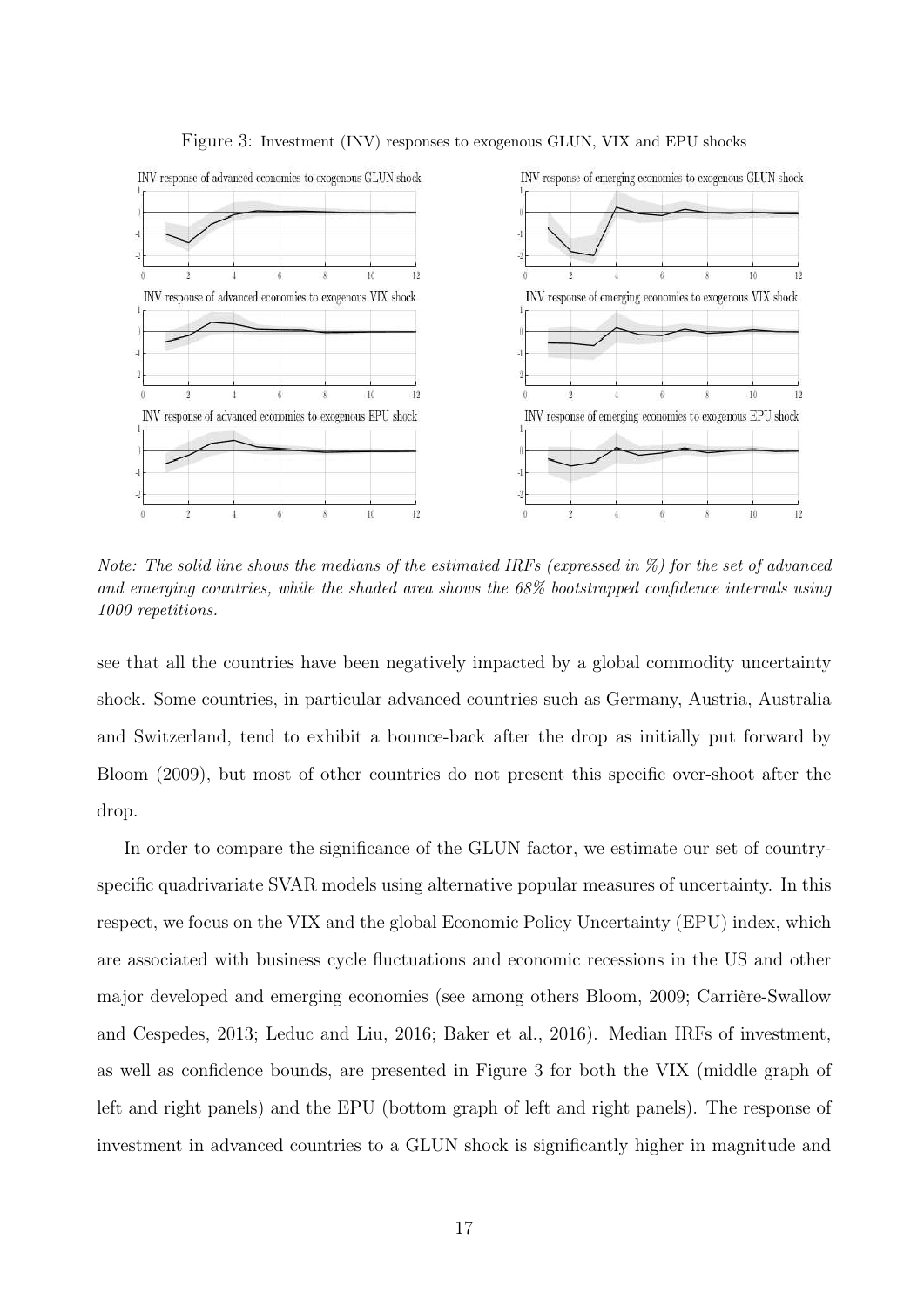persistence, compared with the respective responses of advanced countries to VIX and EPU shocks. More specifically, our estimated IRFs show that investment in advanced countries reaches a minimum of about -0.5% and -0.6% following VIX and EPU shocks, respectively, while it reaches -1.5% two quarters after the initial GLUN shock. Moreover, we do not see evidence of a bounce-back after a GLUN shock, while IRFs from investment to VIX and EPU shocks come back into positive territory after four quarters. As regards emerging markets, we also find that a GLUN shock leads to a stronger negative response than VIX and EPU shocks, but none of the shocks is able to generate a bounce-back after the initial drop.

Interestingly, we confirm the results put forward by Carrière-Swallow and Cespedes (2013, Figure 3, p. 320), in the sense that we observe a bounce-back in investment few quarters after a VIX shock in advanced economies (also in line with seminal Bloom's paper, 2009), but not in emerging economies. The authors attribute this differential between the two types of economies to the presence of financial frictions during high uncertainty periods in emerging countries. That is, when an uncertainty shock hits, it becomes much more difficult for companies located in emerging countries to get access to credit to fund their projects, as the financial sector is less developed. This result means that financial uncertainty shocks are likely to have permanent effects on the level of investment in emerging countries, and thus on potential growth through the accumulation of capital. On the contrary, this effect appears to be more temporary in advanced countries. As a new result, we show here that an EPU shock also leads to similar contrasting results between advanced and emerging countries. Indeed, we get a strong bounce-back few quarters after an EPU shock on investment in advanced countries, while there is no evidence of such pattern in emerging economies. This also means that EPU shocks in emerging economies possess persistent effects on the level of investment, and thus on potential growth. Wrong economic policies that generate uncertainty are thus extremely damaging for long-run economic growth in emerging economies. In opposition, this differentiation between the two types of countries doesn't hold after a GLUN shock, as both advanced and emerging countries do not exhibit any recovery after the initial drop in investment. This latter result suggests that global commodity shocks can be detrimental for the long-run growth of the global economy as it is permanently affecting the investment level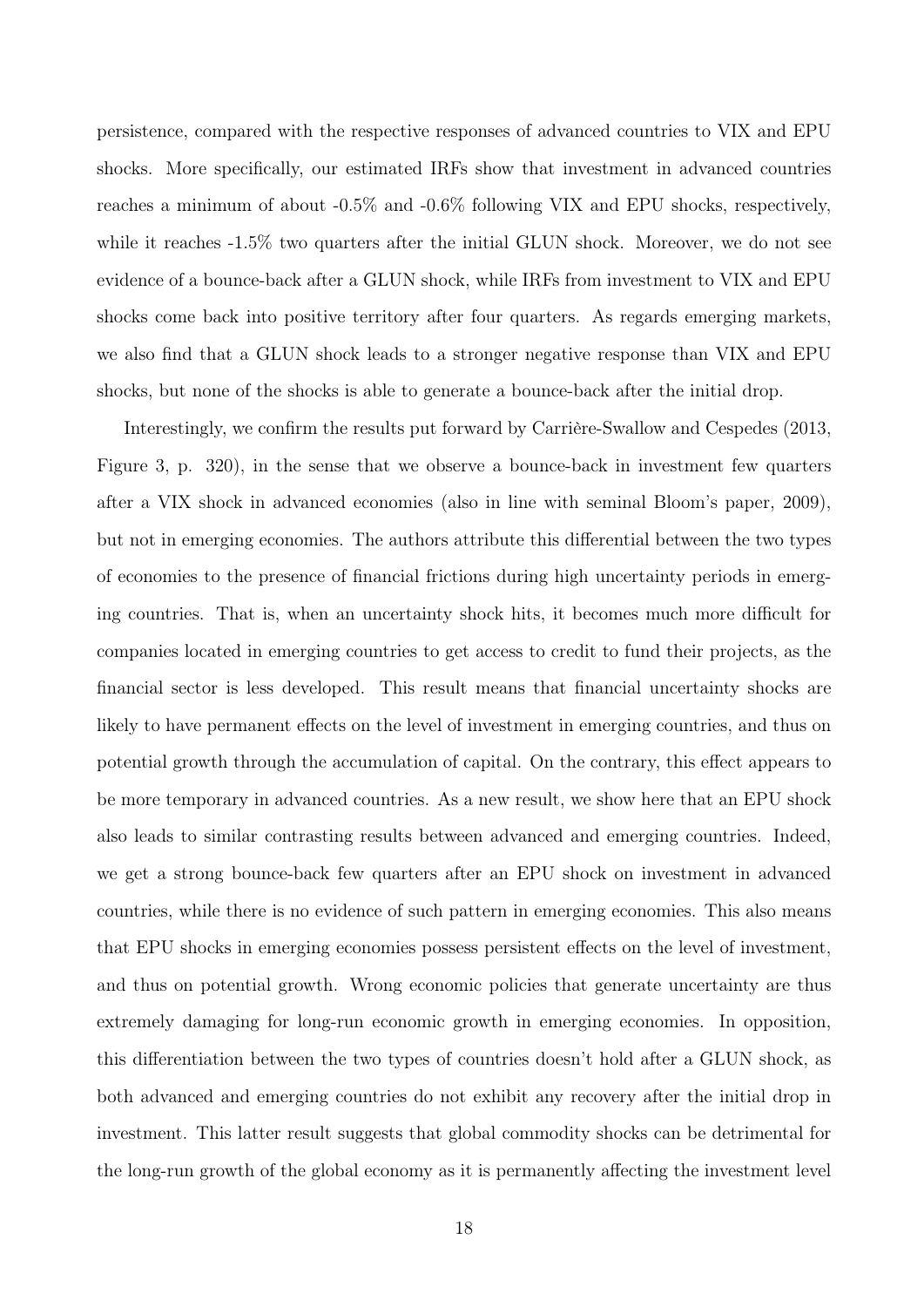

Figure 4: Exports' responses to exogenous GLUN, VIX and EPU shocks

*Note: The solid line shows the medians of the estimated IRFs (expressed in %) for the set of advanced and emerging countries, while the shaded area shows the 68% bootstrapped confidence intervals using 1000 repetitions.*

in both advanced and emerging countries. Overall, our benchmarking analysis clearly shows that the GLUN factor leads to larger drops in investment in both advanced and emerging economies when compared to the respective impact of popular uncertainty proxies like the VIX and EPU indexes.

#### 3.2.2 Impact of the Global Uncertainty (GLUN) on exports

We now focus on the response of exports to various types of uncertainty shocks. To do that, we replace the third variable in the SVAR (investment) with the quarterly exports growth (EXP) and carry out the same SVAR analysis as previously shown. Figure 4 shows the aggregate response of advanced and emerging countries, compared to VIX and EPU shocks<sup>8</sup>. SVAR results clearly highlight the persistently negative response of exports of advanced and emerging economies to a GLUN shock. More specifically, both advanced and emerging countries exports growth decreases by approximately 2% and 2.5%, respectively, after a positive GLUN shock,

<sup>8</sup>Detailed results by country are presented in Figure 12 in the Annex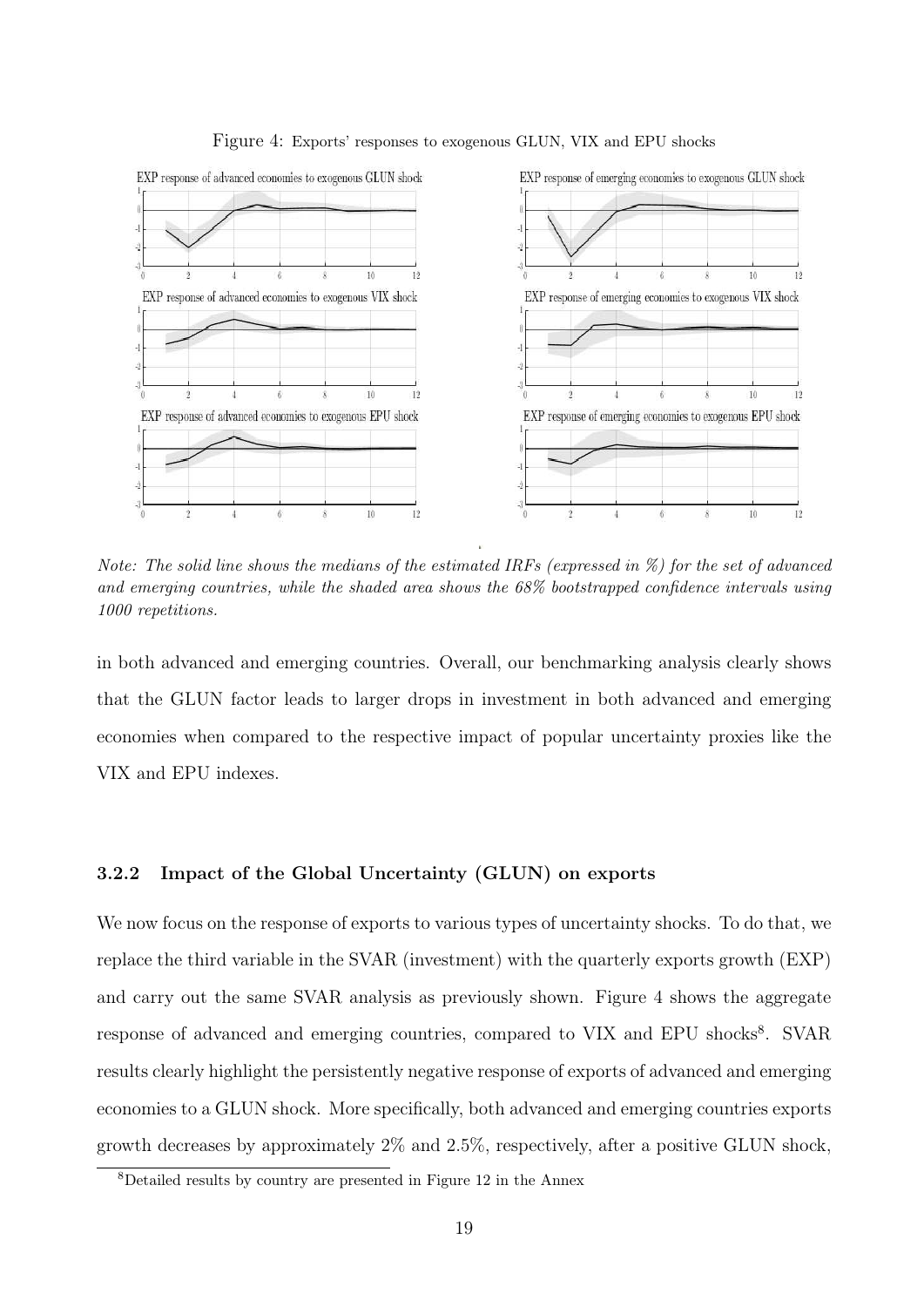with the effect remaining negative and statistically significant for two quarters after the initial uncertainty shock. Similarly, both VIX and EPU shocks (middle and bottom graphs of left and right panels, respectively) have a negative impact in the very short-run on exports of both advanced and emerging countries. Interestingly, we also observe a differentiated impact between advanced and emerging countries, in the sense that a bounce-back after the initial drop in exports growth is only visible in advanced countries. A possible explanation relies on financial frictions that limit the ability of exporters to borrow when global commodity uncertainty jumps. When comparing the GLUN shock with VIX and EPU shocks, Figure 4 shows that the dynamic negative effect of a GLUN shock to exports is significantly larger compared to that of VIX and EPU shocks. This result confirms those for investment, meaning that a GLUN shock leads to a sharp reduction in the growth rate of economic variables. Moreover, in advanced economies, the recovery in exports reaches its peak one year after the initial VIX and EPU shock, while it needs five quarters for it to be reached after a GLUN shock. Note also that the amplitude of the recovery is lower after a GLUN shock. This means that a GLUN shock has a more persistent long-run impact on the level of exports of advanced economies than the VIX and EPU shocks. As regards emerging economies, the amplitude of recoveries after all types of shocks is similar, and non-significant, though the recovery is lagged after a GLUN shock.

#### 3.3 Macroeconomic responses to commodity-specific uncertainty shocks

In this subsection, we empirically assess the dynamic macroeconomic effects of the commodityspecific uncertainty factors, once the global uncertainty has been removed. The three commodityspecific factors, *i.e.* the agricultural price uncertainty (AGUN), the energy price uncertainty (ENUN) and the metals' price uncertainty (MTUN) factors, are presented in Figure 2. Given that these group-specific factors capture uncertainty comovement within each group, a surge in uncertainty within those sectors is likely to happen when there are some specific news related to those markets, for example related to climatic conditions as regards agricultural commodities, or related to OPEC news as regards energy commodities.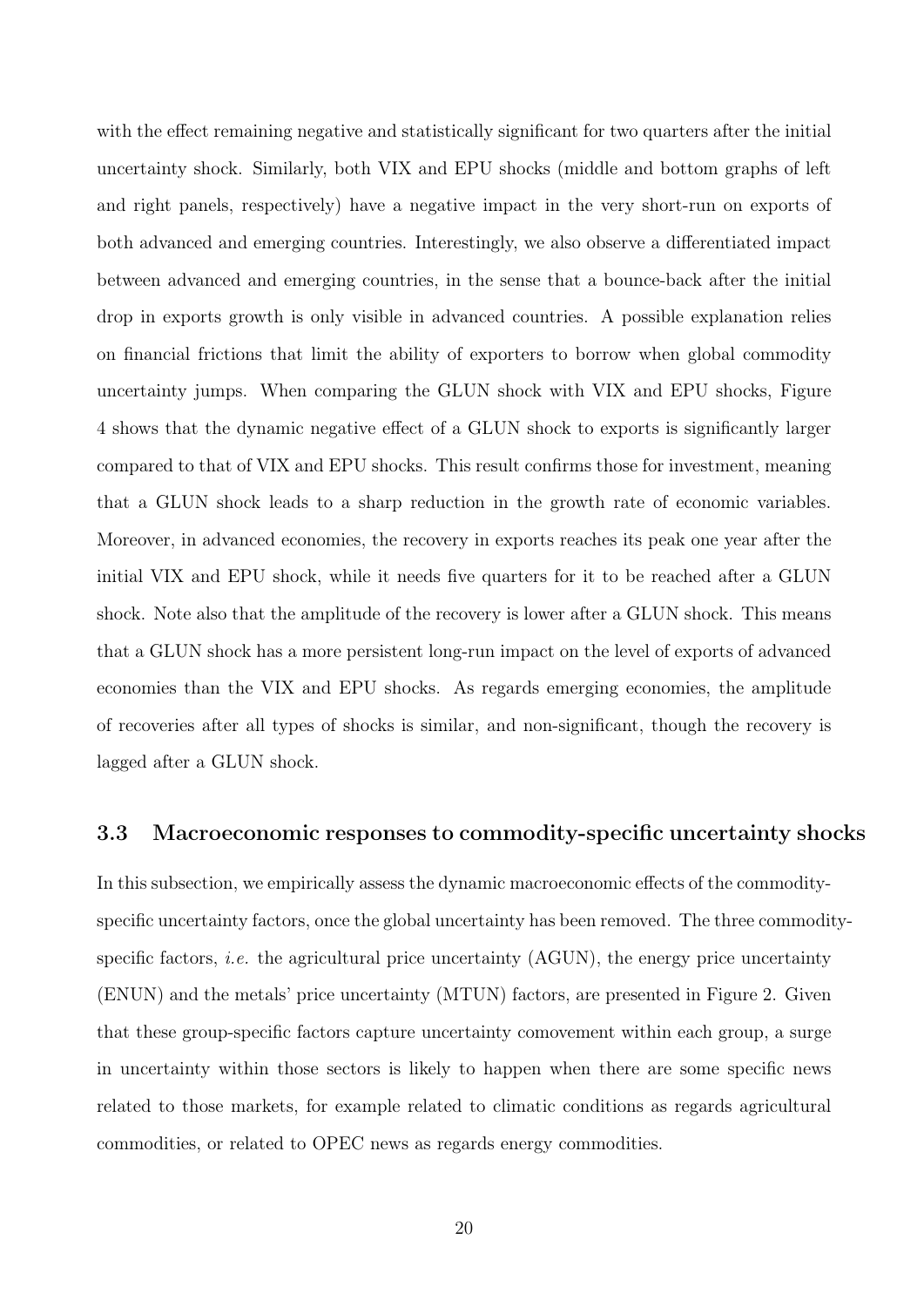

Figure 5: Investment responses to exogenous AGUN, ENUN, and MTUN shocks.

*Note: The solid line shows the estimated IRFs (expressed in %), while the shaded area shows the 68% bootstrapped confidence intervals using 1000 repetitions.*

#### 3.3.1 Impact of commodity-specific uncertainties on investment

Let's first consider the impact of commodity-specific uncertainty shock on aggregate investment. In this respect, we estimate for all countries the baseline quadrivariate SVAR model given by Equation (8) using alternatively the AGUN, MTUN and ENUN shocks as the first variable in the ordering. Figure 5 presents the results obtained at the aggregate levels, for both advanced (left panel) and emerging economies (right panel), as regards estimated IRFs from INV to AGUN, MTUN and ENUN shocks, respectively. Detailed results for all countries can be found in Figures 13, 14 and 15 in the Annex.

Focusing first on advanced economies, we can see in the left panel of Figure 5 that only a shock on metals uncertainty is able to generate a significant negative response from investment, as well as a bounce-back after few quarters. This is the typical shape of an uncertainty shock on investment as put forward by Bloom (2009). This reflects the fact that metal prices are strongly related to investment growth, so higher uncertainty concerning future metal prices is likely to activate the real-option channel and a wait-and-see strategy from companies. This result reinforces the idea that prices in the metal sector are strongly associated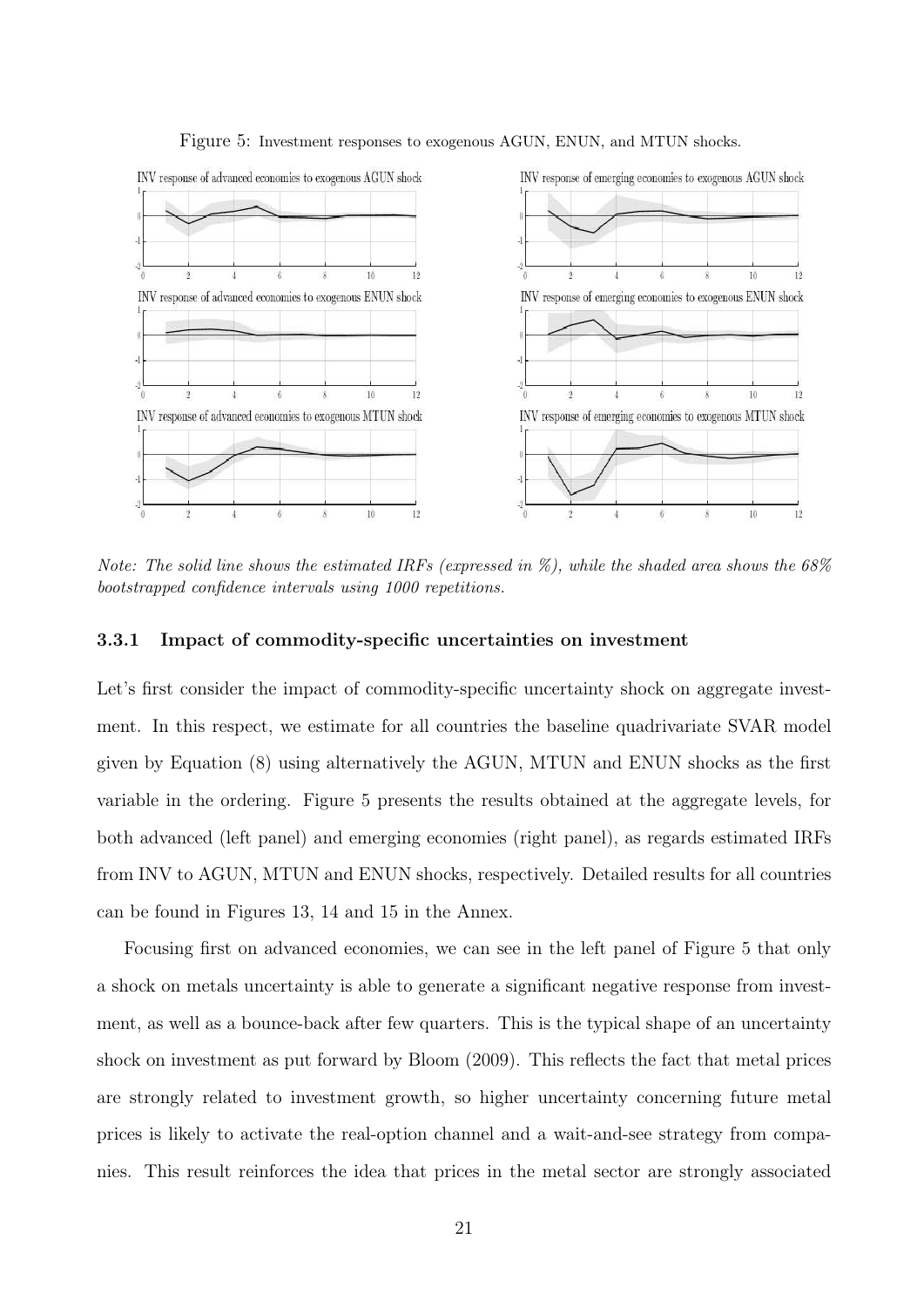with the global business cycle (Fama and French, 1988; Labys et al., 1999; Hamilton, 2014; Huang and Kilic, 2019). In opposition, IRFs resulting from agricultural- and energy-specific uncertainty shocks do not appear to be significant. As far as energy uncertainty is concerned, this result is surprising as the relevant literature has so far identified a significant negative response of global economic activity to oil price uncertainty shocks (Elder and Serletis, 2010; Jo, 2014; Elder, 2018). This result does not imply that energy uncertainty shocks are not important, but rather that shocks in energy uncertainty are important when they coincide with shocks in agriculture and metals. We discuss this puzzle in Section 4.

Focusing on emerging economies, we can see in the left panel that all the three shocks have larger effects on investment compared to advanced countries, though MTUN shock appears again to generate a much stronger response. But, both IRFs to AGUN and ENUN shocks appear to be slightly significant after three quarters. Interestingly, our SVAR analysis shows for the first time in the empirical literature, at least to our knowledge, that the investment response of many emerging countries, such as Brazil, Indonesia, South Africa and Turkey, to an energy uncertainty shock turns out to be positive (see Figure 14 in the Annex). That's also true for some advanced countries such as Austria, Canada, France, Germany or Italy. In theory, such results are plausible, but are rarely put forward in practice. Indeed, Bloom (2014) recalls that an uncertainty shock can potentially have a positive impact on growth through the growth-option channel. This channel occurs when potential positive outcomes largely outweigh potential negative outcomes. We can imagine that this is especially the case for energy prices that are able to reach very high levels, sometimes extremely rapidly. Such a situation is also likely to happen when the costs of bad outcomes have a limited lower bound. Punzi (2019) put also forward another possible channel of transmission via an immediate higher consumption of energy by both households and companies. We discuss this issue in the next section.

#### 3.3.2 Impact of commodity-specific uncertainties on exports

We replicate the previous analysis by replacing the variable INV by EXP in the SVAR model given by Equation (8) and by using sequentially AGUN, MTUN and ENUN shocks. Figure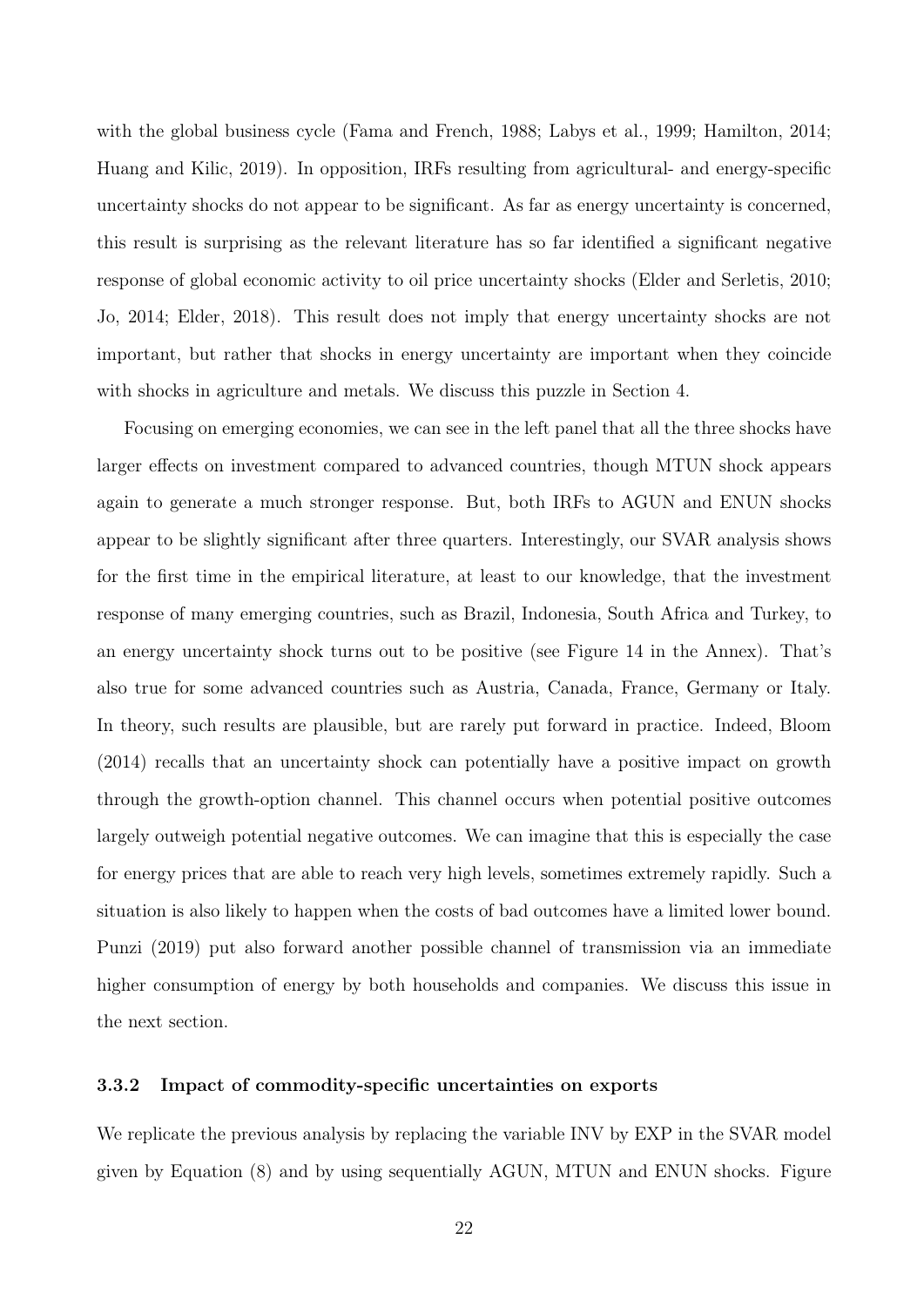

Figure 6: Exports' responses to exogenous AGUN, ENUN, and MTUN shocks.

*Note: The solid line shows the estimated IRFs (expressed in %), while the shaded area shows the 68% bootstrapped confidence intervals using 1000 repetitions.*

6 presents the results obtained at the aggregate levels, for both advanced (left panel) and emerging economies (right panel), as regards estimated IRFs from exports to AGUN, MTUN and ENUN shocks, respectively<sup>9</sup>.

It is striking to see that MTUN and AGUN shocks generate a significant negative shortrun drop on exports, followed by a recovery that peaks five quarters after the shock. Those results hold for both advanced and emerging countries. We note that uncertainty on metals prices tend to lead to a more significant and persistent negative impact on exports than uncertainty on agricultural prices. Similarly, to what we observed for investment, exports also tend to react positively to an ENUN shock, though this effect is found to be significant only for the second quarter after impact.

### 3.4 Robustness checks

We have carried out various robustness checks in order to validate our empirical results.

<sup>9</sup>Detailed results for all countries can be found in the online appendix.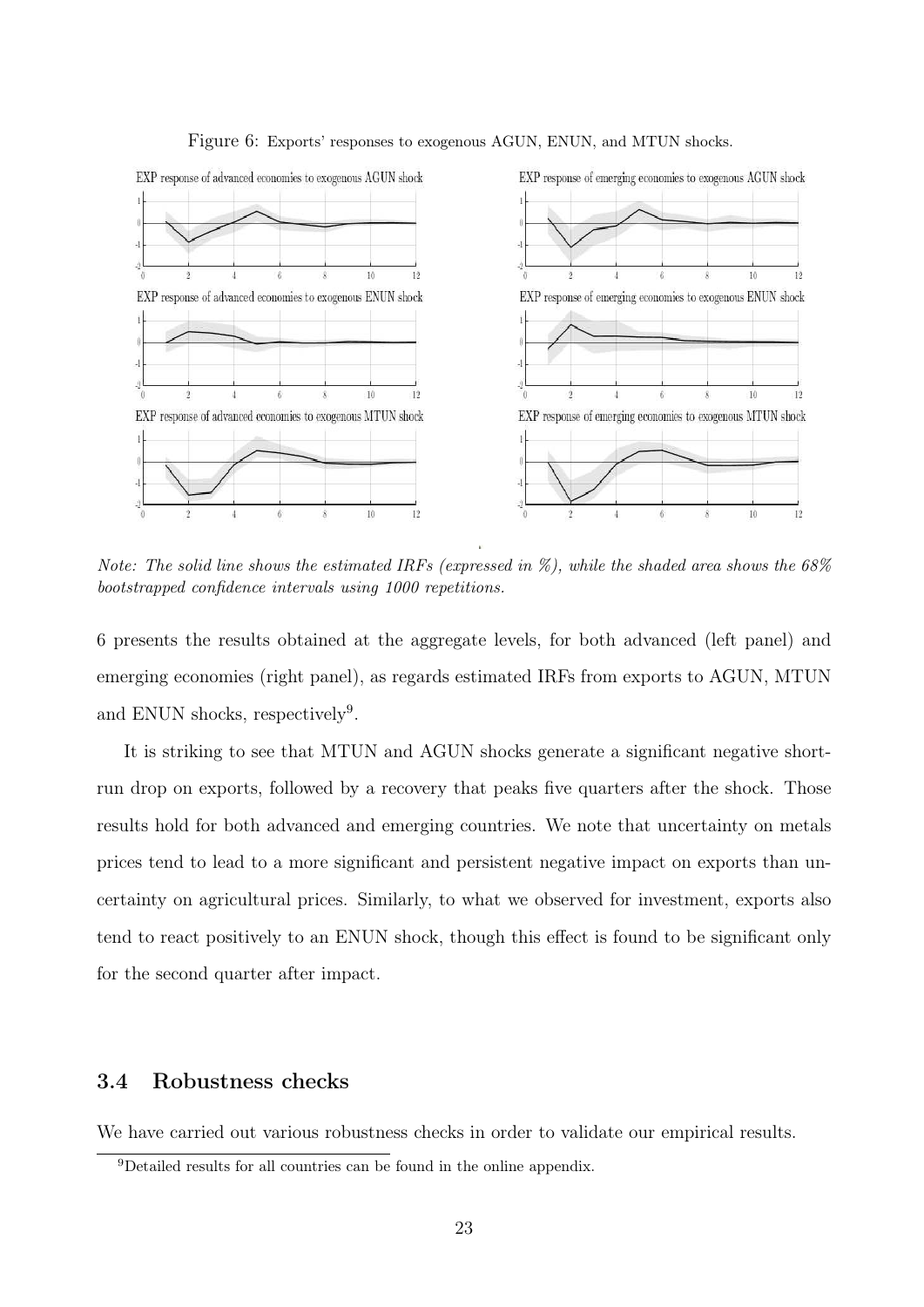First, in addition to investment and exports, we also consider two major macroeconomic variables, namely Gross Domestic Product (GDP) and private consumption expenditures (CONS). IRFs to a GLUN shock stemming from SVAR models estimated alternatively using GDP and consumption are presented in Figure 7, for both advanced (left panel) and emerging economies (right panel)<sup>10</sup>. We also plot on the same graph IRFs from investment and exports, so that results can be directly comparable. Overall, we find that a GLUN shock has roughly the same dynamic effect on those measures of economic activity, though aggregate GDP appears to be somewhat less affected. In this way, we show that our results and conclusions as regards the dampening effect of GLUN shock on economic activity are robust to the choice of the economic activity variable. From Figure 7 we also see that exports are more severely impacted from GLUN shocks compared to investment and consumption.



Second, it might be the case that first moments and second moments of commodity prices could be related. For example, we can imagine that during large drops in oil prices, as the ones we observe at the heart of the Covid crisis or mid-2014, uncertainty tends to increase. To account for this, we estimate a small-scale 5-variable SVAR by adding changes in commodity prices to the model given by equation (9). We assume exogeneity of commodity prices, as proxied by the GSCI commodity index, and we rank changes in this index in first position

<sup>&</sup>lt;sup>10</sup>The results on the effects of GLUN, AGUN, MTUN and ENUN shocks on real GDP and consumption expenditures of advanced and emerging countries can be found in the online appendix.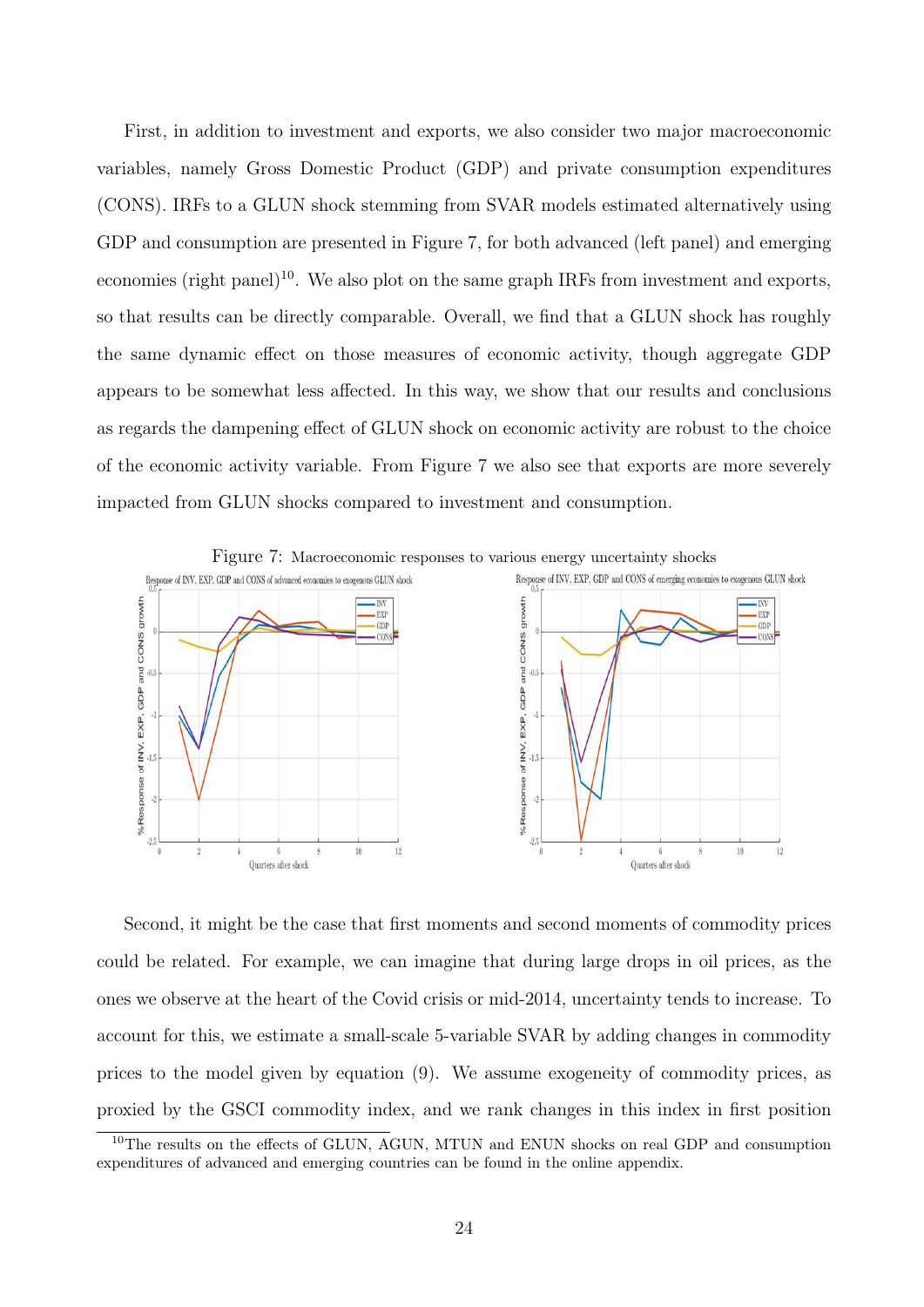within the SVAR model, as done for example by Bloom (2009). IRFs for investment and exports are then computed to assess the response to a commodity price uncertainty shock. We get that results are extremely similar to those presented in the previous subsection  $3.2^{11}$ , meaning that our results are robust to the presence of commodity prices. Interestingly, we also get that investment and exports are stimulated by an exogeneous shock on the level of commodity prices, in line with existing literature (Delle Chiaie et al., 2021).

As additional robustness checks, we show that our SVAR model does not appear to be sensitive to the choice of lags included and to the ordering of the variables. We also include various other proxies for economic uncertainty like the geopolitical uncertainty index of Caldara and Iacoviello (2018) and other well-known measures of oil price and uncertainty shocks (Kilian, 2009; Elder and Serletis, 2010) and we show that the dynamic effect of the GLUN factor is more significant when compared with that of oil price and uncertainty shocks. We also estimate a 3-factor SVAR model in which we shut-down the policy rate and our results remain unaltered. Finally, we estimate our SVAR model in which we treat commodity uncertainty shocks as endogenous to the local economies and our results remain unchanged. All those results are available upon request.

Last, we check the robustness of our results to an alternative identification scheme in the SVAR model. While in our analysis we identify the GLUN shocks during the events linked to global macroeconomic uncertainty (as in Bloom, 2009 or Piffer and Podstawski, 2018), here we identify commodity price uncertainty shocks in a "commodity world". By the term "commodity world" we mean that we identify shocks as the spikes in the GLUN index, using the approach put forward by Bloom (2009) on the VIX index. That is we identify the shocks as the spikes (i.e. GLUN observations which are 1.65 standard deviations above the mean) in the detrended GLUN series. Strikingly, we get that our main findings on the recessionary effect of GLUN shocks remain unaltered when moving to a "commodity world", reinforcing thus our empirical results<sup>12</sup>.

<sup>11</sup>Results related to the IRFs are available upon request

<sup>12</sup>Results are available upon request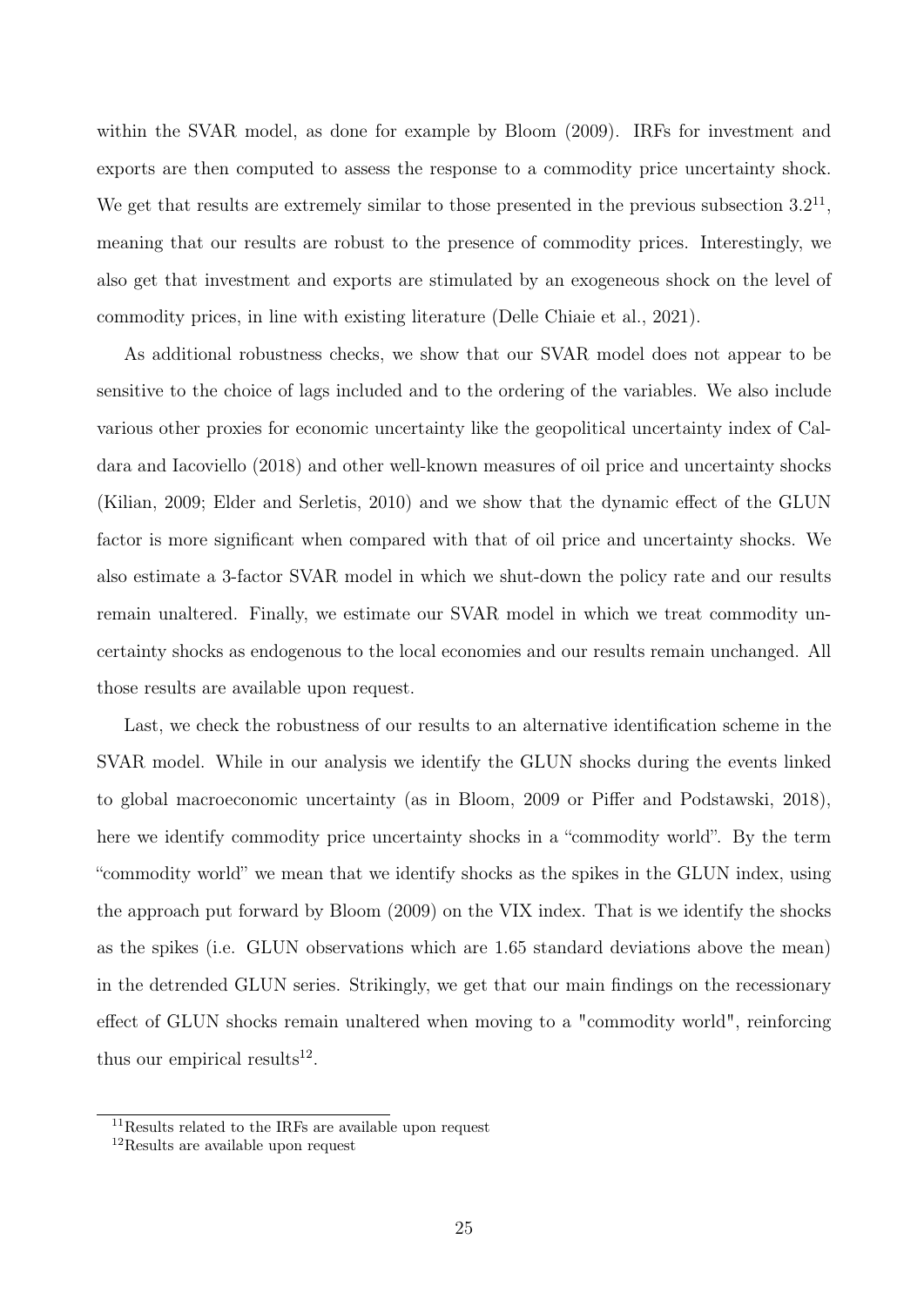# 4 Disentangling "good" and "bad" outcomes from an oil price uncertainty shock

The literature on uncertainty in commodity prices usually focuses on energy commodities, and in particular on oil prices. Overall, empirical results tend to show that an oil price uncertainty shock leads to negative effects on economic activity, as shown for example by Elder and Serletis (2010) or Jo (2014). However, some recent papers are also showing the opposite, that is that oil price uncertainty could generate positive macroeconomic outcomes, in line with the growth-option theory as put forward by Bloom (2014). For example, empirical evidence of a positive relationship between oil uncertainty and economic activity has been provided by Mohn and Misund (2009) using micro data on oil companies. They show that industryspecific uncertainty can have a stimulating effect on oil investment and output. Looking at the copper mining industry in the U.S., Marmer and Slade (2018) point out that greater uncertainty encourages investment and lowers the price thresholds for many mines. Their argument is that when projects are large and take time to build, then there exists a given level of uncertainty over which investment is stimulated. From a theoretical point of view, Punzi (2019) develops a small open economy Dynamic Stochastic General Equilibrium model in which oil price uncertainty shocks generate short-term positive growth on GDP, consumption and investment. Those results are confirmed by an empirical analysis on some Asian countries using a Panel VAR model. The main underlying idea is that, facing possible jumps in oil prices in the future, households and companies decide to increase their consumption of energy at the present moment.

In fact, uncertainty can be split into "good" and "bad" uncertainty, the overall aggregate effect depending on the weight of each component. Using the Bloom's (2014) terminology, the "bad" uncertainty activates the real-option channel and/or the risk-premium channel, leading to adverse macroeconomic effects, while the "good" uncertainty activates the growth-option channel, leading thus to positive macroeconomic outcomes. For example, when defining an uncertainty shock as an increase in the second moments of the distribution of future events, Forni, Gambetti and Sala (2021) propose to decompose total uncertainty between "downside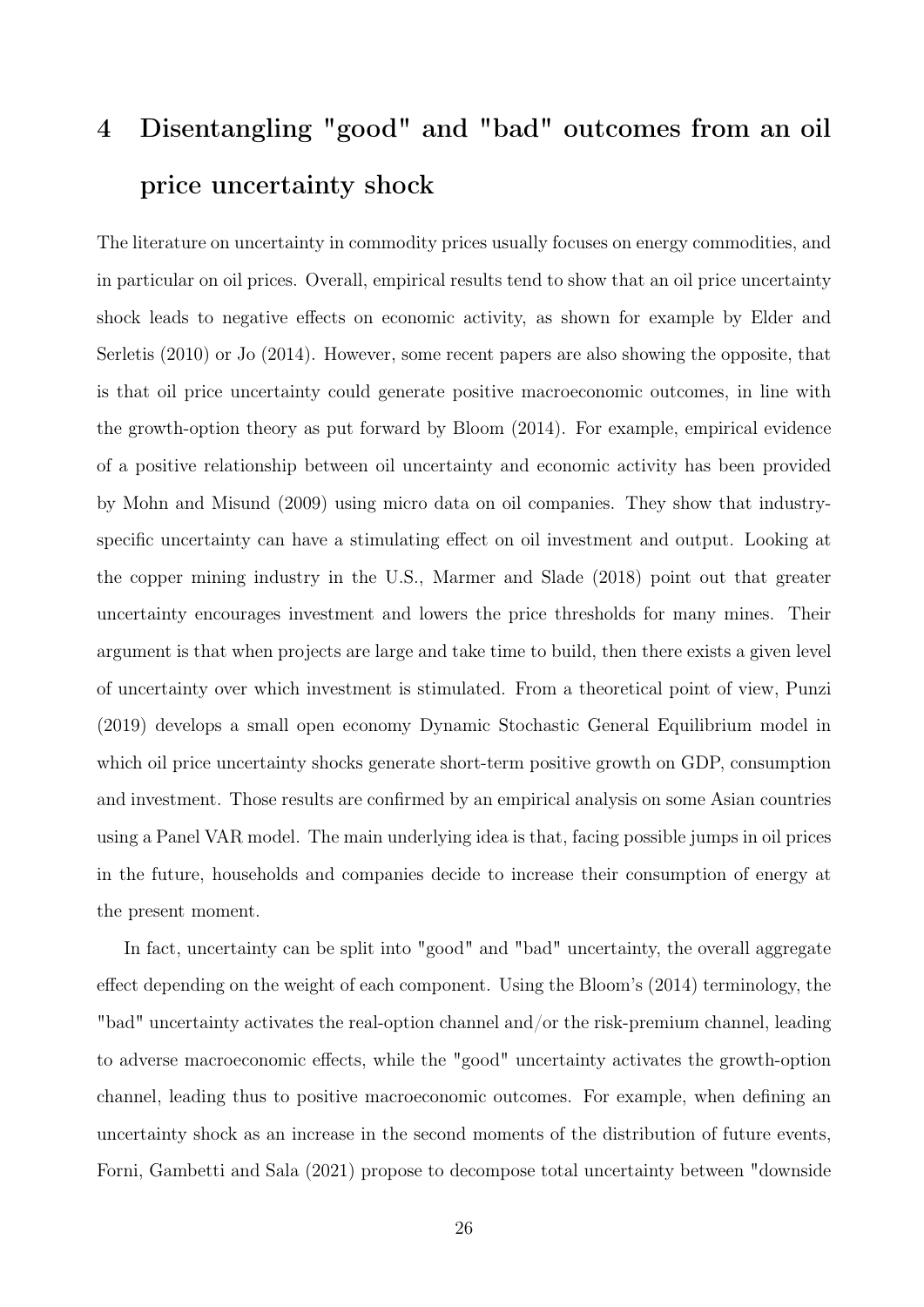uncertainty", the part originating from the left tail of the distribution, and "upward uncertainty", the part originating from the right tail. Using a combination of quantile regressions and SVAR models, they empirically show on U.S. data that uncertainty shocks are not necessarily recessionary and that the overall sign of the macroeconomic impact depends on the source of the uncertainty shock ("downward" vs "upward") and the contributions of each component. Segal et al. (2015) get similar results by disentangling the "good" and "bad" uncertainty effects on aggregate output and asset prices using positive and negative realized semi-variances.

In this section, we come back on the results presented in the previous section 3 in which we pointed out how our approach can be seen as an efficient way to decompose between "good" and "bad" oil price uncertainty shocks. To understand the intuition behind our results, we estimate two other models in addition to the group-specific DFM given by Equation (2). First, we estimate a standard DFM in a Bayesian framework, using only the four energy uncertainty measures that relate to the oil market, namely crude oil, heating oil, gasoline and petroleum. We assume there is only one factor that captures the common comovement across those four energy uncertainty measures, namely the pure energy uncertainty factor. Table 1 highlights the very high correlation between the uncertainty measures of those four energy commodities (correlation coefficients ranging from 91% to 99%). We then integrate this pure energy uncertainty factor into a SVAR model, as described in section 3.3 in order to assess its effects on investment. The bottom graph in Figure 8 ('1-factor ENUN' shock) shows that an increase in *pure* energy uncertainty is associated with a negative response from investment<sup>13</sup>. This result holds for both advanced and emerging economies. Take-away 1 of this comparison exercise: a pure energy uncertainty shock leads to a negative effect on economic activity, as usually highlighted in the literature.

Secondly, we re-estimate a standard DFM with only one common factor across the twelve commodities series. This model is given by Equation (2) with  $\beta_i^g = 0$ , for all  $g = 1, 2, 3$ . Table 1 also highlights a significant correlation between the volatility measures of all twelve commodities. Note also that if we estimate a standard DFM for the four metals' volatilities and

<sup>13</sup>Similar results hold for GDP, exports and consumption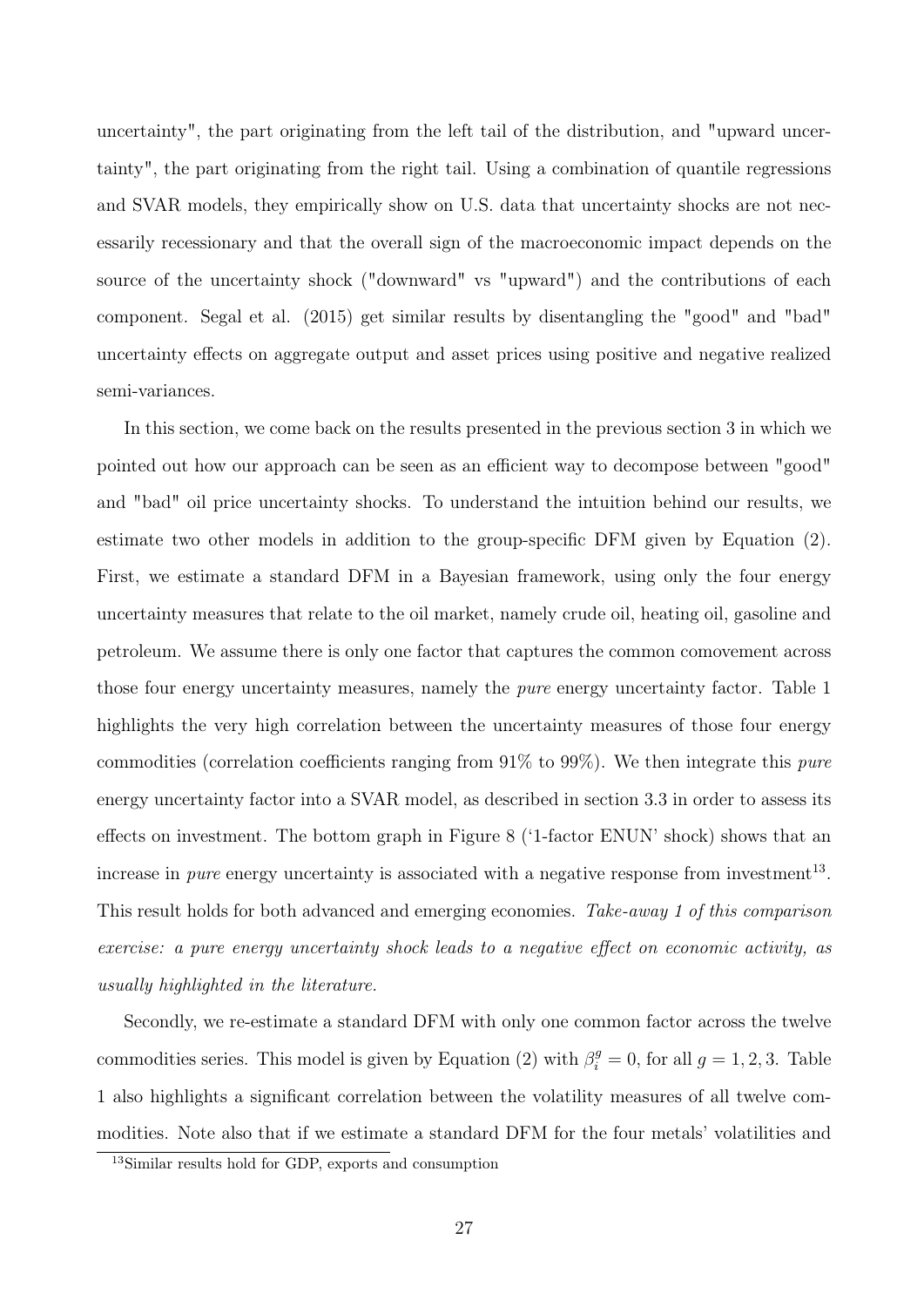

#### Figure 8: Investment responses to various energy uncertainty shocks

for the four agricultural volatilities, separately, we get that *pure* metals and *pure* agricultural factors possess a strong correlation with the *pure* energy factor<sup>14</sup>. This suggests evidence of a common pattern within commodity uncertainty measures. The estimation of this one factor DFM enables us to directly extract the comovement among those twelve volatility measures. When doing this exercise, the results show that the four energy commodity volatilities contribute to a very large extent to the common factor. Indeed, a variance decomposition analysis shows that the common factor explains between 90% and 99% of the variance of the four energy uncertainties. As a comparison, industrial commodities are close to 20% on average, while agricultural commodities represent about 8% on average. Take-away 2: including only one factor to get common dynamics across commodities of different markets might bias the results by magnifying the role of energy and downplaying the role of agriculture and metals in the construction of the common factor. This result is mainly driven by the extremely high correlation within the energy commodities as previously shown in Table 1. The level of groupstructure used to capture the comovement is important as shown by Kose et al. (2003) and Karadimitropoulou and Leon-Ledesma (2013). Failure to use the appropriate group-structure

 $14$ Correlation is equal to 0.66 between *pure* uncertainty factors of agriculture and metals, to 0.30 between agriculture and energy and to 0.48 between energy and metals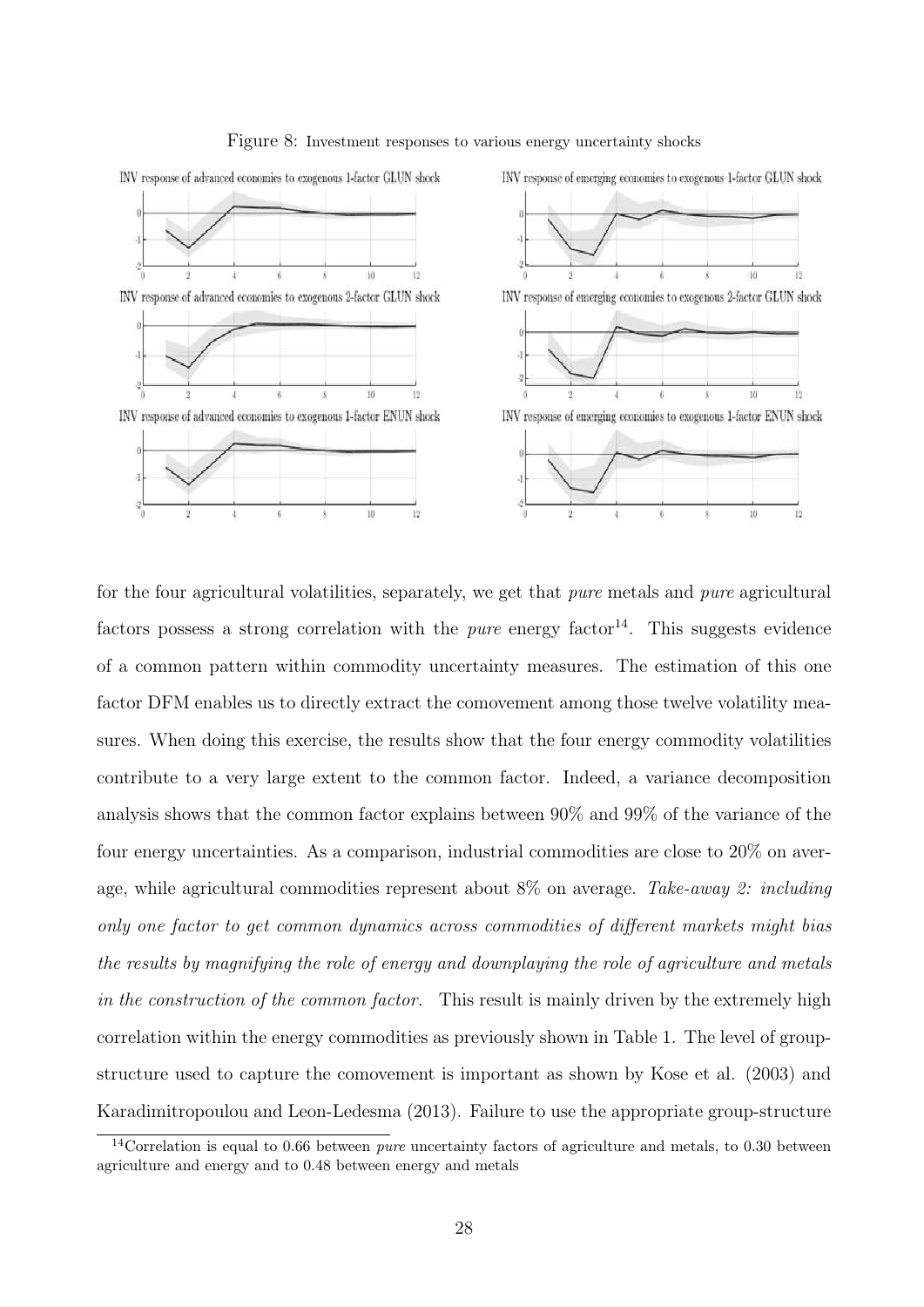implies that the comovement in commodity uncertainties contained in this global one-factor model mainly reflects the comovement within the energy sector. The IRFs stemming from this one-factor DFM are presented in Figure 8 (top graph, referred to as "1-factor GLUN shock"). We observe that the response of investment to a "1-factor GLUN shock" is pretty much identical to the response of investment to a "1-factor ENUN shock" obtained using only the four energy variables. Moreover, the middle graph of Figure 8 , namely "2-factor GLUN shock", represents the IRFs stemming from our estimated commodity-specific DFM, the two-factor model, whose results are described in section 3. We observe that the responses of investment to a GLUN shock are similar to the other two estimated DFMs. Take-away 3: an energy uncertainty shock will have recessionary effects on economic activity when this shock is common to agricultural and metals commodities.

Last, when looking at Figure 5 (for investment) and Figure 6 (for exports), we note that, once we account for global uncertainty, the remaining energy-specific price uncertainty shocks generate positive short-run outcomes on investment and exports, though the IRFs are only slightly significant on average for advanced and emerging economies<sup>15</sup>. Figure 14 in the Annex presents those results country by country for investment. We observe positive response to energy uncertainty shocks for many countries, mainly energy producers like Norway, Australia, UK or Mexico. Similar results hold for exports, consumption and GDP. Take-away  $\downarrow$ : when decomposing energy uncertainty into two main components, that is the part of uncertainty that comoves with other non-energy commodities and the part of uncertainty that is specific to the energy market, the results suggest that those two components will have opposite effects on economic activity (i.e. investment, exports, consumption, and GDP). Thus we point out here innovative findings as regards the way to decompose between "good" and "bad" oil price uncertainty shocks through a group-specific DFM. Our approach constitutes an alternative way for this kind of decomposition, different from the ones from Segal et al. (2015) or Forni et al. (2021).

<sup>15</sup>Similar results hold for other macroeconomic aggregates, such as GDP and consumption. Detailed results are available in the online appendix)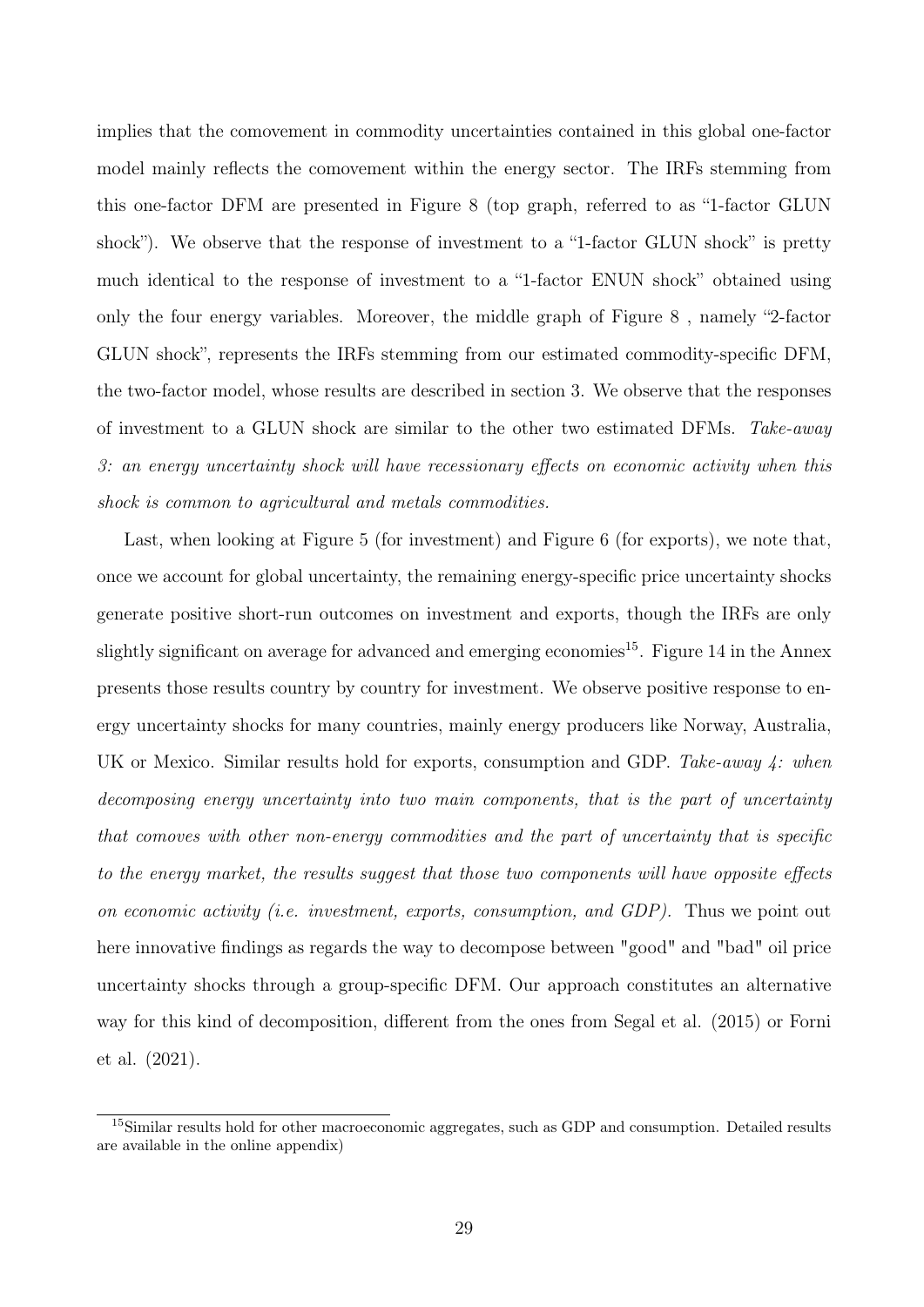In order to compare our results on "good" and "bad" uncertainty shocks, let's try to assess positive and negative effects of a global uncertainty shock on investment in a more standard way. We assume that an uncertainty shock supposed to have a negative impact on the global economic activity as a whole is likely to be associated with an increase in commodity prices. Obviously such an increase in commodity prices is not necessarily negative for all actors, as for example net oil exporters, but there are good reasons to think that the overall impact on the global economy is supposed to be negative given the still strong dependence of production and consumption to energy. Conversely, a positive uncertainty shock is likely to be associated with a drop in energy prices. Thus a bad global uncertainty shock is equal to GLUN when commodity prices are in an upward phase and zero otherwise. We define a good uncertainty shock in a similar manner. Upward and downward phases of commodity prices are computed by identifying peaks and troughs in the commodity price cycles, using the Bry and Boschan (1971) algorithm applied to the quarterly GSCI index. This approach aims at identifying local maxima and minima in a given time series in a non-parametric way. Then, in a second step, we sequentially include both positive and negative global uncertainty shocks into our small-scale SVAR model. Results for IRFs are presented in Figure 9. We observe that the recessionary effect of GLUN shocks stems from the "bad" commodity uncertainty component. More specifically, in accordance with the relevant literature on the effects of "good" and "bad" uncertainty, the "bad" GLUN shock leads to persistent drop in investment and exports growth of advanced and emerging economies of approximately 2%, with the recessionary effect remaining significant for three quarters after the "bad" GLUN shock. On the other hand, the macroeconomic impact of "good" GLUN shocks is non-significant for our set of advanced economies and rather transitory and negligible for emerging economies. These results are the first to show that the recessionary effect of the GLUN shock comes mainly through the "bad" component of GLUN series, which is associated with rising commodity prices. However, this standard approach does not allow to highlight the positive impact of uncertainty on global economic activity, while our approach provides deeper insights on this decomposition. Let's also note that similar results hold for "good" and "bad" oil uncertainty shocks, but with a lower amplitude.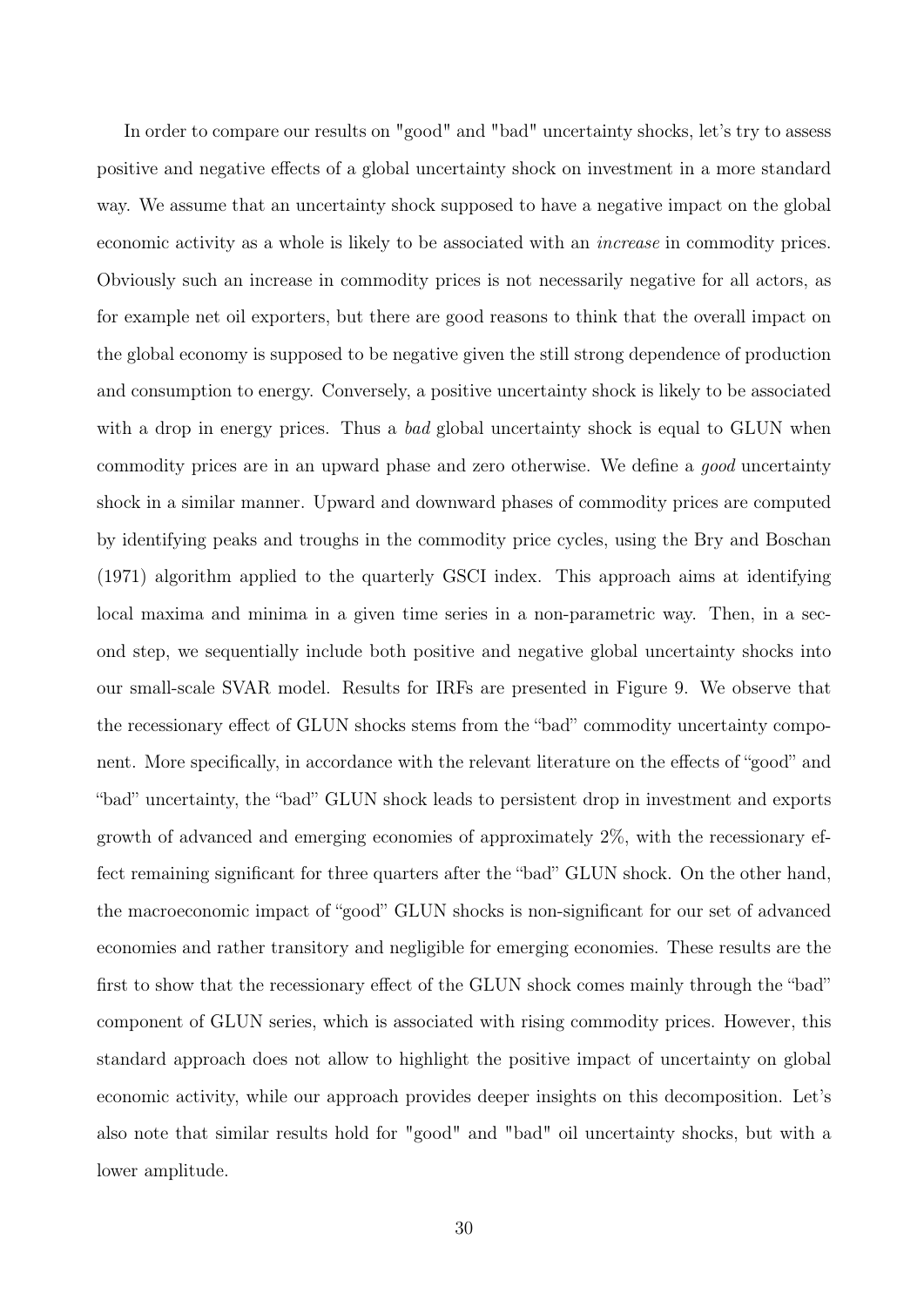

Figure 9: Investment responses to bad and good global uncertainty shocks

Overall, the lesson of this empirical analysis is the following: when trying to disentangle the "good" and "bad" macroeconomic effects of oil price uncertainty, considering other commodity prices seems to be crucial. It turns out that when the spike in uncertainty is common to all commodities, then the macroeconomic impact is likely to be negative, as one could expect. However, when the uncertainty increase is specific to the oil market, then the macroeconomic effect generally tends to be positive in the short run, as advocated for example by Punzi (2019). Our initial interpretation is that uncertainty shocks that simultaneously affect all commodities are likely to reflect global demand uncertainty, whereas commodityspecific price uncertainty shocks are more likely to stem from the supply side of some specific commodity markets. This would be in line with the analysis put forward by Delle Chiaie et al. (2021) when dealing with the level of commodity prices. To confirm this result, we employ a simple strategy consisting in comparing IRFs for prices and output. It is indeed widely acknowledged that when prices and output go in the same direction after a given shock, this likely reflects a demand shock, while when prices and output go in opposite directions, the shock is likely to come from the supply side. Looking at the top panel of Figure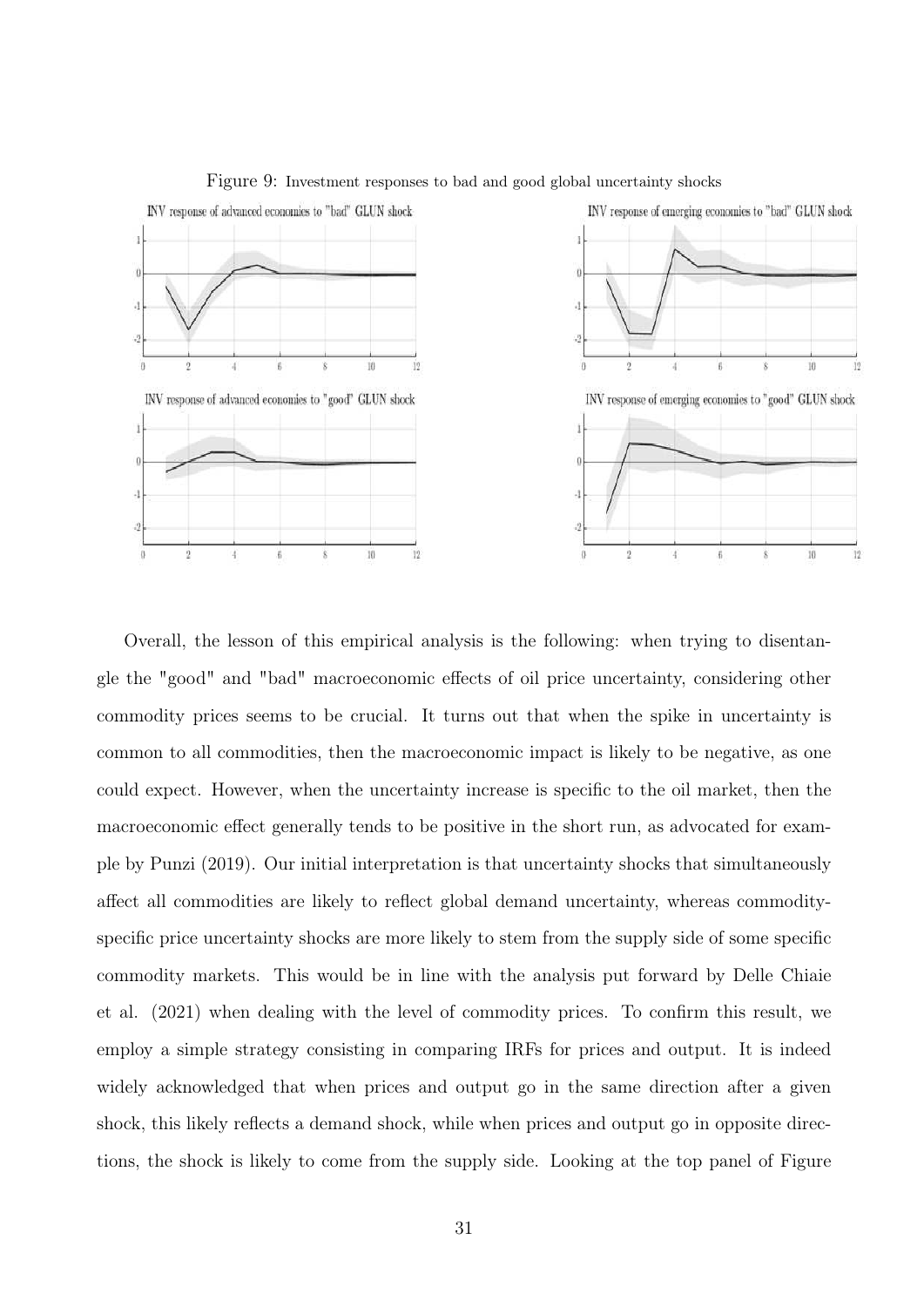Figure 10: IRFs of inflation in advanced economies to global uncertainty shock and commodity-specific uncertainty shocks



10, we note that for advanced economies<sup>16</sup>, a global uncertainty shock leads to deflationary pressures meaning that, associated with the negative impact on macro variables described in sub-section 3.2.1, this type of shock acts as a negative demand shock. This result is well in line with intuition. However, the three commodity-specific shocks (Figure 10) tend to lead to non-significant responses, meaning that those shocks cannot be considered as pure supply shocks but they very likely reflect a mix of shocks, including supply and market-specific demand shocks (using Kilian's, 2009, terminology).

<sup>16</sup>As far as emerging economies are concerned, IRFs are not found to be significant.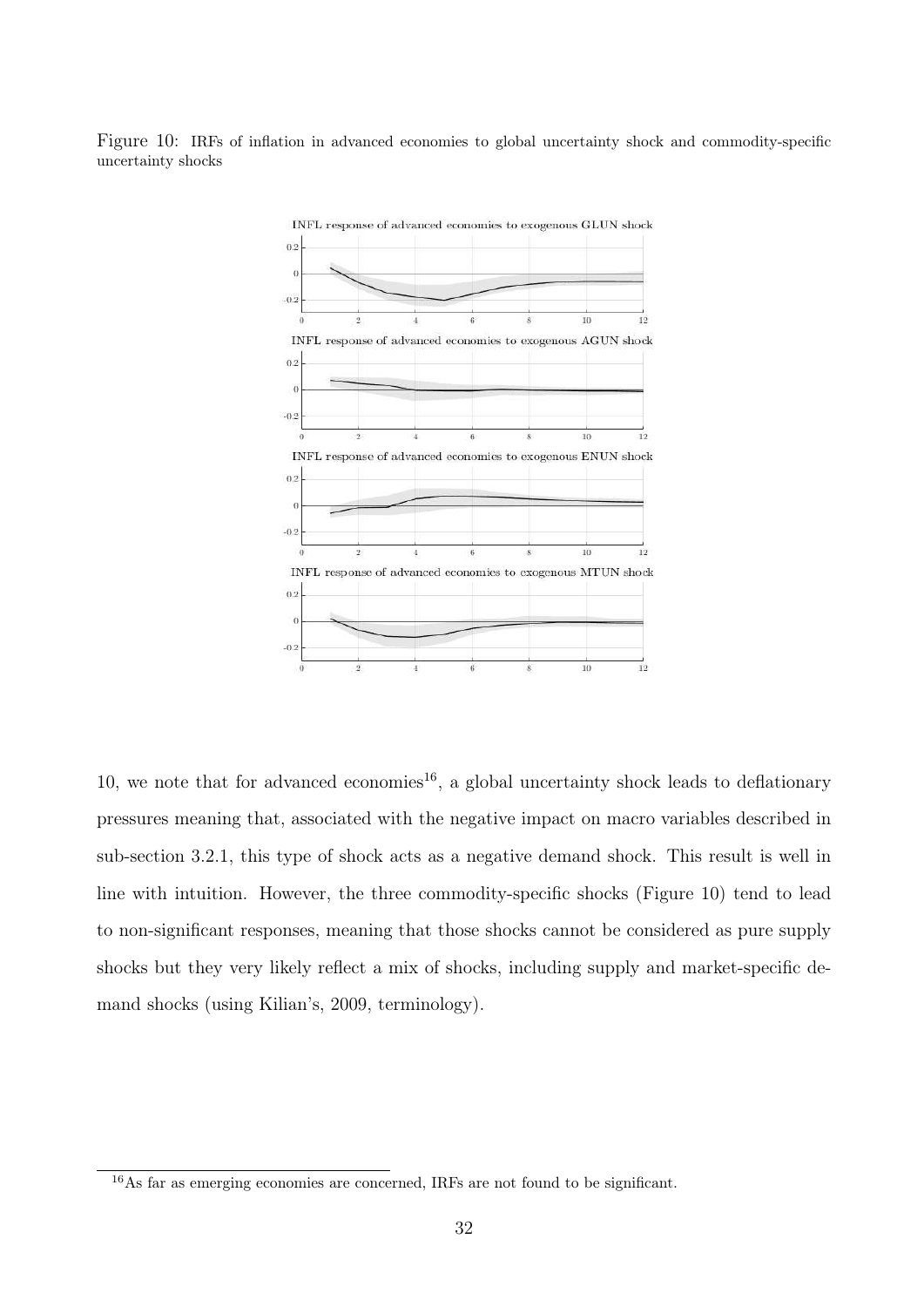## 5 Conclusions

The global economy is facing many uncertainties from various sources. In this paper, we shed light on one particular type of uncertainty, that is the uncertainty inherent to commodity prices, as proxied by their volatility. Generally, the literature tends to only focus on oil price uncertainty, pointing out its negative impact on economic activity (Elder and Serletis, 2010; Jo, 2014; Elder, 2018). Yet, our results highlight that this is not only an oil story and that looking at the common uncertainty across various commodities provides important and useful information.

By properly extracting the uncertainty component common to various commodity prices through a commodity-specific Dynamic Factor Model, we show that a global commodity uncertainty shock leads to a significant adverse impact on economic activity as measured by investment, exports, consumption or GDP, for both short and long horizons. We also show that this type of shock turns out to be more detrimental for economic activity than usual uncertainty shocks, such as financial uncertainty or economic policy uncertainty shocks.

Our methodology can be seen as a way to disentangle "good" and "bad" macroeconomic effects of oil price uncertainty. It turns out that when a rise in oil price uncertainty is common to all commodities, then the macroeconomic impact is likely to be negative, as generally put forward in the literature. By looking at both responses of inflation and real macroeconomic variables, we show that a global uncertainty shock can be interpreted as a global demand shock. However, when the uncertainty increase is specific to the oil market, that is when global uncertainty has been accounted for, then the macroeconomic effect tends to be positive in the short run, in line with existing literature on growth-option theory.

A policy recommendation which stems out of our analysis is that economic policies should also turn their attention to non-oil commodity price when they monitor global uncertainty measures, and not only to oil price volatility.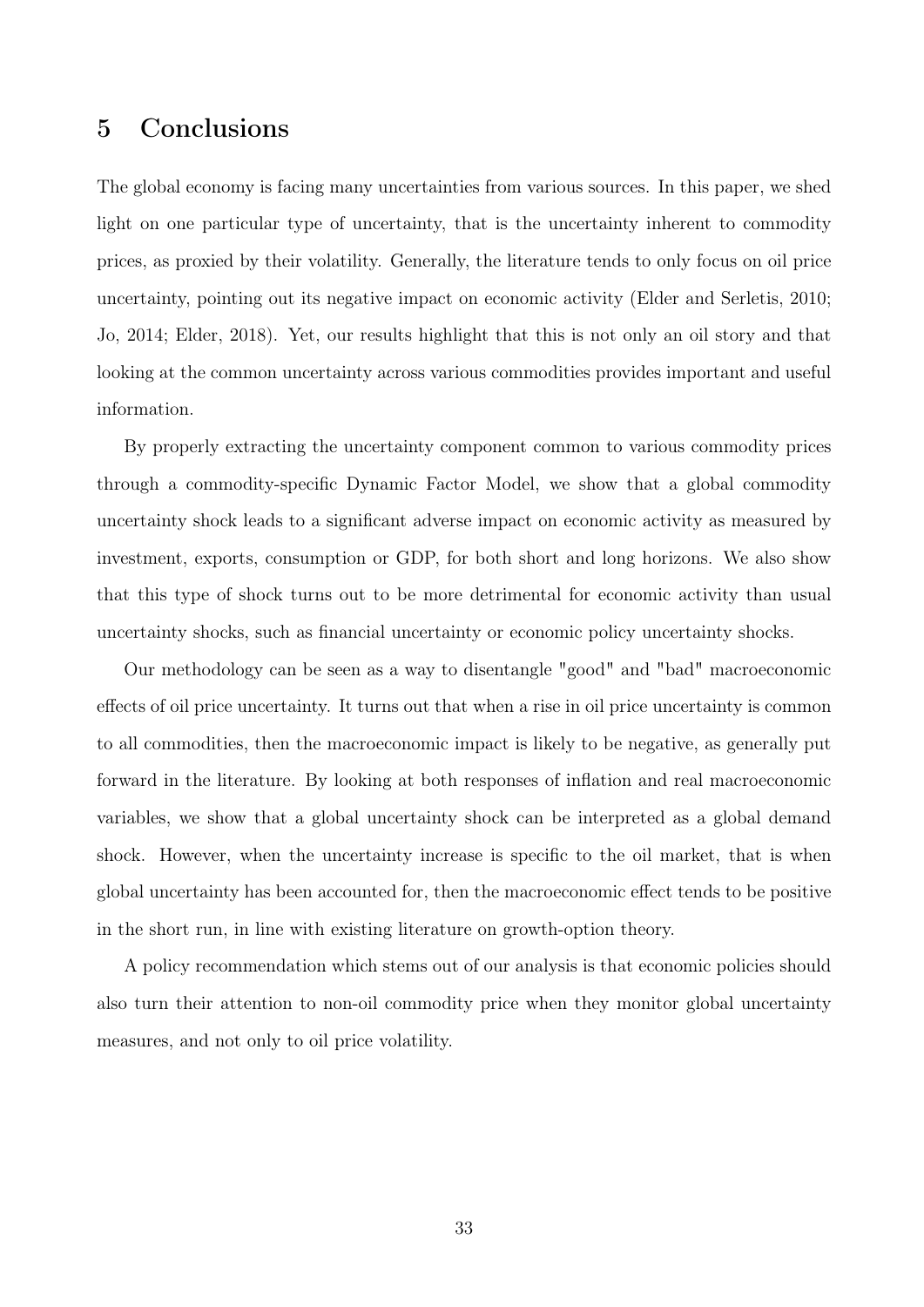## References

- [1] Ahir, H., N. Bloom, and D. Furceri (2019), The global economy hit by higher uncertainty, VoxEU.org.
- [2] Alquist, R., Bhattarai, S., and Coibion, O. (2020). Commodity-price comovement and global economic activity. Journal of Monetary Economics, 112, 41-56.
- [3] Baker, R. S., Bloom, N. and S. J., Davis (2016). Measuring Economic Policy Uncertainty. Quarterly Journal of Economics, 131, 1593-1636.
- [4] Basu, S., and Bundick, B. (2017). Uncertainty shocks in a model of effective demand. Econometrica, 85(3), 937-958.
- [5] Baumeister, C. and Kilian, L. (2016), Lower oil prices and the U.S. economy: Is this time different?, Brookings Papers in Economic Activity, Fall 2016, 287-336.
- [6] Bernanke, B. S. (1983). Irreversibility, uncertainty, and cyclical investment. Quarterly Journal of Economics, 98(1), 85-106.
- [7] Bloom, N. (2009). The impact of uncertainty shocks. Econometrica, 77, 623-685.
- [8] Bloom, N. (2014). Fluctuations in uncertainty. Journal of Economic Perspectives, 28, 2, 153-176
- [9] Bloom, N., Bond, S., and Van Reenen, J. (2007). Uncertainty and investment dynamics. Review of Economic Studies, 74(2), 391-415.
- [10] Bry, G., Boschan, C. (1971). Cyclical Analysis of Time Series: Selected Procedures and Computer Programs. NBER, New York.
- [11] Byrne, J. P., Fazio, G., and Fiess, N. (2013). Primary commodity prices: Co-movements, common factors and fundamentals. Journal of Development Economics, 101, 16-26.
- [12] Caggiano, G., Castelnuovo, E., and Groshenny, N. (2014). Uncertainty shocks and unemployment dynamics in US recessions. Journal of Monetary Economics, 67, 78-92.
- [13] Caldara, D., Fuentes-Albero, C., Gilchrist, S., and Zakrajšek, E. (2016). The macroeconomic impact of financial and uncertainty shocks. European Economic Review, 88, 185-207.
- [14] Carrière-Swallow, Y., and Céspedes, L. F. (2013). The impact of uncertainty shocks in emerging economies. Journal of International Economics, 90(2), 316-325.
- [15] Delle Chiaie, S., Ferrara, L., and Giannone, D. (2021). Common factors of commodity prices. Journal of Applied Econometrics, forthcoming
- [16] Drechsel, T., and Tenreyro, S. (2018). Commodity Booms and Busts in Emerging Economies. Journal of International Economics, 112, 200-218.
- [17] Doz C., D. Giannone and L. Reichlin (2011). A two step estimator for large approximate dynamic factor models based on Kalman filtering. Journal of Econometrics, 164, 188-205.
- [18] Elder, J. (2018). Oil price volatility: Industrial production and special aggregates. Macroeconomic Dynamics, 22(3), 640-653
- [19] Elder, J., and Serletis, A. (2010). Oil price uncertainty. Journal of Money, Credit and Banking, 42(6), 1137-1159.
- [20] Fama, E. F., and French, K. R. (1988). Business cycles and the behavior of metals prices. Journal of Finance, 43(5), 1075-1093.
- [21] Feng, L., Li, Z., and Swenson, D. L. (2017). Trade policy uncertainty and exports: Evidence from China's WTO accession. Journal of International Economics, 106, 20-36.
- [22] Ferderer, J. P., 1996. Oil price volatility and the macroeconomy. Journal of Macroeconomics, 18(1), 1-26
- [23] Fernández, A., Schmitt-Grohé, S., and Uribe, M. (2017). World shocks, world prices, and business cycles: An empirical investigation. Journal of International Economics, 108, S2-S14.
- [24] Fernández, A., González, A., and Rodriguez, D. (2018). Sharing a ride on the commodities roller coaster: Common factors in business cycles of emerging economies. Journal of International Economics, 111, 99-121.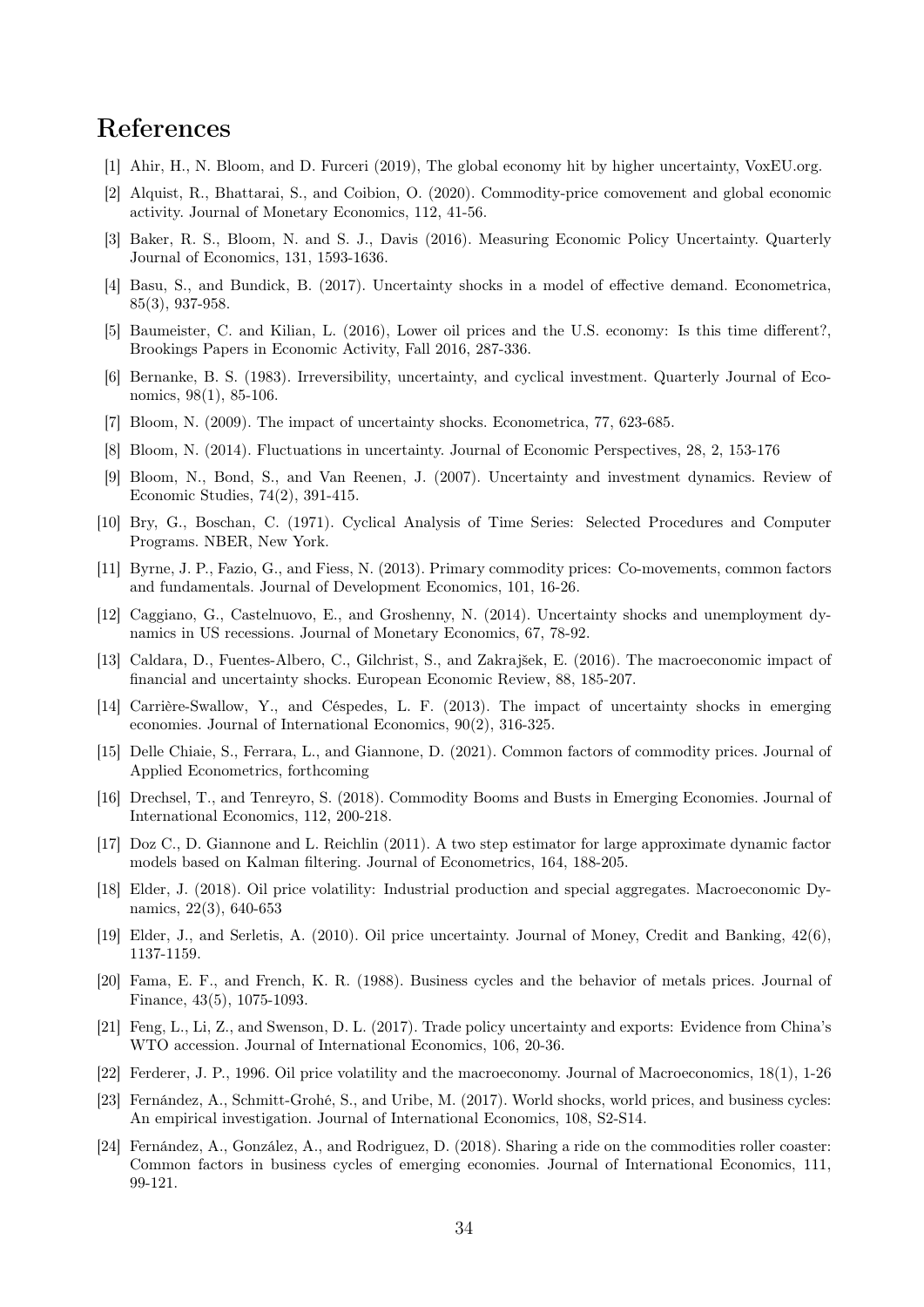- [25] Forni, M., L. Gambetti and L. Sala (2021). Downside and upside uncertainty shocks, CEPR WP.
- [26] Frankel, J.A. (2008). The Effect of Monetary Policy on Real Commodity Prices. in J. Y. Campbell: Asset Prices and Monetary Policy, pp. 291-333. University of Chicago Press.
- [27] Frankel, J.A., and A.K., Rose. (2010). Determinants of Agricultural and Mineral Commodity Prices. In Inflation in an era of Relative Price Shocks. Reserve Bank of Australia.
- [28] Gervais, A. (2018). Uncertainty, Risk aversion and International Trade. Journal of International Economics, 115, 145-158.
- [29] Gruber, J. and R. Vigfusson (2018). Interest rates and the volatility and correlation of commodity prices, Macroeconomic Dynamics, 22(3), 600-619.
- [30] Guo, H., and Kliesen, K. L. (2005). Oil price volatility and US macroeconomic activity. Review-Federal Reserve Bank of Saint Louis, 87(6), 669.
- [31] Hamilton, J. (2014). Oil prices as an indicator of global economic conditions. Econbrowser Blog, December 2014.
- [32] Handley, K. (2014). Exporting under trade policy uncertainty: Theory and evidence. Journal of international Economics, 94(1), 50-66.
- [33] Handley, K., and Limao, N. (2015). Trade and investment under policy uncertainty: theory and firm evidence. American Economic Journal: Economic Policy, 7(4), 189-222.
- [34] Handley, K., and Limao, N. (2017). Policy uncertainty, trade, and welfare: Theory and evidence for China and the United States. American Economic Review, 107(9), 2731-83.
- [35] Huang, D., and Kilic, M. (2019). Gold, platinum, and expected stock returns. Journal of Financial Economics, 132(3), 50-75.
- [36] Jo, S. (2014). The effects of oil price uncertainty on global real economic activity. Journal of Money, Credit and Banking, 46(6), 1113-1135.
- [37] Jurado, K., S. Ludvigson, and S. Ng (2015). Measuring Uncertainty. American Economic Review, 105(3), 1177-1215.
- [38] Kilian, L. (2009). Not all oil price shocks are alike: Disentangling demand and supply shocks in the crude oil market. American Economic Review, 99(3), 1053-69.
- [39] Kose M. A, C. Otrok, and C.H. Whiteman (2003). International Business Cycles: World, Region, and Country-Specific Factors. American Economic Review, 93(4), 1216-1239.
- [40] Labys, W. C., Achouch, A., and Terraza, M. (1999). Metal prices and the business cycle. Resources Policy, 25(4), 229-238.
- [41] Leduc, S., and Liu, Z. (2016). Uncertainty shocks are aggregate demand shocks. Journal of Monetary Economics, 82, 20-35.
- [42] Marmer, V. and M. Slade (2018). Investment and uncertainty with time to build: Evidence from entry into U.S. copper mining. Journal of Economic Dynamics and Control, 95, 233-254.
- [43] Miranda-Agrippino S. and H. Rey (2020). U.S. Monetary Policy and the Global Financial Cycle. Review of Economic Studies, 87(6), 2754-2776.
- [44] Mohn K. and B. Misund (2009). Investment and uncertainty in the international gas and oil industry. Energy Economics, 31, 240-248.
- [45] Novy, D., and Taylor, A. M. (2020). Trade and uncertainty. Review of Economics and Statistics, 102(4), 749-765.
- [46] Piffer, M., and Podstawski, M. (2018). Identifying uncertainty shocks using the price of gold. Economic Journal, 128(616), 3266-3284.
- [47] Pindyck, R. S. (1990). Irreversibility, uncertainty, and investment. NBER Working Paper No. 3307
- [48] Pindyck, R. S. (2004). Volatility and commodity price dynamics. Journal of Futures Markets, 24(11), 1029-1047.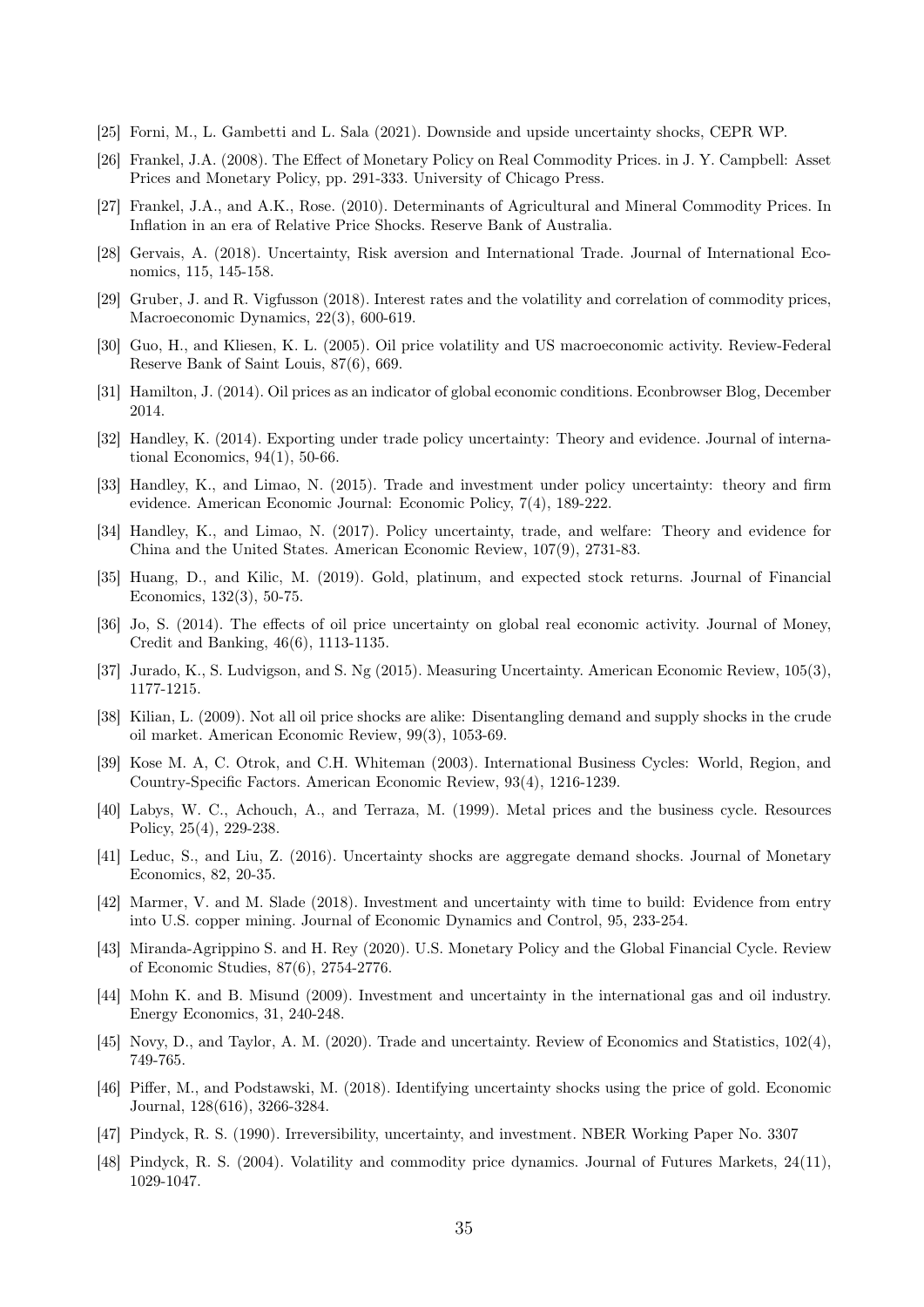- [49] Pindyck, R. S., and Rotemberg, J.J. (1990). The Excess Co-Movement of Commodity Prices. Economic Journal, 100 (403), 1173-1189
- [50] Punzi, M. T. (2019). The impact of energy price uncertainty on macroeconomic variables, Energy Policy, 129, 1306-1319.
- [51] Poncela, P., Senra, E., and Sierra, P. (2020). Global vs sectoral factors and the impact of the financialization in commodity price changes. Open Economies Review, 31 (4), 859-879.
- [52] Scotti, C. (2016). Surprise and Uncertainty Indexes: Real-Time Aggregation of Real-Activity Macro-Surprises. Journal of Monetary Economics, 82, 1-19.
- [53] Segal, G., I. Shaliastovich and Y. Amir, (2015). Good and Bad Uncertainty: Macroeconomic and Financial Market Implication. Journal of Financial Economics, 117, 369-397.
- [54] Tam, P. S. (2018). Global trade flows and economic policy uncertainty. Applied Economics, 50(34-35), 3718-3734.
- [55] Tran, T. D. (2021). The macroeconomic effects of commodity price uncertainty. CAMA, Crawford School of Public Policy, Working Paper 09/2021, Australian National University.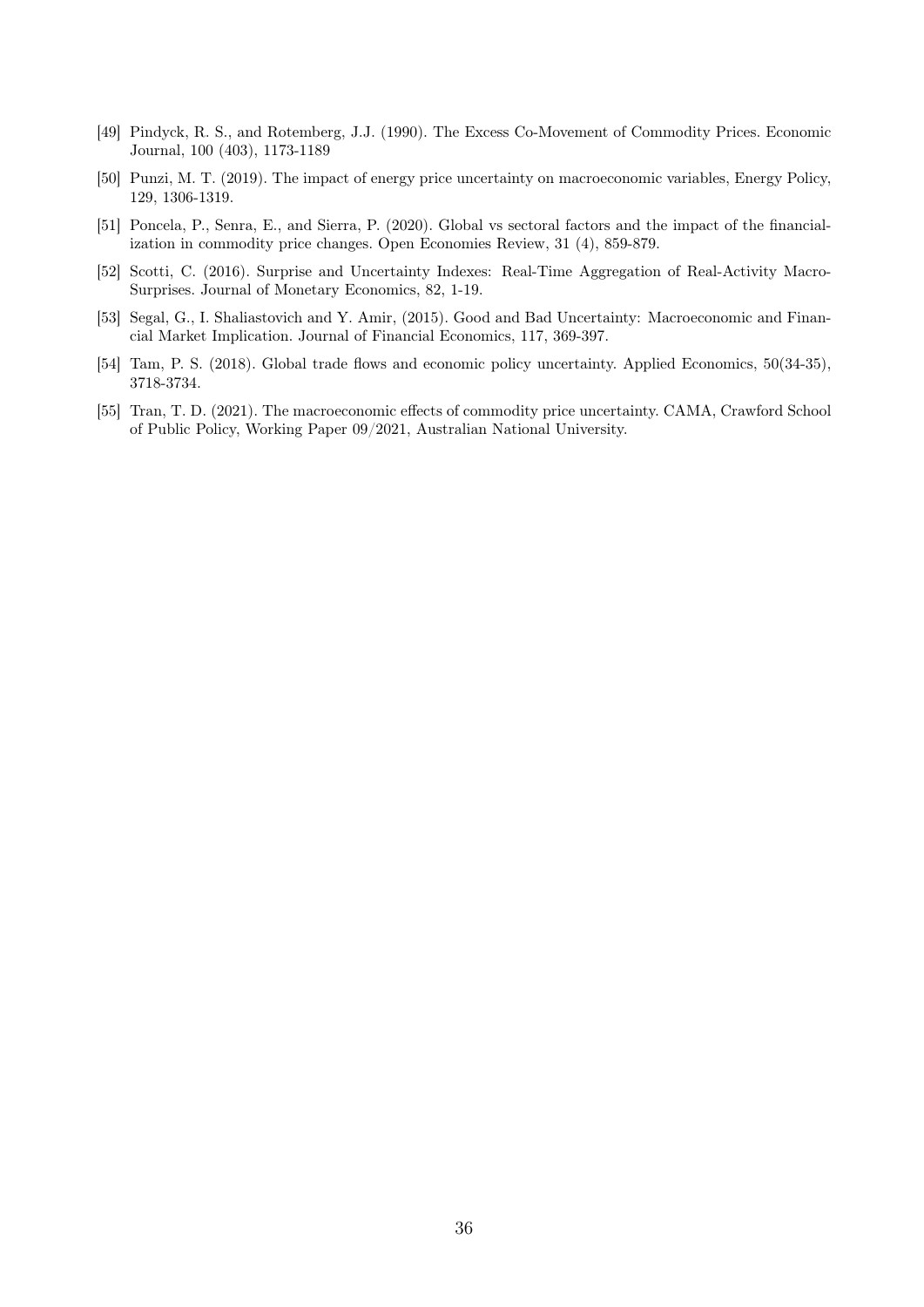### ANNEX



Figure 11: Investment (INV) responses to exogenous GLUN shocks by country Responses of advanced economies INV to exogenous GLUN shock Responses of emerging economies INV to exogenous GLUN shock

*Note: The solid line shows the estimated IRFs (expressed in %), while the shaded area shows the 68% bootstrapped confidence intervals using 1000 repetitions.*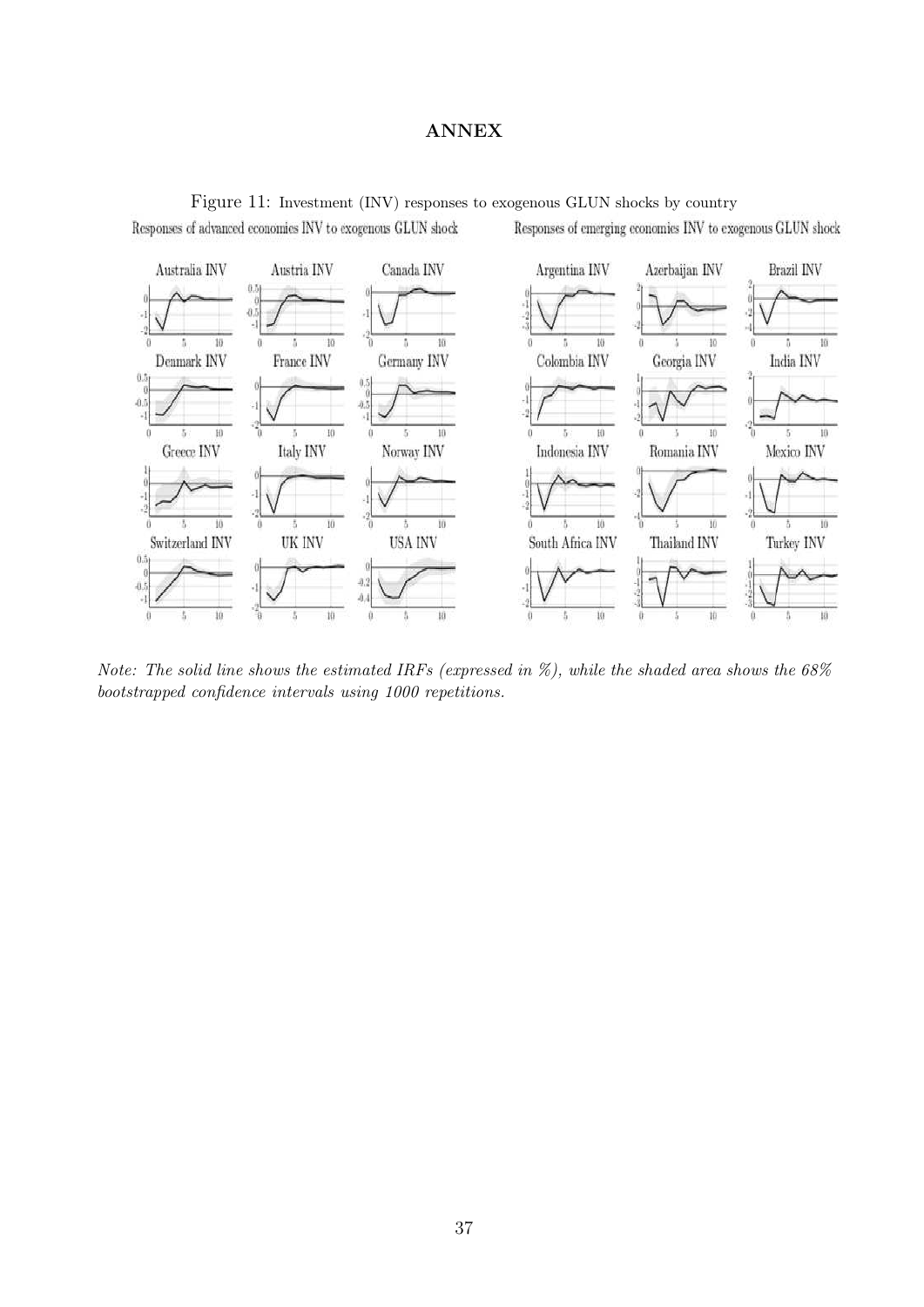

#### Figure 12: Exports (EXP) responses to exogenous GLUN shocks by country

Responses of advanced economies EXP to exogenous GLUN shock

Responses of emerging economies EXP to exogenous GLUN shock

*Note: The solid line shows the estimated IRFs (expressed in %), while the shaded area shows the 68% bootstrapped confidence intervals using 1000 repetitions.*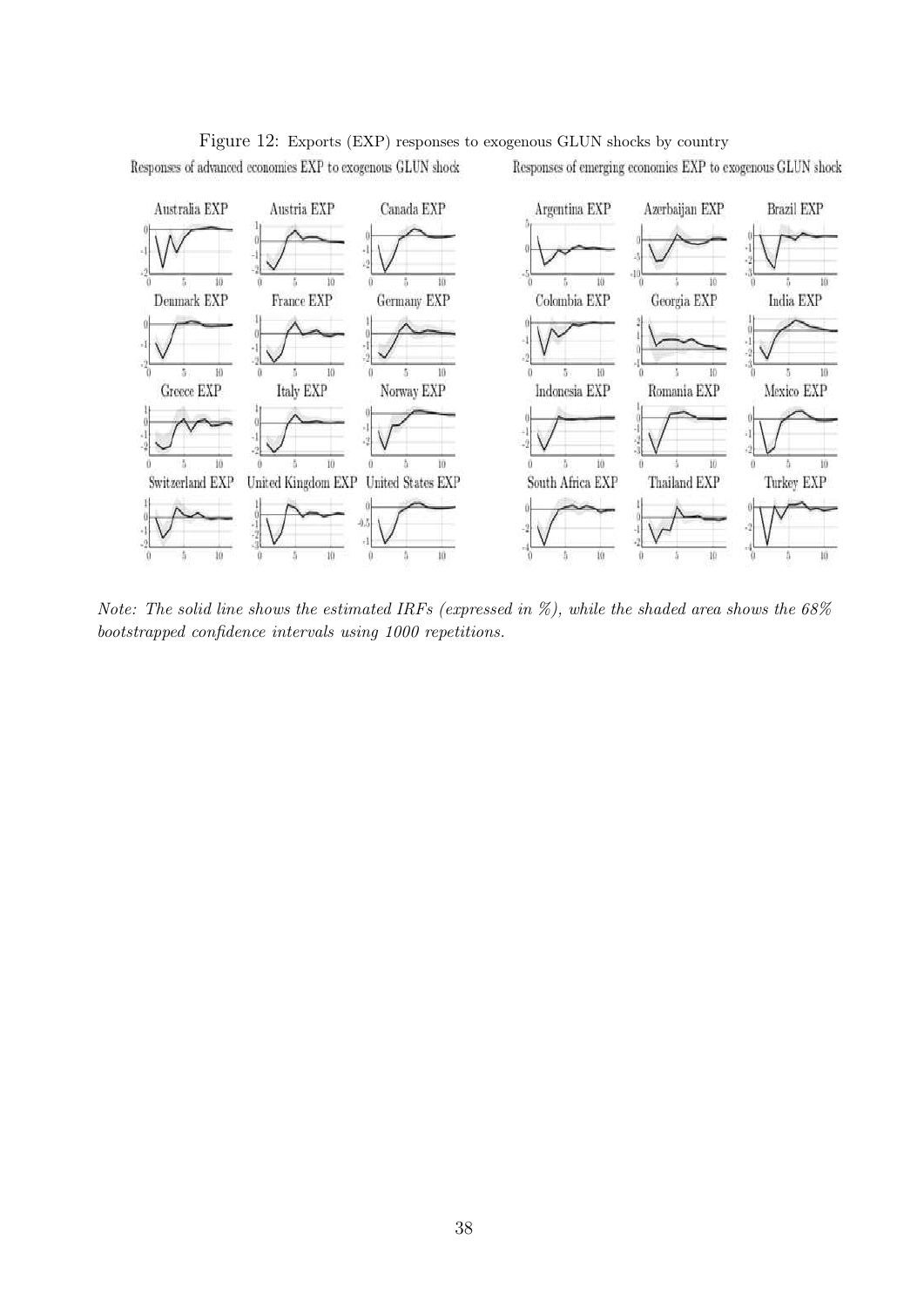

Figure 13: Investment (INV) responses to exogenous agricultural uncertainty (AGUN) shocks by country Responses of advanced economies INV to exogenous AGUN shock Responses of emerging economies INV to exogenous AGUN shock

*Note: The solid line shows the estimated IRFs (expressed in %), while the shaded area shows the 68% bootstrapped confidence intervals using 1000 repetitions.*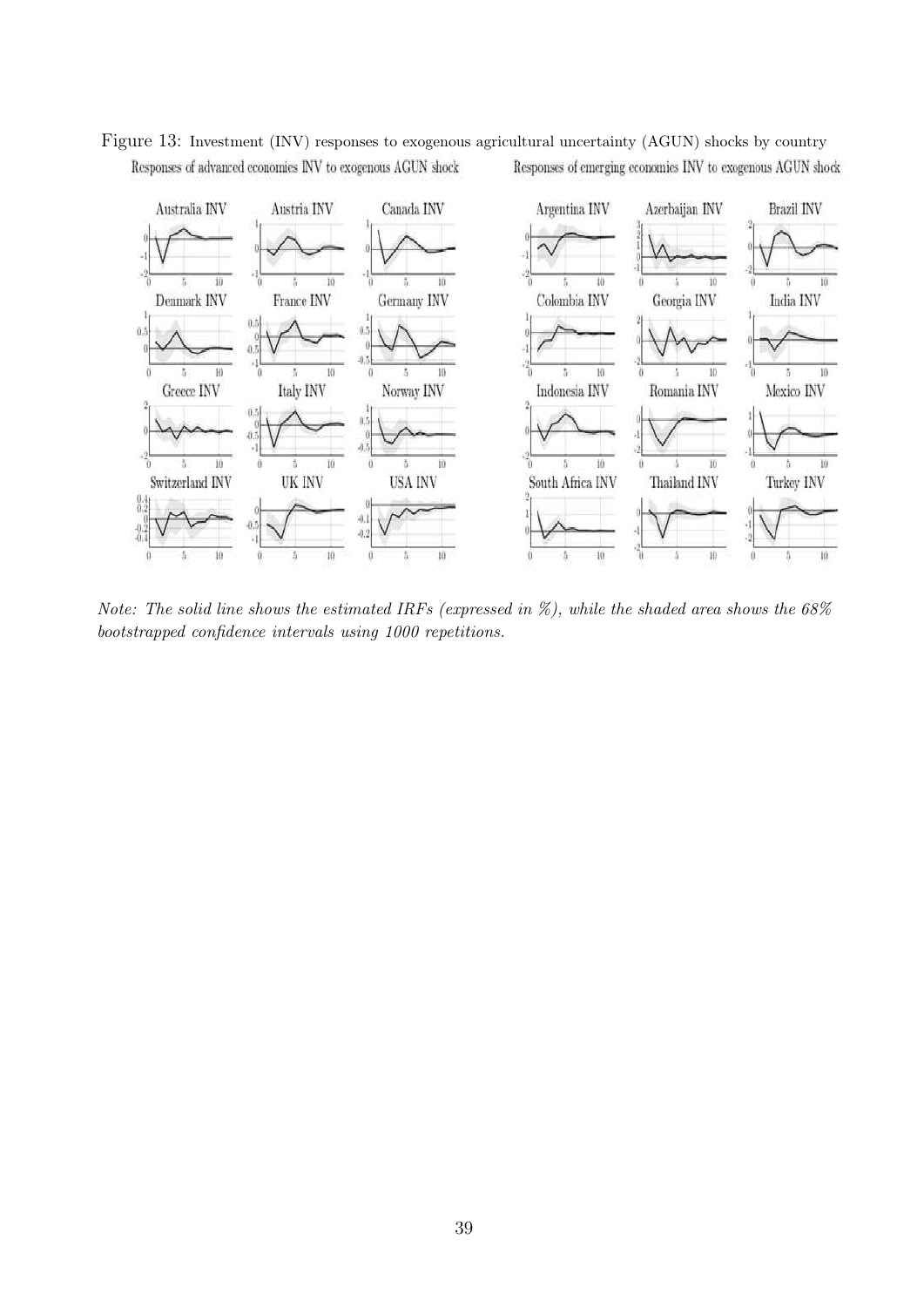

Figure 14: Investment (INV) responses to exogenous energy uncertainty (ENUN) shocks by country Responses of advanced economies INV to exogenous ENUN shock Responses of emerging economies INV to exogenous ENUN shock

*Note: The solid line shows the estimated IRFs (expressed in %), while the shaded area shows the 68% bootstrapped confidence intervals using 1000 repetitions.*